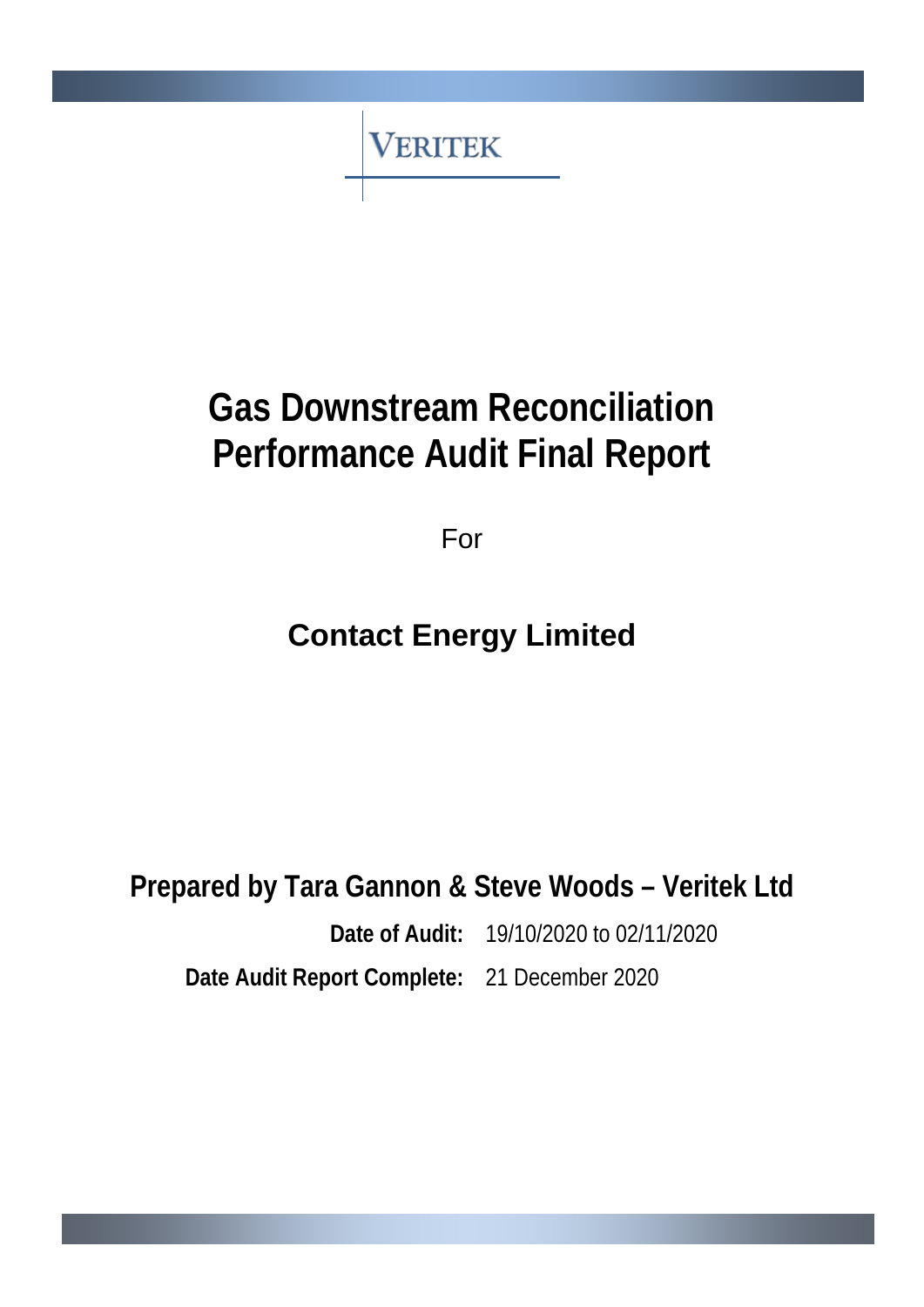## <span id="page-1-0"></span>**Executive Summary**

This Performance Audit was conducted at the request of the Gas Industry Company (GIC) in accordance with Rule 65 of the Gas (Downstream Reconciliation) Rules 2008 effective from 14 September 2015.

The purpose of this audit is to assess the systems, processes, and performance of Contact Energy Limited (Contact) in terms of compliance with these rules.

The audit was conducted in accordance with terms of reference prepared by the GIC, and in accordance with the "Guideline note for rules 65 to 75: the commissioning and carrying out of performance audits and event audits, V3.0" which was published by GIC in June 2013.

The summary of report findings in the table below shows that Contact's control environment is "effective" for 14 of the areas evaluated and "adequate" for four areas. Controls over registry updates, covered in more detail in the registry report were not considered to be adequate.

12 of the 19 areas evaluated were found to be compliant. Nine breach allegations are made in relation to the seven remaining areas. They are summarised as follows:

- For ICP 1002055361QTBCC the altitude used to calculate the altitude factor matches the registry but does not match the actual altitude of the ICP. The difference resulted in the altitude factor applied being outside of the maximum permissible error under NZS 5259:2015.
- 30 ICPs had pressure discrepancies which resulted in differences outside the maximum permissible errors allowed in NZS 5259:2015.
- From 20/08/19 until 26/07/20 gas composition data in SAP was estimated based on the last value recorded when actual data was available, resulting in some calorific values outside the maximum permissible error allowed under NZS 5259:2015. Correct gas composition data has been loaded into SAP, and revised volumes will be washed up. Additional controls over the process have been implemented.
- ICPs 0000953421QTD8B (01/07/08 onwards), 1001133052QTBC8 (01/07/08 onwards), 0000298891QTFA0 (21/11/17 - 30/09/20), and 0000322631QT591 (05/04/17 - 21/05/20) have TOU metering and consume more than 250 GJ pa but have allocation group 4 assigned.
- 239 allocation group 4 ICPs did not have actual meter readings recorded in the previous month as at July 2020.
- Exceptional circumstances not demonstrated for one ICP not read in the 12 months ending July 2020. The meter reading attainment requirements were not consistently met between July 2019 and November 2019.
- The meter reading attainment requirements were not consistently met between July 2019 and November 2019.
- The correction for inactive consumption for ICP 0000060471QT952 excluded consumption between 28/05/20 and 29/06/20, and a further correction is to be completed.
- The initial submission accuracy did not meet the required accuracy percentage for some gas gates for the period May 2017 to May 2019.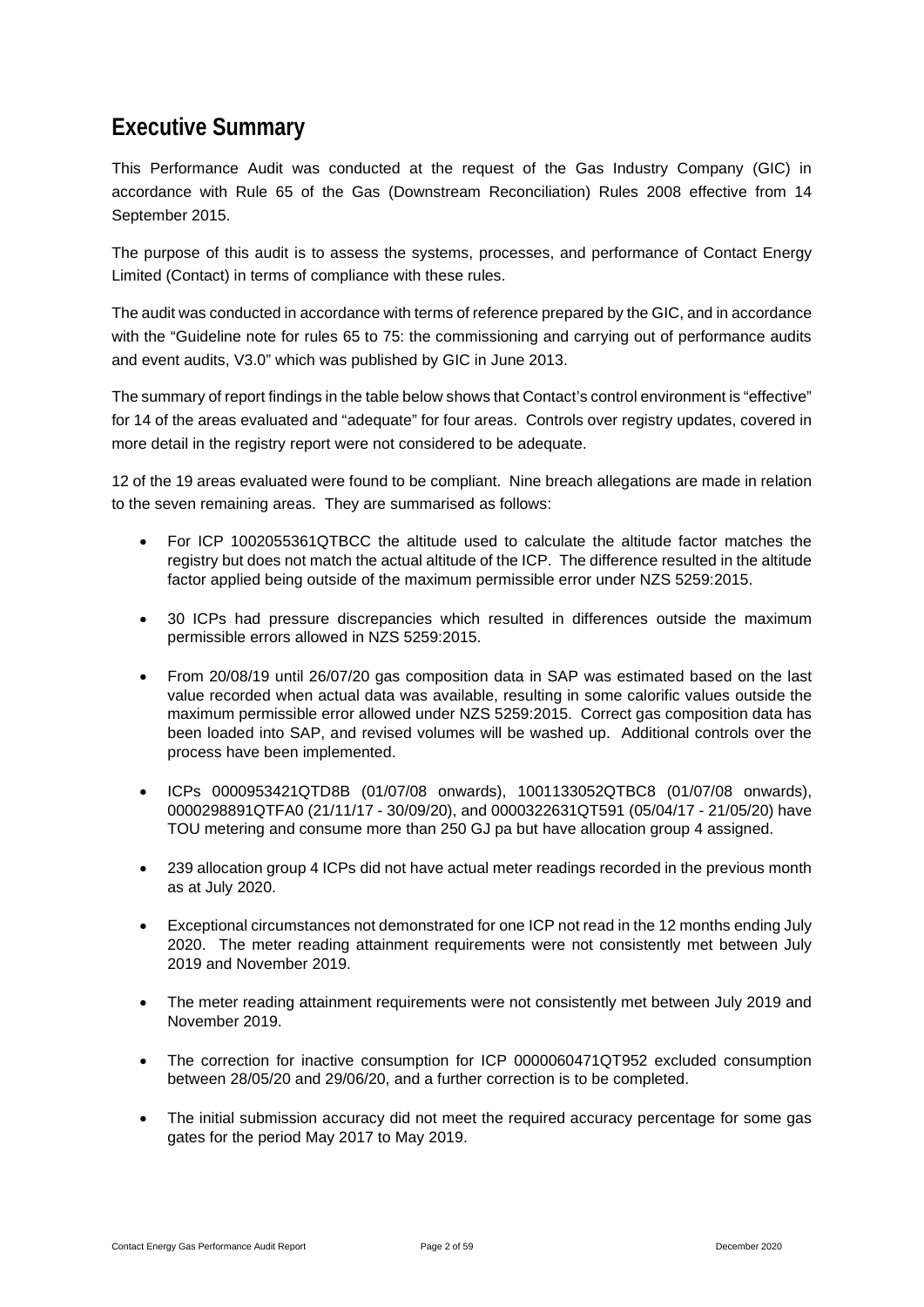Non conformance is recorded in the Gas Registry and Switching Performance Audit Report because the registry was not populated within two business days of Contact entering into a contract to supply gas to a consumer for 29 of 30 examples checked.

Some recommendations for improvement have been made, particularly around the speed of processing corrections and returned paperwork for field services jobs, and review of the read validation process.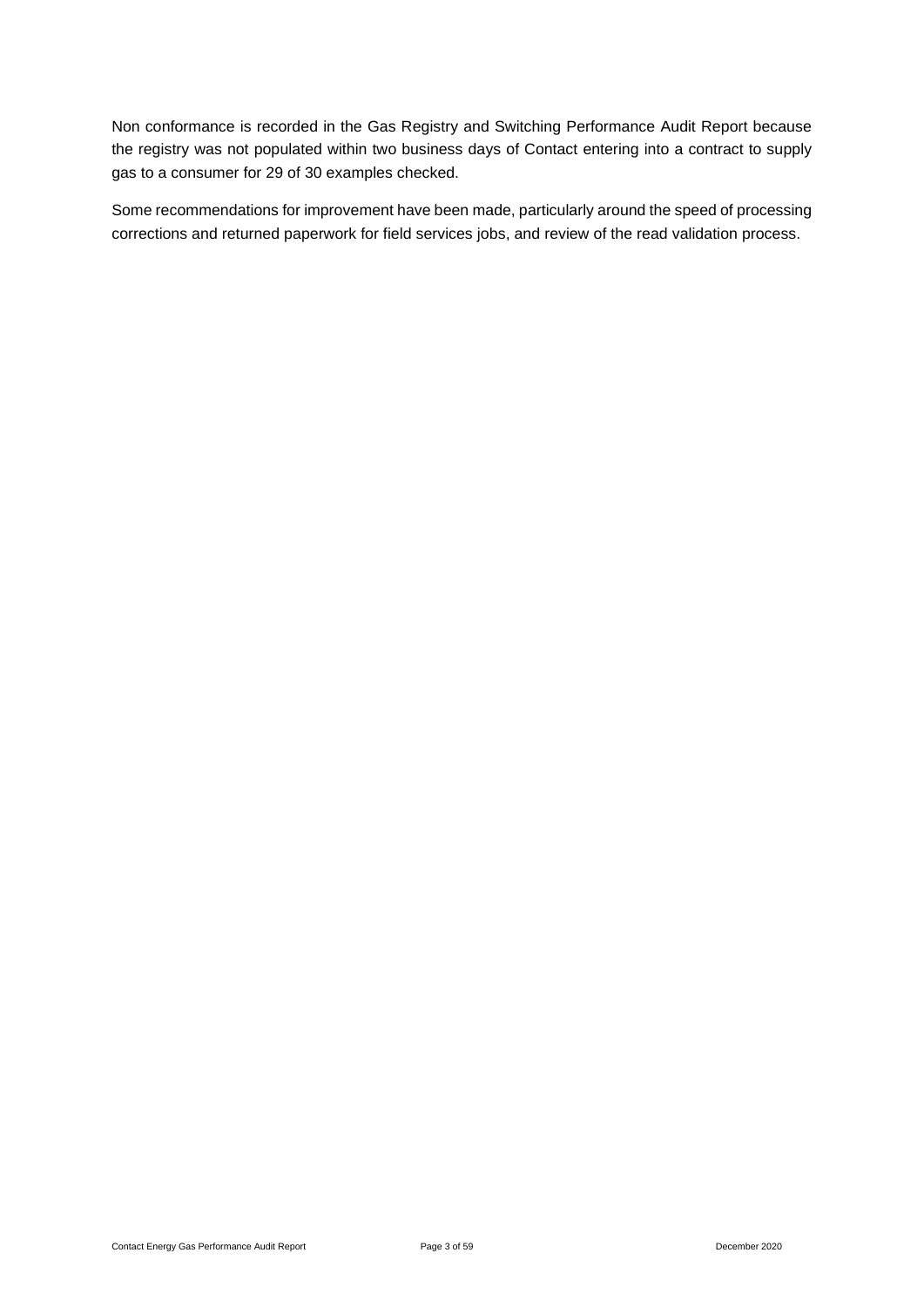# **Summary of Report Findings**

<span id="page-3-0"></span>

| <b>Issue</b>                                       | Section | <b>Control Rating</b><br>(Refer to Appendix 1 for<br>definitions) | Compliance<br>Rating | Comments                                                                                                                                                                                                                                                                                                                                                                                                                                                                                                                                                                                               |
|----------------------------------------------------|---------|-------------------------------------------------------------------|----------------------|--------------------------------------------------------------------------------------------------------------------------------------------------------------------------------------------------------------------------------------------------------------------------------------------------------------------------------------------------------------------------------------------------------------------------------------------------------------------------------------------------------------------------------------------------------------------------------------------------------|
| methodology<br>Transmission<br>and<br>audit trails | 1.5     | Effective                                                         | Compliant            |                                                                                                                                                                                                                                                                                                                                                                                                                                                                                                                                                                                                        |
| ICP set up information                             | 2.1     | Not adequate                                                      | Not compliant        | Some late registry updates were identified. The registry was not populated within two<br>business days of Contact entering into a contract to supply gas to a consumer for 29 of<br>30 examples checked, which is recorded as non conformance in the Gas Registry and<br>Switching Performance Audit Report.<br>For ICP 1002055361QTBCC the altitude used to calculate the altitude factor matches<br>the registry but does not match the actual altitude of the ICP. The difference resulted in<br>the altitude factor applied being outside of the maximum permissible error under NZS<br>5259:2015. |
| Metering set up information                        | 2.2     | Adequate                                                          | Not compliant        | 30 ICPs had pressure discrepancies which resulted in differences outside the maximum<br>permissible errors allowed in NZS 5259:2015.                                                                                                                                                                                                                                                                                                                                                                                                                                                                   |
| <b>Billing factors</b>                             | 2.3     | Adequate                                                          | Not compliant        | From 20/08/19 until 26/07/20 gas composition data in SAP was estimated based on the<br>last value recorded, when actual data was available, resulting in some calorific values<br>outside the maximum permissible error allowed under NZS 5259:2015.<br>Correct gas composition data has been loaded into SAP, and revised volumes will be<br>washed up. Additional controls over the process have been implemented.                                                                                                                                                                                   |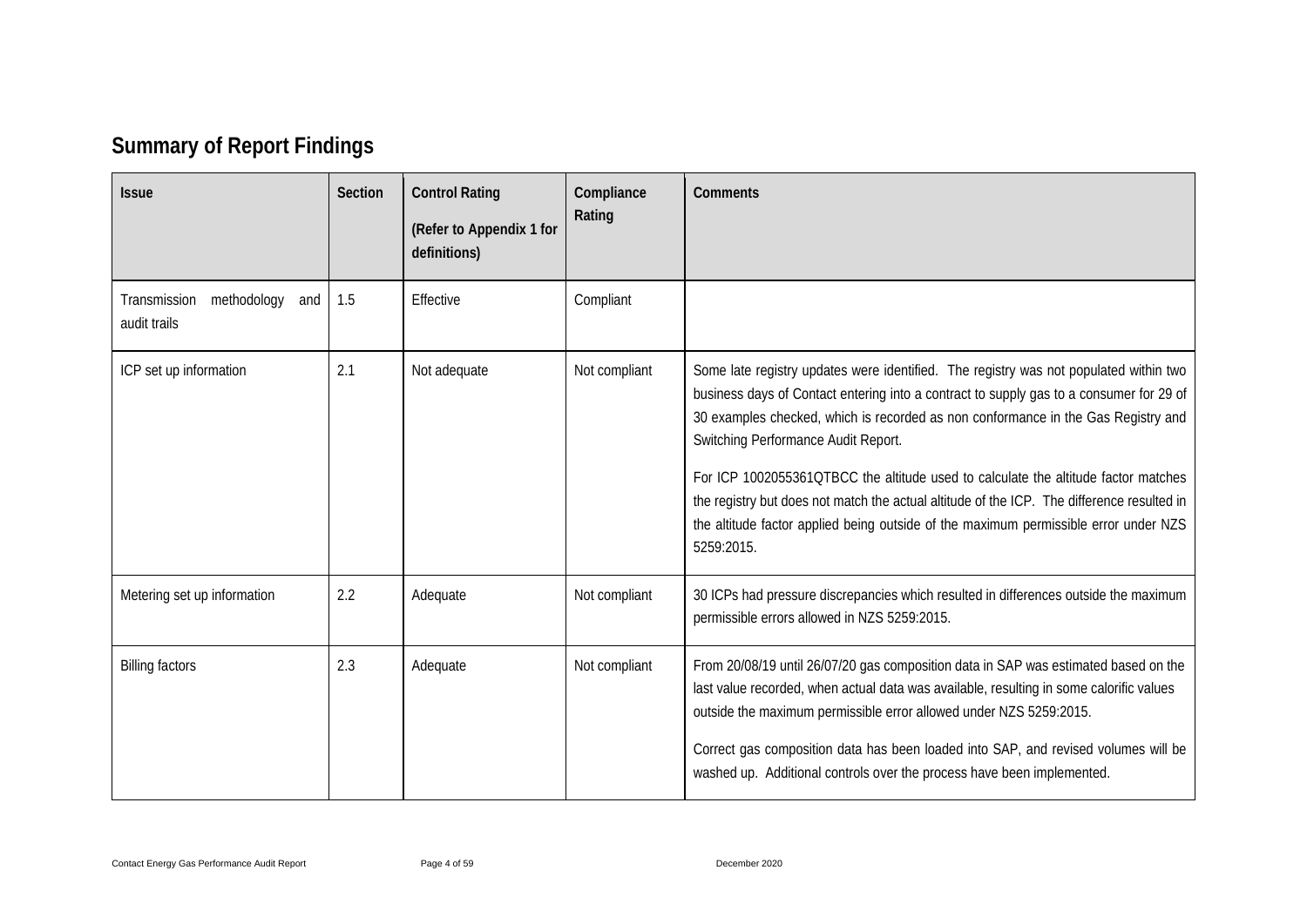| <b>Issue</b>                     | Section | <b>Control Rating</b><br>(Refer to Appendix 1 for<br>definitions) | Compliance<br>Rating | <b>Comments</b>                                                                                                                                                                                                                                                                                                                                                                     |
|----------------------------------|---------|-------------------------------------------------------------------|----------------------|-------------------------------------------------------------------------------------------------------------------------------------------------------------------------------------------------------------------------------------------------------------------------------------------------------------------------------------------------------------------------------------|
| Archiving of reading data        | 3.1     | Effective                                                         | Compliant            |                                                                                                                                                                                                                                                                                                                                                                                     |
| Meter interrogation requirements | 3.2     | Adequate                                                          | Not compliant        | ICPs 0000953421QTD8B (01/07/08 onwards), 1001133052QTBC8 (01/07/08 onwards),<br>0000298891QTFA0 (21/11/17 - 30/09/20), and 0000322631QT591 (05/04/17 - 21/05/20)<br>have TOU metering and consume more than 250 GJ pa but have allocation group 4<br>assigned.<br>239 allocation group 4 ICPs did not have actual meter readings recorded in the previous<br>month as at July 2020. |
| Meter reading requirements       | 3.3     | Adequate                                                          | Not compliant        | Exceptional circumstances not demonstrated for one ICP not read in the 12 months<br>ending July 2020.<br>The meter reading attainment requirements were not consistently met between July 2019<br>and November 2019.                                                                                                                                                                |
| Non TOU validation               | 3.4     | Effective                                                         | Compliant            | Contact uses validation robots (Bots), which are sometimes not operating as expected.<br>Contact is investigating these issues and I have raised a recommendation to maintain<br>visibility of this issue.                                                                                                                                                                          |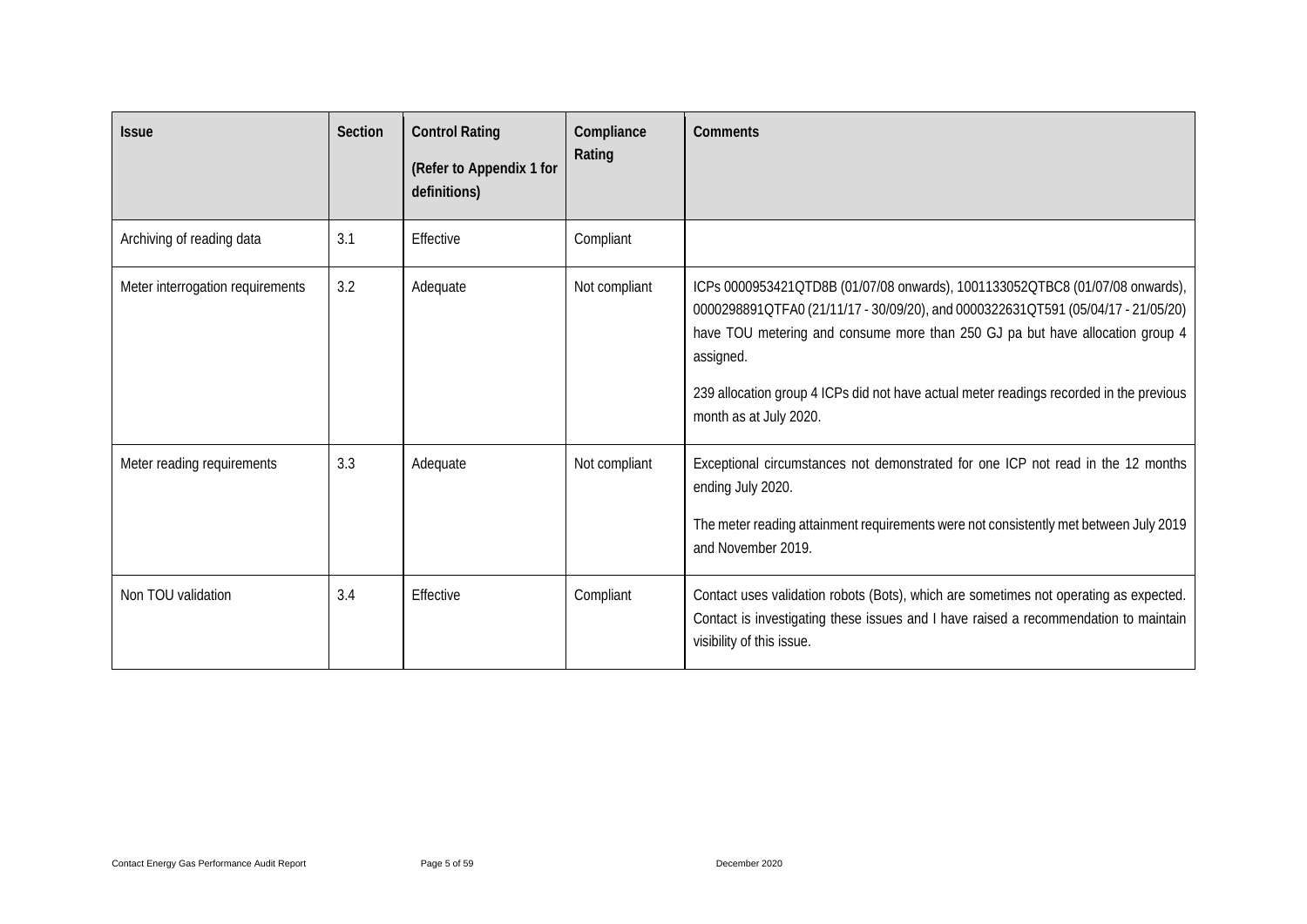| <b>Issue</b>                                     | <b>Section</b> | <b>Control Rating</b><br>(Refer to Appendix 1 for<br>definitions) | Compliance<br>Rating | Comments                                                                                                                                                                                                                                                                                                                 |
|--------------------------------------------------|----------------|-------------------------------------------------------------------|----------------------|--------------------------------------------------------------------------------------------------------------------------------------------------------------------------------------------------------------------------------------------------------------------------------------------------------------------------|
| Non TOU error correction                         | 3.5            | Effective                                                         | Not compliant        | The correction for inactive consumption for ICP 0000060471QT952 excluded<br>consumption between 28/05/20 and 29/06/20, and a further correction is to be<br>completed.<br>Recommendations are raised to process corrections more promptly and develop a<br>procedure for inactive consumption caused by creeping meters. |
| <b>TOU</b> validation                            | 3.6            | Effective                                                         | Compliant            |                                                                                                                                                                                                                                                                                                                          |
| Energy consumption calculation                   | 4              | Effective                                                         | Compliant            | I recommend that Contact considers a change to allow conversion factor information to<br>be viewed in SAP's front end, which will allow more efficient investigation of any future<br>gas conversion issues and processing of corrections relating to conversion factors, as<br>well as assisting with audits.           |
| TOU estimation and correction                    | 5.1            | Effective                                                         | Compliant            | No ICPs have been settled as TOU since 30/04/20.                                                                                                                                                                                                                                                                         |
| Provision of retailer consumption<br>information | 5.2            | Effective                                                         | Compliant            | A minor recommendation is made to enhance the validation checks.                                                                                                                                                                                                                                                         |
| Initial submission accuracy                      | 5.3            | Effective                                                         | Not compliant        | The initial submission accuracy did not meet the required accuracy percentage for some<br>gas gates for the period May 2017 to May 2019.                                                                                                                                                                                 |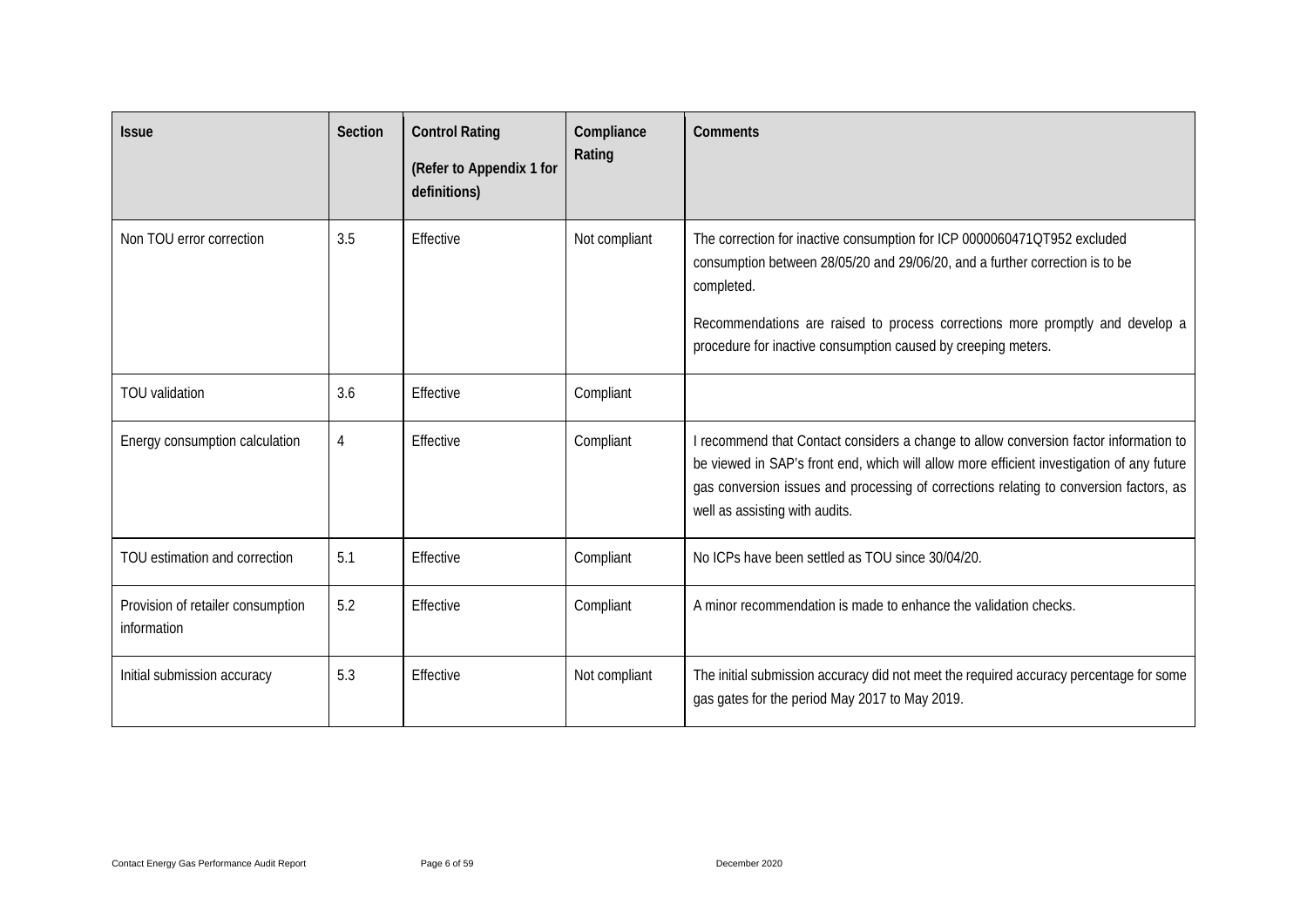| <b>Issue</b>                     | Section | <b>Control Rating</b><br>(Refer to Appendix 1 for<br>definitions) | Compliance<br>Rating | <b>Comments</b>                                                                                                                                                                                                                                                                                                 |
|----------------------------------|---------|-------------------------------------------------------------------|----------------------|-----------------------------------------------------------------------------------------------------------------------------------------------------------------------------------------------------------------------------------------------------------------------------------------------------------------|
| Forward estimates                | 5.4     | Effective                                                         | Compliant            | A recommendation is raised to review final revisions to identify forward estimate<br>remaining, and the reasons forward estimate remains and permanent estimates were not<br>entered. Conduct training and process improvements to ensure that permanent<br>estimates are inserted prior to the final revision. |
| Historic estimates               | 5.5     | Effective                                                         | Compliant            |                                                                                                                                                                                                                                                                                                                 |
| Proportion of HE                 | 5.6     | Effective                                                         | Compliant            |                                                                                                                                                                                                                                                                                                                 |
| Billed vs consumption comparison | 5.7     | Effective                                                         | Compliant            |                                                                                                                                                                                                                                                                                                                 |
| <b>Gas Trading Notifications</b> | 5.8     | Effective                                                         | Compliant            |                                                                                                                                                                                                                                                                                                                 |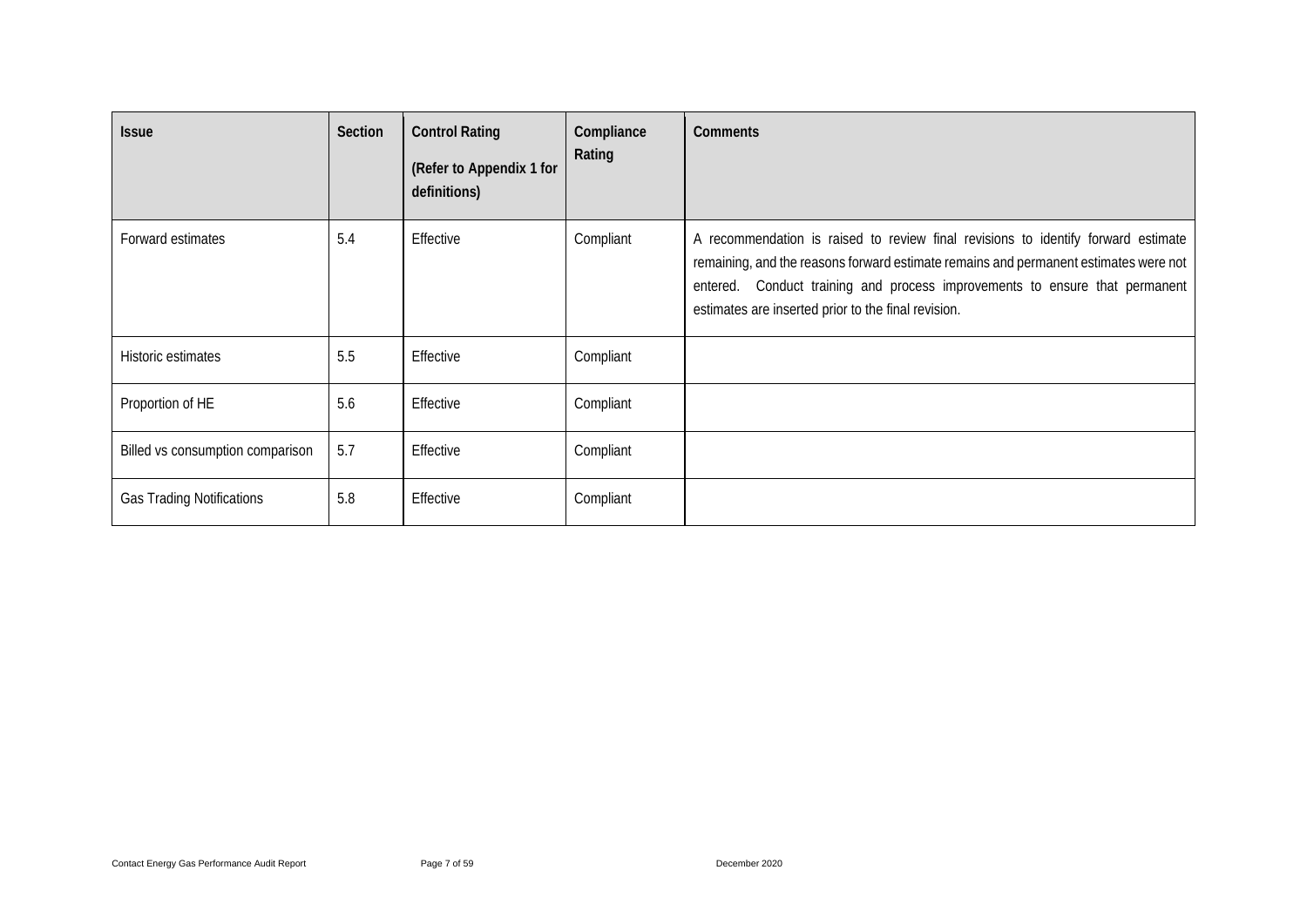# <span id="page-7-0"></span>**Persons Involved in This Audit**

Auditors:

Tara Gannon **Veritek Limited**

Steve Woods **Veritek Limited**

Contact personnel assisting in this audit were:

| Name                | <b>Title</b>                          |
|---------------------|---------------------------------------|
| <b>Bernie Cross</b> | <b>Reconciliation Manager</b>         |
| Darren Law          | <b>Field Services Team Leader</b>     |
| George Fleming      | Collections and Assurance Team Member |
| Adam Ward           | Operations Team Leader (Billing)      |
| Aaron Collins       | <b>Field Services Team Member</b>     |
| Azmin Hamin         | <b>Operations Team Member</b>         |
| Helen Capp          | <b>Operations Team Leader</b>         |
| Debby Abrahams      | <b>Commercial Manager</b>             |
| Alison Lohmann      | <b>Business Assurance</b>             |

#### Service providers assisting with processes within the audit scope:

| Company    | <b>Processes</b> |
|------------|------------------|
| <b>MRS</b> | Meter reading    |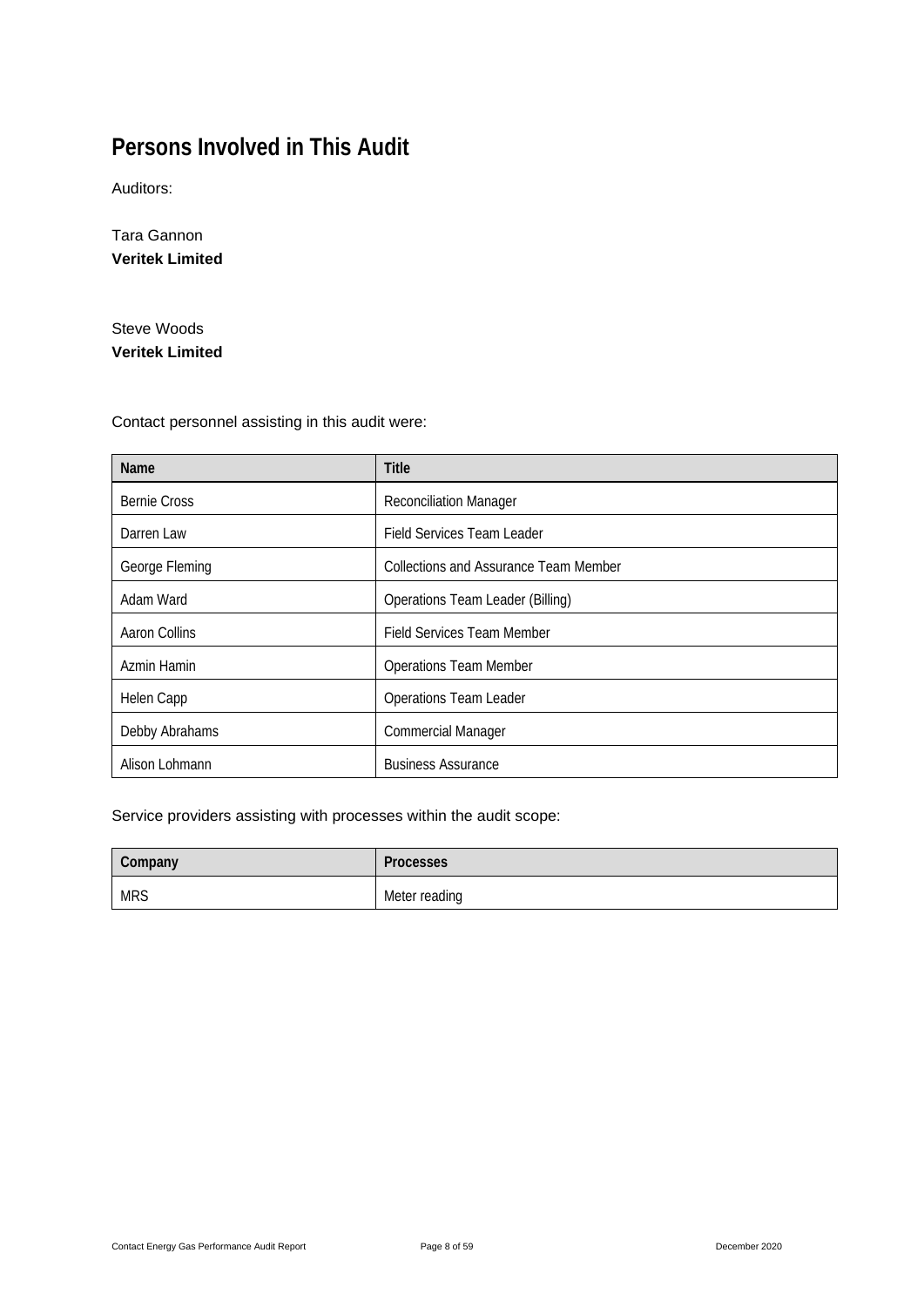# **Contents**

|     | <b>Executive Summary</b>                                                         | $\overline{2}$ |
|-----|----------------------------------------------------------------------------------|----------------|
|     | <b>Summary of Report Findings</b>                                                | 4              |
|     | Persons Involved in This Audit                                                   | 8              |
| 1.  | Pre-Audit and Operational Infrastructure Information                             | 11             |
| 1.1 | Scope of Audit                                                                   | 11             |
| 1.2 | Audit Approach                                                                   | 11             |
| 1.3 | General Compliance                                                               | 12             |
|     | 1.3.1 Summary of Previous Audit                                                  | 12             |
|     | 1.3.2 Breach Allegations                                                         | 13             |
| 1.4 | Provision of Information to the Auditor (Rule 69)                                | 15             |
| 1.5 | <b>Draft Audit Report Comments</b>                                               | 15             |
| 1.6 | Transmission Methodology and Audit Trails (Rule 28.4.1)                          | 15             |
| 2.  | Set-up and Maintenance of Information in Systems (Rule 28.2)                     | 16             |
| 2.1 | ICP Set Up Information                                                           | 16             |
|     | 2.1.1 New Connections Process                                                    | 16             |
|     | 2.1.2 Altitude Information                                                       | 18             |
| 2.2 | Metering Set-up Information                                                      | 21             |
| 2.3 | <b>Billing Factors</b>                                                           | 26             |
|     | 2.3.1 Temperature Information                                                    | 26             |
|     | 2.3.2 Calorific Values                                                           | 28             |
| 3.  | Meter Reading and Validation                                                     | 30             |
| 3.1 | Archiving of Register Reading Data (Rule 28.4.2)                                 | 30             |
| 3.2 | Retailer to Ensure Certain Metering Interrogation Requirements are Met (Rule 29) | 30             |
| 3.3 | Meter Reading Requirements (Rules 29.4.3, 29.5 & 40.2)                           | 33             |
| 3.4 | Non TOU Validation                                                               | 36             |
| 3.5 | Non TOU Error Correction                                                         | 38             |
| 3.6 | <b>TOU Validation</b>                                                            | 42             |
| 4.  | <b>Energy Consumption Calculation (Rule 28.2)</b>                                | 44             |
| 5.  | <b>Estimation and Submission Information</b>                                     | 46             |
| 5.1 | TOU Estimation and Correction (Rule 30.3)                                        | 46             |
| 5.2 | Provision of Retailer Consumption Information (Rules 30 to 33)                   | 46             |
| 5.3 | Initial Submission Accuracy (Rule 37.2)                                          | 48             |
| 5.4 | Forward Estimates (Rules 34 & 36)                                                | 51             |
| 5.5 | Historic Estimates (Rules 34 & 35)                                               | 52             |
| 5.6 | Proportion of Historic Estimates (Rule 40.1)                                     | 53             |
| 5.7 | Billed vs Consumption Comparison (Rule 52)                                       | 53             |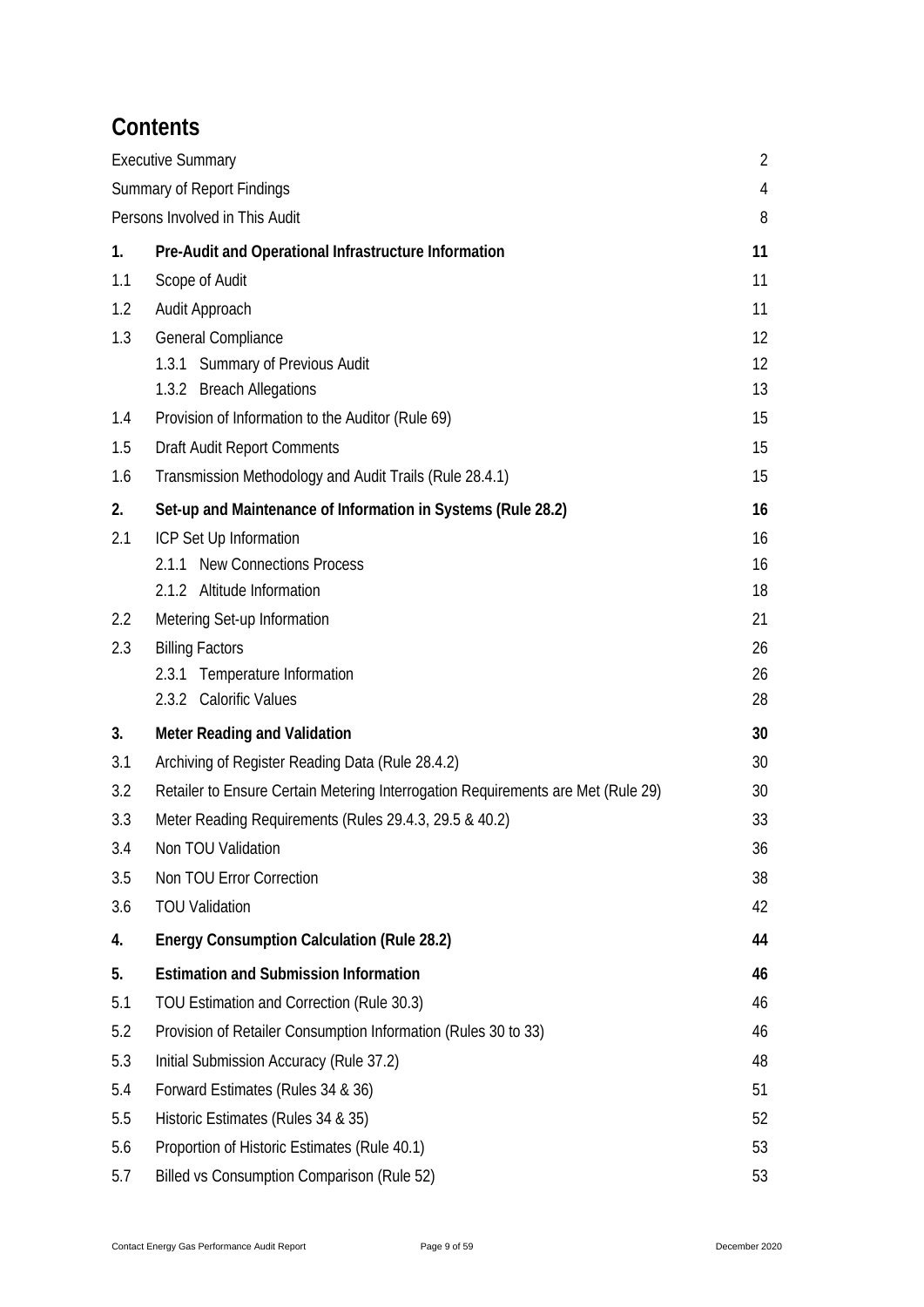| 5.8 | Gas Trading Notifications (Rule 39)            | 55 |
|-----|------------------------------------------------|----|
| 6.  | Recommendations                                | 56 |
|     | <b>Appendix 1 – Control Rating Definitions</b> | 58 |
|     | Appendix 2 – Contact Energy Comments           | 59 |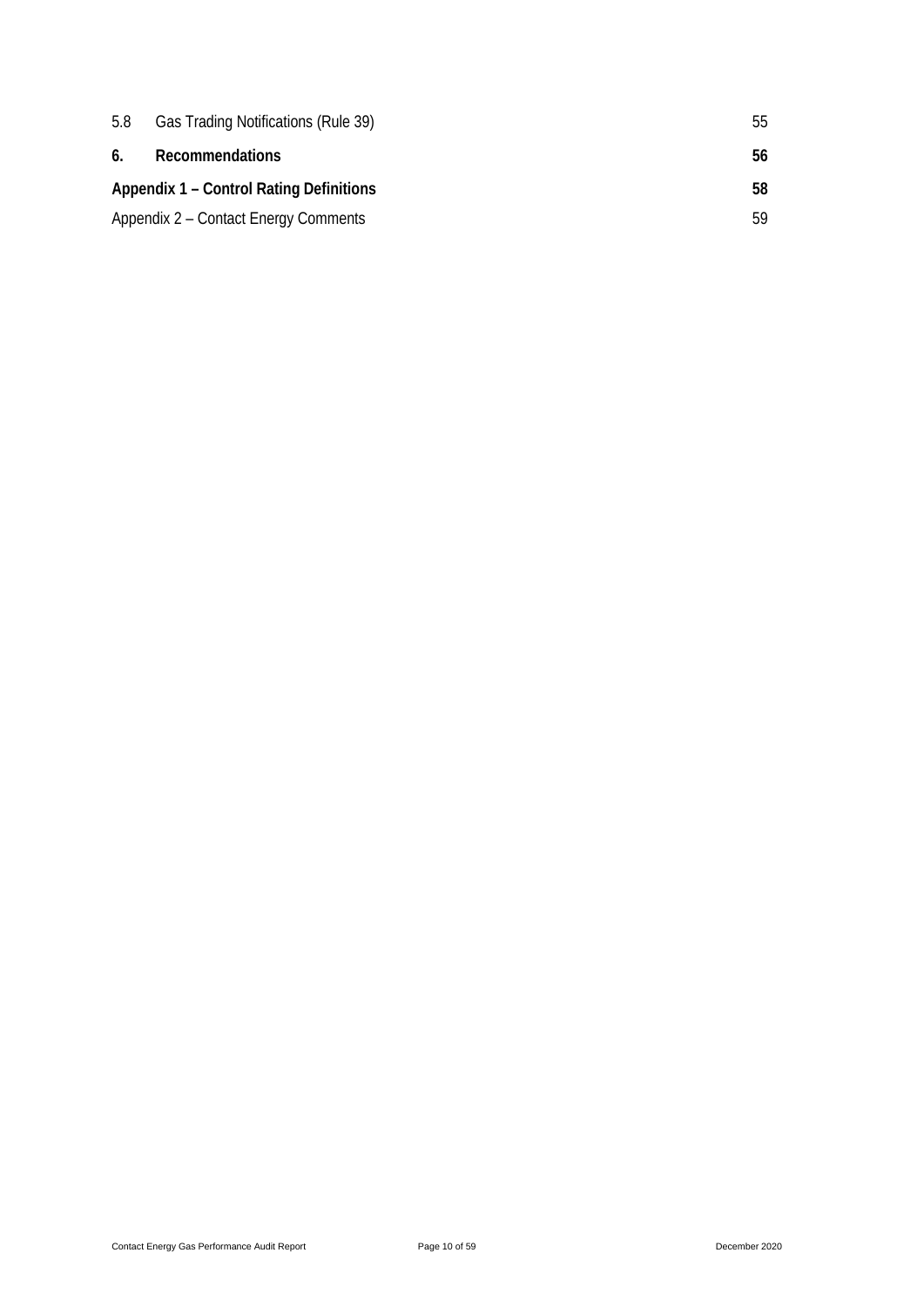# <span id="page-10-0"></span>**1. Pre-Audit and Operational Infrastructure Information**

#### <span id="page-10-1"></span>**1.1 Scope of Audit**

This Performance Audit was conducted at the request of the Gas Industry Company (GIC) in accordance with Rule 65 of the Gas (Downstream Reconciliation) Rules 2008 effective from 14 September 2015. Rule 65 is inserted below:

- 65. Industry body to commission performance audits
	- 65.1 The industry body must arrange at regular intervals performance audits of the allocation agent and allocation participants.
	- 65.2 The purpose of a performance audit under this rule is to assess in relation to the allocation agent or an allocation participant, as the case may be, -
		- 65.2.1 The performance of the allocation agent or that allocation participant in terms of compliance with these rules; and
		- 65.2.2 The systems and processes of the allocation agent or that allocation participant that have been put in place to enable compliance with these rules.

The audit was conducted in accordance with terms of reference prepared by the GIC, and in accordance with the "Guideline note for rules 65 to 75 and 80: the commissioning and carrying out of performance audits and event audits, V3.0" which was published by GIC in June 2013.

The audit was completed remotely using Microsoft Teams between 19/10/2020 and 02/11/2020.

The scope of the audit includes "downstream reconciliation" only. Switching, metering ownership and data collection functions are not within the audit scope.

### <span id="page-10-2"></span>**1.2 Audit Approach**

As mentioned in **section 1.1** the purpose of this audit is to assess the performance of Contact in terms of compliance with the rules, and the systems and processes that have been put in place to enable compliance with the rules.

This audit has examined the effectiveness of the controls Contact has in place to achieve compliance, and where it has been considered appropriate, sampling has been undertaken to determine compliance.

Where sampling has occurred, this has been conducted using the Auditing Standard 506 (AS-506) which was published by the Institute of Chartered Accountants of New Zealand. I have used my professional judgement to determine the audit method and to select sample sizes, with an objective of ensuring that the results are statistically significant.<sup>[1](#page-10-3)</sup>

Where calculations are performed by Contact's systems, the algorithm has been checked by using one or two examples as a "sample". Multiple examples are not required because they will not introduce any different variables.

<span id="page-10-3"></span><sup>1</sup> In statistics, a result is considered statistically significant if it is unlikely to have occurred by chance. (Wikipedia)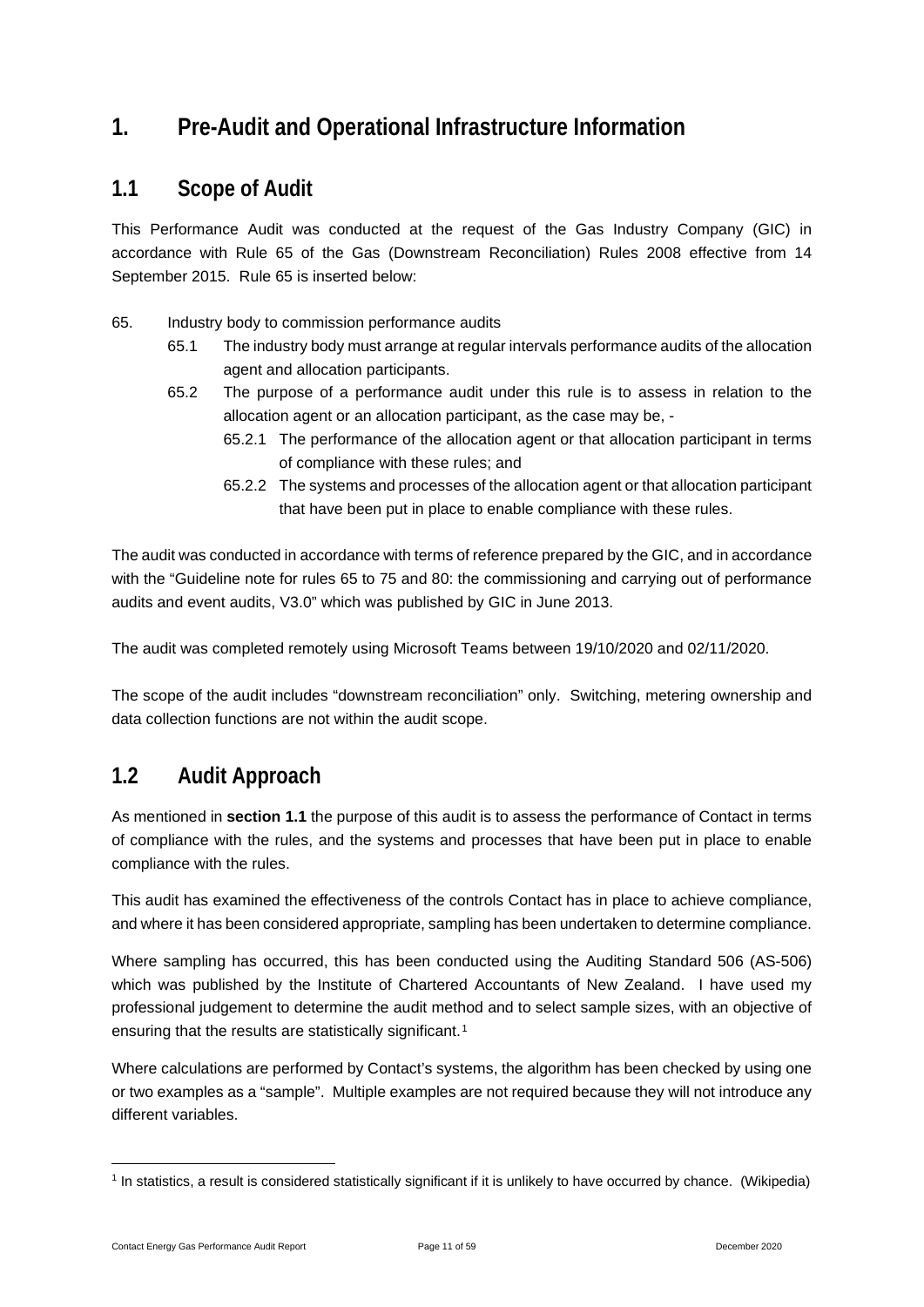Where compliance is reliant on manual processes, manual data entry for example, the sample size has been increased to a magnitude that, in my judgement, ensures the result has statistical significance.

Where errors have been found or processes found not to be compliant the materiality of the error or non-conformance has been evaluated.

# <span id="page-11-0"></span>**1.3 General Compliance**

#### <span id="page-11-1"></span>**1.3.1 Summary of Previous Audit**

The previous audit was completed in 2016 by Langford Consulting and Veritek Limited. Six breach allegations were made, and resolution of these matters is summarised in the table below:

| <b>Breach Allegation</b>                                                                          | Rule   | Section in this<br>report | <b>Resolution</b>                                              |
|---------------------------------------------------------------------------------------------------|--------|---------------------------|----------------------------------------------------------------|
| Initial vs final allocation variances more than<br>the allowable threshold                        | 37.2   | 8.3                       | The Market Administrator did not raise<br>any material issues. |
| Energy conversion not compliant with NZS<br>5259<br>Altitude discrepancies<br>Meter discrepancies | 28.2   | 2.1.2<br>2.2              | The Market Administrator did not raise<br>any material issues. |
| Incorrect allocation groups                                                                       | 29     | 3.2                       | The Market Administrator did not raise<br>any material issues. |
| corrections<br>Historical<br>for<br>pressure<br>discrepancies                                     | 26.2   | 3.5                       | The Market Administrator did not raise<br>any material issues. |
| GAS040 files not compliant during the<br>transition from Gentrack to SAP                          | 31.4   | 5.2                       | The Market Administrator did not raise<br>any material issues. |
| Energy quantities billed file was estimated<br>during the transition from Gentrack to SAP         | 52.2.1 | 5.7                       | The Market Administrator did not raise<br>any material issues. |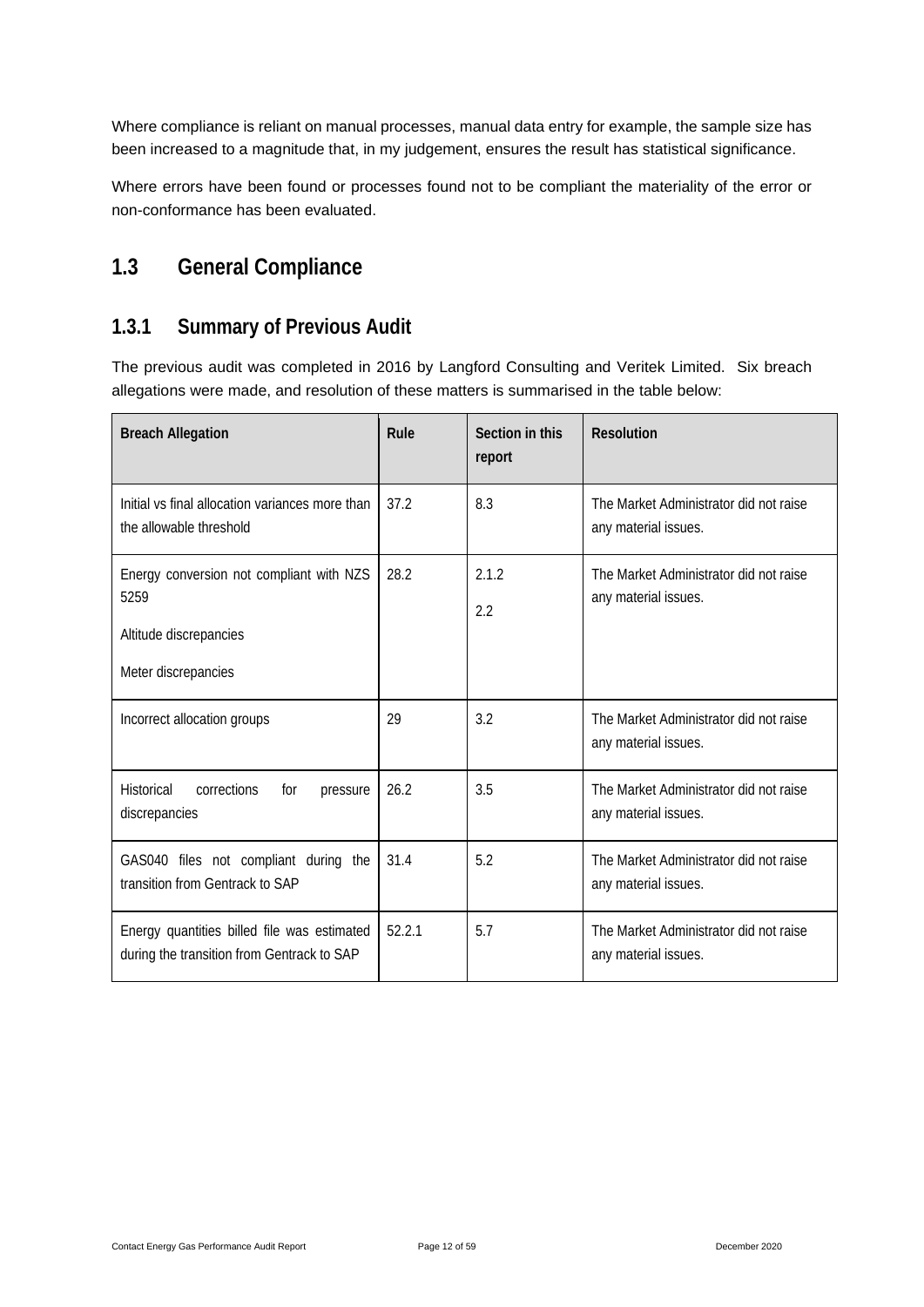### <span id="page-12-0"></span>**1.3.2 Breach Allegations**

Contact has 33 alleged breaches recorded by the Market Administrator between 1 October 2016 and July 2020 excluding the six alleged breaches raised in relation to the 2017 performance audit. These are summarised as follows:

| <b>Breach Allegation</b>                                                                                                            | Breach No.                                 | Rule                               | Section in<br>this report | Outcome                                                                                                                                                                |
|-------------------------------------------------------------------------------------------------------------------------------------|--------------------------------------------|------------------------------------|---------------------------|------------------------------------------------------------------------------------------------------------------------------------------------------------------------|
| Alleged breaches raised by EMS for initial vs final allocation variances                                                            |                                            |                                    |                           |                                                                                                                                                                        |
| Initial vs final allocation variances.                                                                                              | 33 between<br>2016-086<br>and 2019-<br>042 | 37.2                               | 5.3                       | The Market Administrator did<br>not raise any material issues.                                                                                                         |
|                                                                                                                                     |                                            | Alleged breaches raised by Contact |                           |                                                                                                                                                                        |
| Incorrect volumes were submitted for<br>WST03610 between May 2013 and June<br>2018 due to incorrect application of a<br>multiplier. | 2018-159                                   | 26.2                               | 5.2                       | The alleged breach remains<br>open pending the GIC's<br>calculation of market impact,<br>and determination of whether<br>an industry agreed settlement<br>is required. |

As noted in the Summary of Report Findings, this audit recorded non-conformance in seven sections leading to nine breach allegations, as shown in the table below.

| <b>Breach Allegation</b>                                                                                                                                                                                                                                                               | Rule             | Section in this report |
|----------------------------------------------------------------------------------------------------------------------------------------------------------------------------------------------------------------------------------------------------------------------------------------|------------------|------------------------|
| For ICP 1002055361QTBCC the altitude used to calculate the altitude factor<br>matches the registry but does not match the actual altitude of the ICP. The<br>difference resulted in the altitude factor applied being outside of the maximum<br>permissible error under NZS 5259:2015. | <b>GDRR 28.2</b> | 2.1.2                  |
| 30 ICPs had pressure discrepancies which resulted in differences outside the<br>maximum permissible errors allowed in NZS 5259:2015.                                                                                                                                                   | GDRR 28.2        | 2.2                    |
| From 20/08/19 until 26/07/20 gas composition data in SAP was estimated based<br>on the last value recorded, when actual data was available, resulting in some<br>calorific values outside the maximum permissible error allowed under NZS<br>5259:2015.                                | <b>GDRR 28.2</b> | 2.3.2                  |
| Correct gas composition data has been loaded into SAP, and revised volumes will<br>be washed up. Additional controls over the process have been implemented.                                                                                                                           |                  |                        |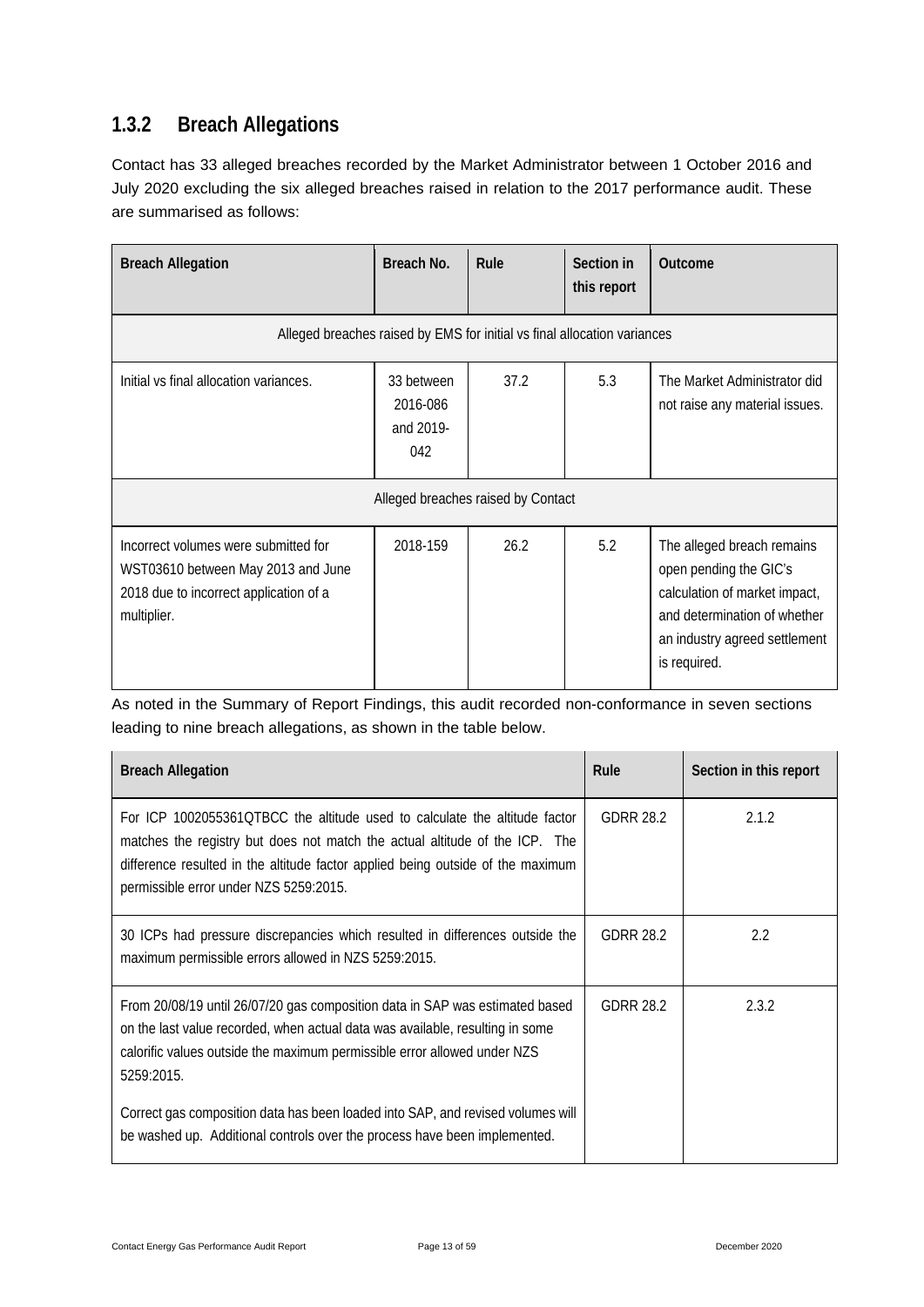| <b>Breach Allegation</b>                                                                                                                                                                                                                                       | Rule             | Section in this report |
|----------------------------------------------------------------------------------------------------------------------------------------------------------------------------------------------------------------------------------------------------------------|------------------|------------------------|
| ICPs 0000953421QTD8B (01/07/08 onwards), 1001133052QTBC8 (01/07/08<br>onwards), 0000298891QTFA0 (21/11/17 - 30/09/20), and 0000322631QT591<br>(05/04/17 - 21/05/20) have TOU metering and consume more than 250 GJ pa<br>but have allocation group 4 assigned. | <b>GDRR 29.2</b> | 3.2                    |
| 239 allocation group 4 ICPs did not have actual meter readings recorded in the<br>previous month as at July 2020.                                                                                                                                              | GDRR 29.4.2      | 3.2                    |
| Exceptional circumstances not demonstrated for one ICP not read in the 12<br>months ending July 2020.                                                                                                                                                          | GDRR 29.4.3      | 3.3                    |
| The meter reading attainment requirements were not consistently met between<br>July 2019 and November 2019.                                                                                                                                                    | <b>GDRR 29.5</b> | 3.3                    |
| The correction for inactive consumption for ICP 0000060471QT952 excluded<br>consumption between 28/05/20 and 29/06/20, and a further correction is to be<br>completed.                                                                                         | GDRR 26.2        | 3.5                    |
| The initial submission accuracy did not meet the required accuracy percentage<br>for some gas gates for the period May 2017 to May 2019.                                                                                                                       | <b>GDRR 37.2</b> | 5.3                    |

A breach allegation is also raised for one distributor in relation to an incorrect altitude recorded on the registry:

| <b>Breach Allegation</b>                                                                                                                                                                                                                                                                                                                                               | Participant | Rule                         | Section in this<br>report |
|------------------------------------------------------------------------------------------------------------------------------------------------------------------------------------------------------------------------------------------------------------------------------------------------------------------------------------------------------------------------|-------------|------------------------------|---------------------------|
| For ICP 1002055361QTBCC the altitude used to calculate the altitude<br>factor matches the registry but does not match the actual altitude of the<br>ICP. The difference resulted in the altitude factor applied being outside<br>of the maximum permissible error under NZS 5259:2015.<br>The ICP altitude was recorded as 274 and the Google Earth altitude is<br>27. | UNLG        | GDRR<br>26.5.1 and<br>26.5.4 | 2.1.2                     |

i,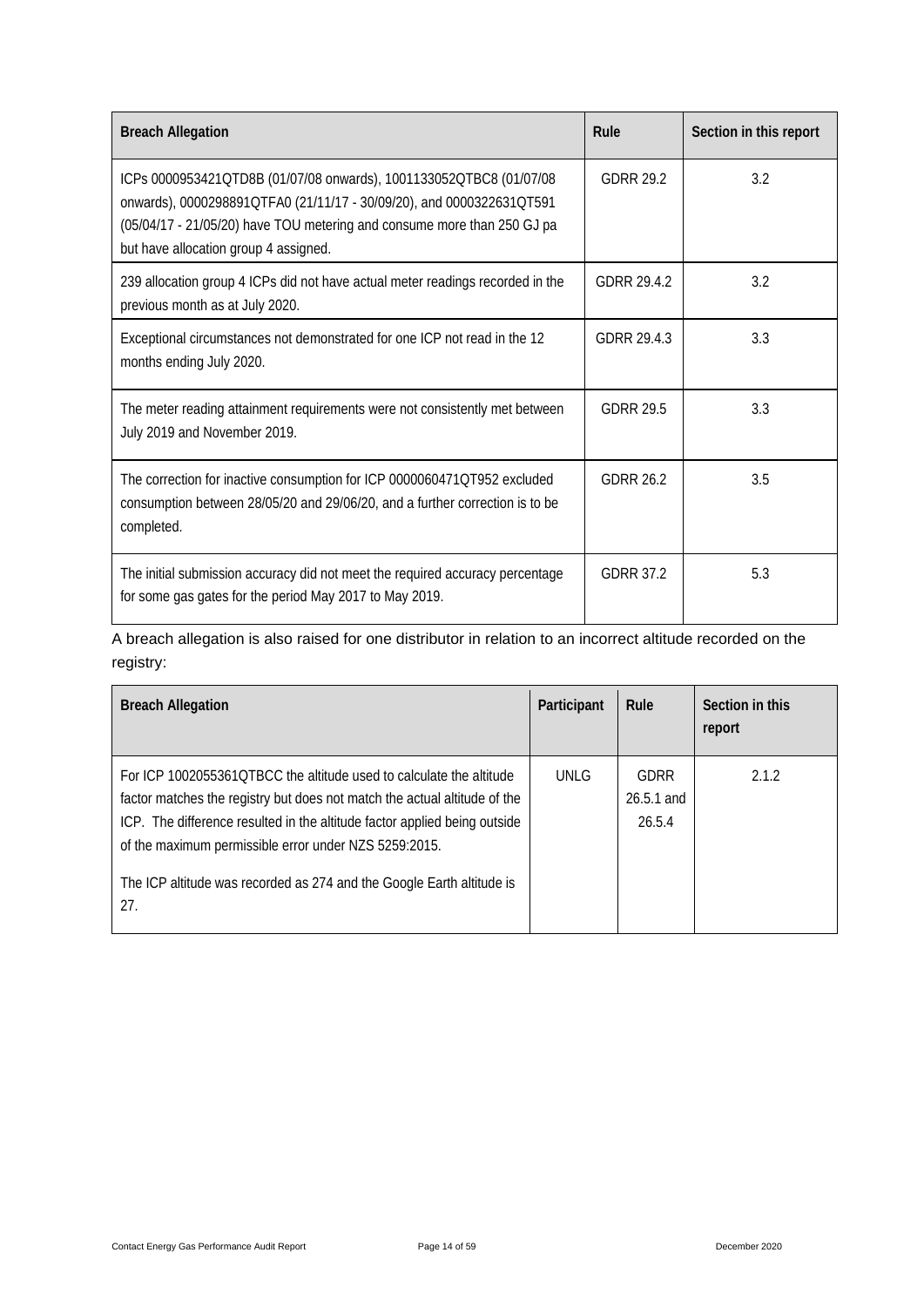## <span id="page-14-0"></span>**1.4 Provision of Information to the Auditor (Rule 69)**

In conducting this audit, the auditor may request any information from Contact, the allocation agent and any allocation participant.

Information was provided by Contact in a timely manner in accordance with this rule.

Information was requested by Contact from metering equipment owners and was provided within the requested timeframe. I consider that all parties have complied with the requirements of this rule.

### <span id="page-14-1"></span>**1.5 Draft Audit Report Comments**

A draft audit report was provided to the industry body (GIC), the allocation agent, and allocation participants that I considered had an interest in the report. In accordance with rule 70.3 of the 2015 Amendment Version of the Gas (Downstream Reconciliation) Rules 2008, those parties were given an opportunity to comment on the draft audit report and indicate whether they would like their comments attached as an appendix to the final audit report. The following responses were received:

| Party   | Response | Comments provided | Included in report |  |
|---------|----------|-------------------|--------------------|--|
| Contact | Yes      | Yes               | Yes                |  |

No changes were made to the report. Contact's comments are included in each section where nonconformance or recommendations are recorded.

### <span id="page-14-2"></span>**1.6 Transmission Methodology and Audit Trails (Rule 28.4.1)**

The audit trail was evaluated for all data gathering, validation and processing functions. This rule requires that "The consumption information supplied to the allocation agent in accordance with rules 29 to 40 is transferred in such a manner that it cannot be altered without leaving a detailed audit trail..."

A sample of GAS040 and GAS050 reports submitted on the Allocation Portal were checked against the original reports on Contact's network. This check confirmed that the original files were still available, and that they had not been edited after the submission date and time.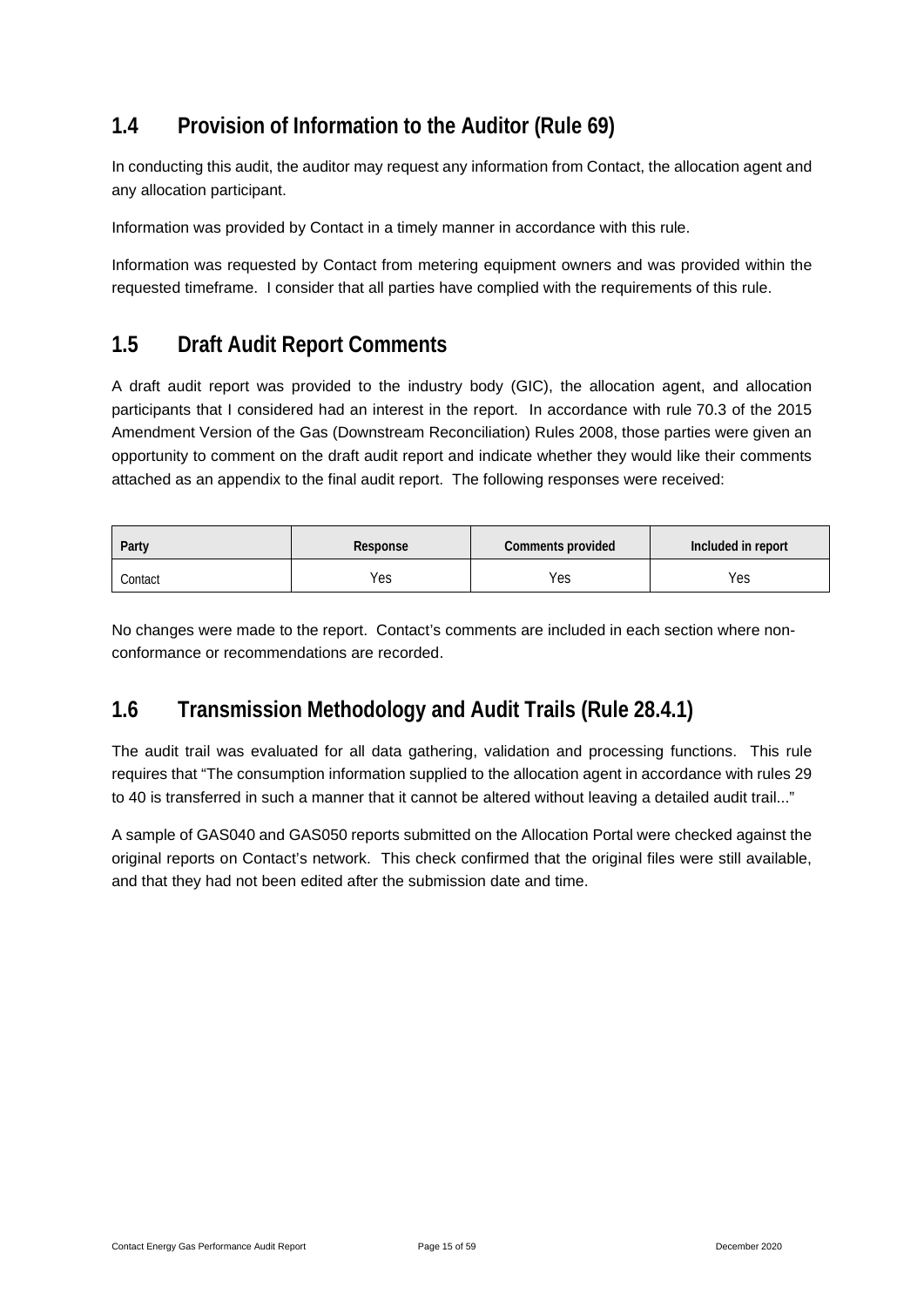# <span id="page-15-0"></span>**2. Set-up and Maintenance of Information in Systems (Rule 28.2)**

Every retailer must ensure the conversion of measured volume to volume at standard conditions and the conversion of volume at standard conditions to energy complies with NZS 5259:2015, for metering equipment installed at each consumer installation, for which the retailer is the responsible retailer.

Compliance with this rule has been examined in relation to the set-up of ICP, metering and billing information. I have also considered the Gas (Downstream Reconciliation) Rules 2008 Billing factors guideline note v1.0 (Billing Factors Guideline) published by GIC on 30/11/2015 when examining the set up and maintenance of information.

### <span id="page-15-1"></span>**2.1 ICP Set Up Information**

#### <span id="page-15-2"></span>**2.1.1 New Connections Process**

The process was examined for the connection and activation of new ICPs.

New connections are managed via the networks' portals. Progress notifications are automatically generated, and the relevant details are loaded into GTV.

One of the main issues with the new connections process is that the physical connection is made at the property when the ICP is still at the "ready" status, and at this point the consumer hasn't necessarily registered with a retailer and if Contact is the proposed retailer, the ICP will not be set up in SAP until the connection is confirmed.

Consumption information may not be provided to the allocation agent until the registry is updated, which means that for some ICPs where the status has changed to ACTC, consumption information has not been provided to the allocation agent for the initial allocation.

The "Maintenance Breach History Report (RET breaches)" report was examined for the period January 01/07/19 to 30/06/20. This report contained 1,021 ICPs where the initial registry update was later than two business days. I checked the records for 30 ICPs where the registry update was more than 20 business days. 29 of the 30 updates did not occur within two business days of entering into a contract to supply gas to the consumer. The table below shows the ICPs and the reason for the late updates.

| <b>ICP</b>      | Event date | Input date | <b>Business</b><br>days | Reason                                                                          |
|-----------------|------------|------------|-------------------------|---------------------------------------------------------------------------------|
| 1002072638OT53D | 4/11/2019  | 1/02/2020  | 58                      | Delay due to backlog                                                            |
| 1002060330OT98D | 1/10/2019  | 6/02/2020  | 84                      | User error                                                                      |
| 1002056674OTBCB | 23/10/2019 | 6/02/2020  | 68                      | User error                                                                      |
| 1002073584OT632 | 10/01/2020 | 13/02/2020 | 21                      | User error                                                                      |
| 1000584156PGC17 | 29/11/2019 | 25/02/2020 | 55                      | Paperwork received from network Powerco<br>on 17.02.2020. Delay due to backlog. |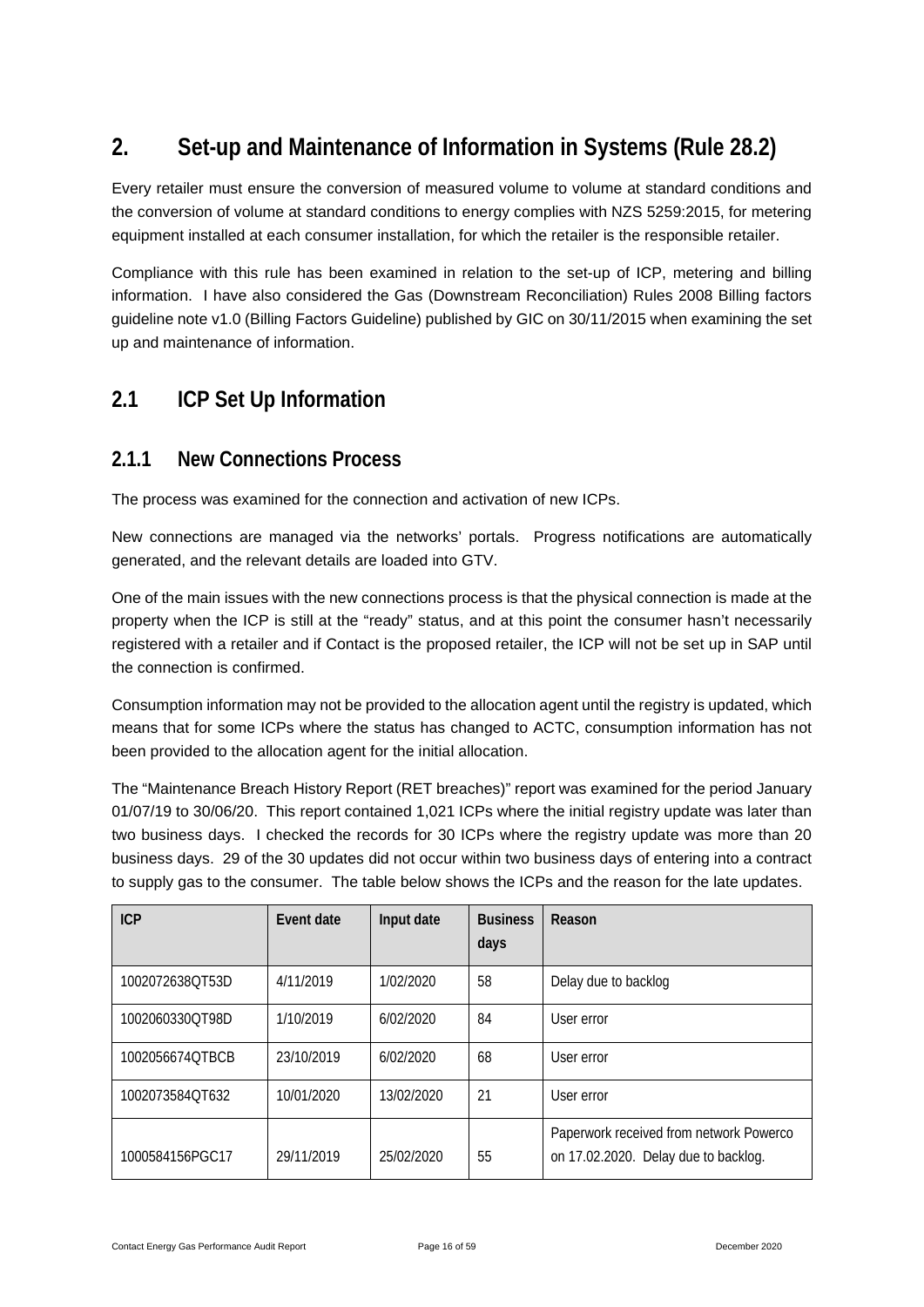| <b>ICP</b>      | <b>Event date</b> | Input date | <b>Business</b><br>days | Reason                                                                          |
|-----------------|-------------------|------------|-------------------------|---------------------------------------------------------------------------------|
| 1000587428PGD34 | 4/12/2019         | 13/03/2020 | 65                      | Paperwork received from network Powerco<br>on 04.02.2020. Delay due to backlog. |
| 1001298206NGBB7 | 17/01/2020        | 19/03/2020 | 41                      | Paperwork received from network AMS on<br>21.02.2020. Delay due to backlog.     |
| 1000588430PGCED | 10/02/2020        | 21/03/2020 | 27                      | User error.                                                                     |
| 1002076609QT800 | 15/02/2020        | 21/03/2020 | 22                      | User error.                                                                     |
| 1002074476QTBC4 | 18/12/2019        | 25/03/2020 | 63                      | Paperwork received from network AMS on<br>26.02.2020. Delay due to backlog.     |
| 1002073532QT50F | 14/02/2020        | 26/03/2020 | 27                      | Paperwork received from network AMS on<br>02.03.2020. Delay due to backlog.     |
| 1000588665PG3AD | 21/01/2020        | 4/04/2020  | 50                      | Paperwork received from network Powerco<br>on 11.03.2020. Delay due to backlog. |
| 1002057337QT10B | 27/02/2020        | 4/04/2020  | 24                      | Paperwork received from network AMS on<br>03.03.2020. Delay due to backlog.     |
| 1002077074QT5A0 | 27/02/2020        | 4/04/2020  | 24                      | Paperwork received from network AMS on<br>03.03.2020. Delay due to backlog.     |
| 1002075973QT223 | 28/02/2020        | 4/04/2020  | 23                      | Paperwork received from network AMS on<br>03.03.2020. Delay due to backlog.     |
| 1002074644QT6BE | 2/03/2020         | 4/04/2020  | 22                      | Paperwork received from network AMS on<br>03.03.2020. Delay due to backlog.     |
| 1002075855QT7FD | 2/03/2020         | 4/04/2020  | 22                      | Paperwork received from network AMS on<br>06.03.2020. Delay due to backlog.     |
| 1001298555NG07D | 26/02/2020        | 18/04/2020 | 33                      | Paperwork received from Electrix on<br>10.03.2020. Delay due to backlog.        |
| 1002073546QT158 | 30/01/2020        | 23/04/2020 | 55                      | Paperwork received from network AMS on<br>16.04.2020. Delay due to backlog.     |
| 1002067033QT22E | 9/03/2020         | 23/04/2020 | 29                      | Paperwork received from network AMS on<br>16.03.2020. Delay due to backlog.     |
| 1002078949QTD6A | 20/04/2020        | 23/05/2020 | 21                      | Delay due to backlog.                                                           |
| 1002075976QTF6C | 3/02/2020         | 26/05/2020 | 75                      | User error.                                                                     |
| 1002077705QT3BA | 24/03/2020        | 28/05/2020 | 42                      | User error.                                                                     |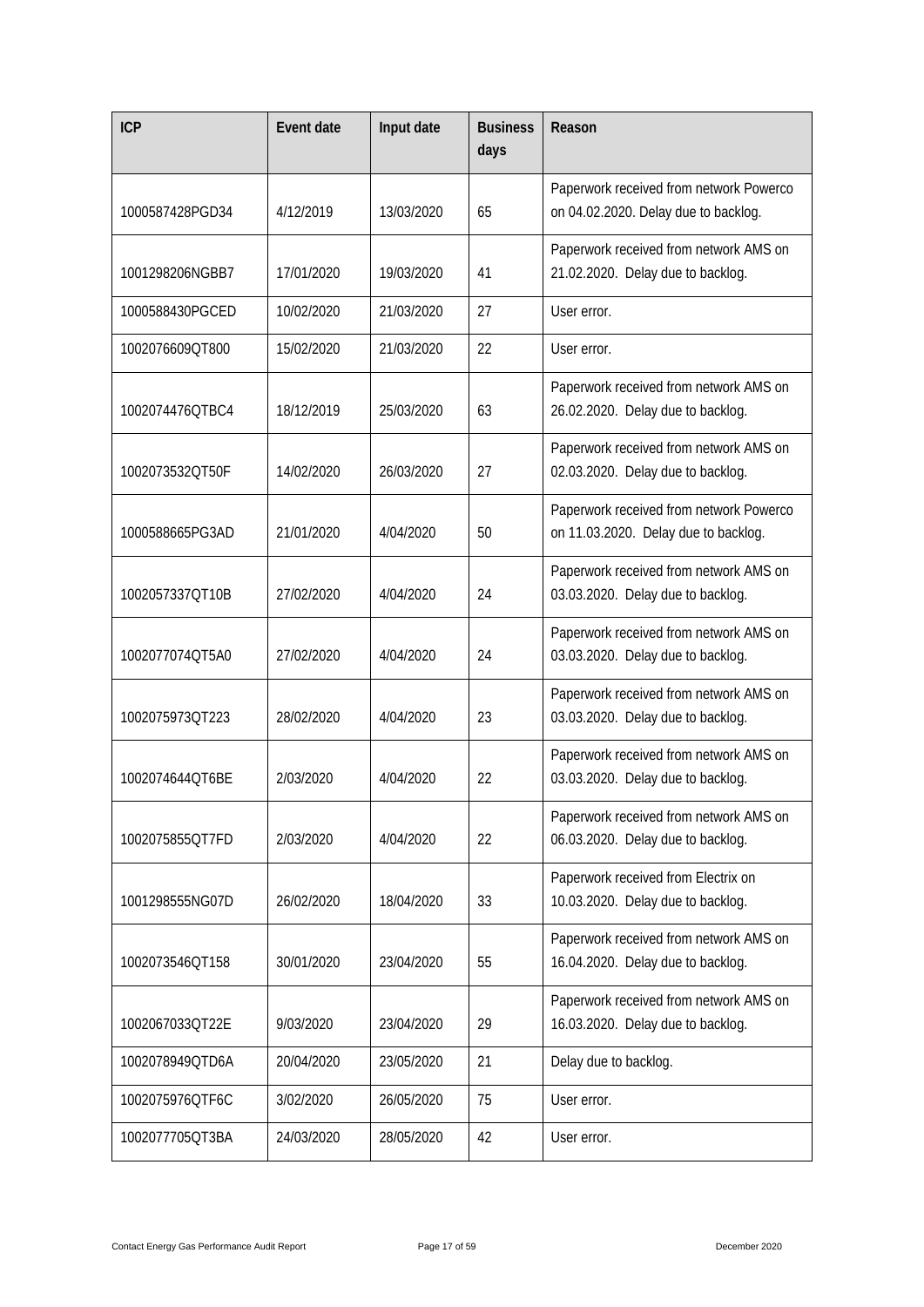| <b>ICP</b>      | Event date | Input date | <b>Business</b><br>days | Reason                                                     |
|-----------------|------------|------------|-------------------------|------------------------------------------------------------|
| 1000584936PG3EA | 9/09/2019  | 11/06/2020 | 186                     | Paperwork received on 11.05.2020. Delay<br>due to backlog. |
| 1002078900QT19E | 29/04/2020 | 11/06/2020 | 28                      | Paperwork received on 12.05.2020. Delay<br>due to backlog. |
| 1002078113OT7FE | 30/04/2020 | 11/06/2020 | 27                      | Paperwork received on 04.06.2020. Delay<br>due to backlog. |
| 1002072994OT133 | 30/04/2020 | 15/06/2020 | 29                      | Paperwork received on 02.06.2020. Delay<br>due to backlog. |
| 1002079205QTE7F | 5/05/2020  | 16/06/2020 | 27                      | Paperwork received on 20.05.2020. Delay<br>due to backlog. |
| 1001298829NG336 | 4/05/2020  | 30/06/2020 | 38                      | Paperwork received on 27.05.2020. Delay<br>due to backlog. |

As the table above shows, there are two issues causing late registry updates. Seven late updates were due to errors when processing the new connections, and 22 late updates were due to a processing backlog. Although many of the notifications from the networks were late, there was a further delay of between one and four weeks before the registry was updated once the notifications were received.

Contact has recently improved controls to minimise errors with the processing of new connections. The additional controls are:

- weekly reporting of all ICPs at "ready" where CTCT is the proposed retailer,
- reporting of ICPs at "ready" status where meters are installed, and
- peer review of ICP setup before it is finalised.

I checked the "RSREADY" report to identify ICPs at "ready", where Contact is the proposed retailer. The report contained 444 ICPs. As mentioned above, Contact has reporting in place to identify ICPs with metering in the registry where notification has not been provided. This ensures follow up queries can be made to networks.

Non conformance is recorded in the Gas Registry and Switching Performance Audit Report because the registry was not populated within two business days of Contact entering into a contract to supply gas to a consumer for 29 of 30 examples checked.

#### <span id="page-17-0"></span>**2.1.2 Altitude Information**

It is a distributor's responsibility to populate the registry with correct altitude information to support compliance with NZS 5259:2015, and it is a retailer responsibility to comply with NZS 5259:2015 for the conversion of volume to energy.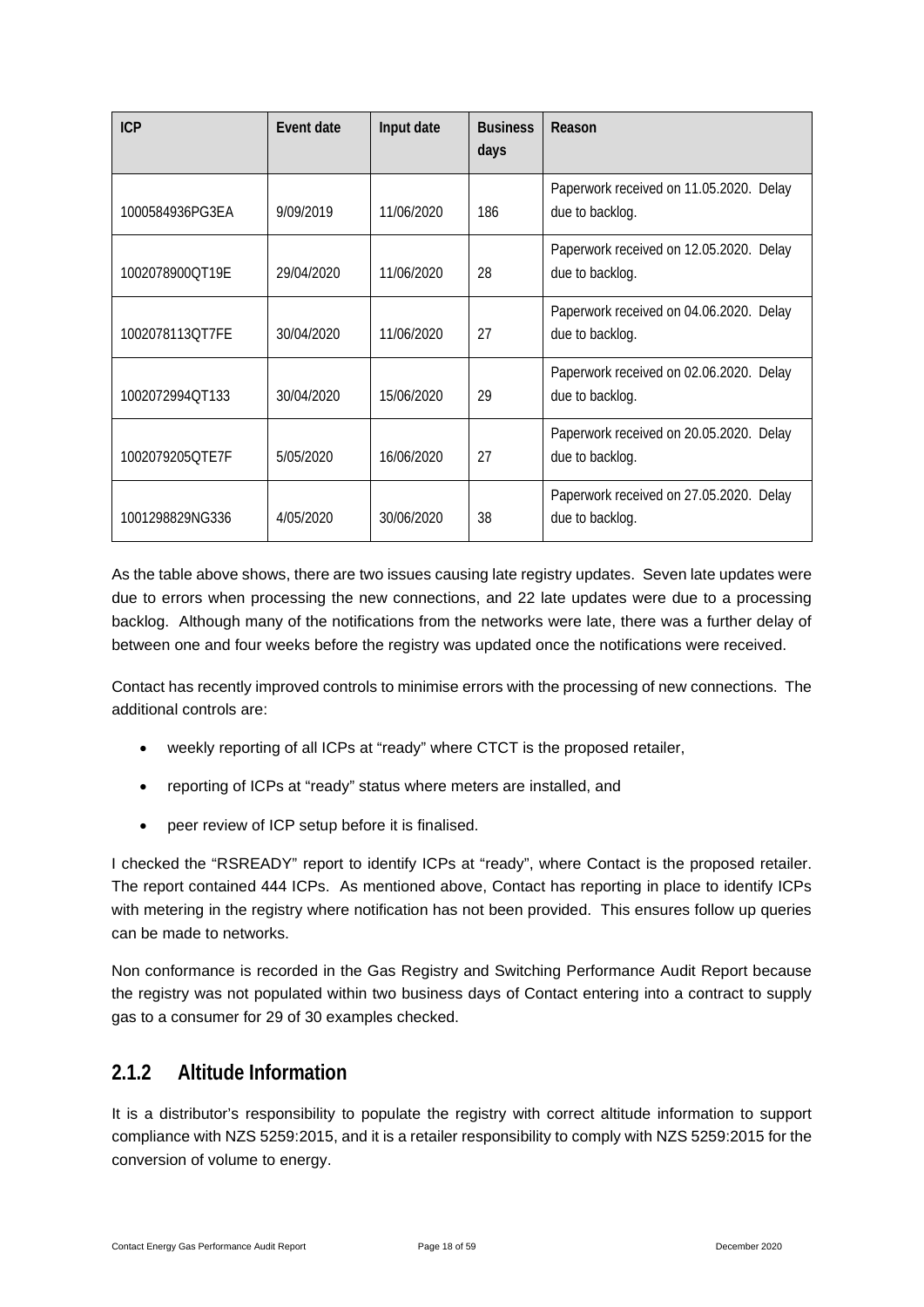NZS 5259:2015, which was published in November 2015, contains the following requirements regarding the way that altitude information should be managed.

- 1. The maximum permissible error is  $\pm$  1.0% where the meter pressure is less than or equal to 100kPa, and ±0.5% where the meter pressure is greater than 100kPa.
- 2. The following note is also included "Altitude should be determined within 10m where practicable."

A random sample of non TOU ACTC or ACTV ICPs per distributor from the registry list as at 08/07/20 were checked against Google Earth altitude data for the ICP address. The sample was selected by choosing five ICPs with altitudes under 11m and five ICPs with altitudes over 140m per distributor, then choosing a further ten ICPs with altitudes between 11m and 140m per distributor. The Google Earth data is based on the "Shuttle Radar Topography Mission" (SRTM) results and studies indicate an accuracy of  $\pm$  10m for altitude. An evaluation against this data is considered an appropriate test for the reasonableness of altitude information. Altitude figures that are within approximately 90m of the actual altitude will ensure an accuracy of  $\pm$  1.0%.

Point 2 above recommends altitude figures are determined to within 10m where practicable. An evaluation of altitude data on the registry was conducted to check whether this recommendation had been met. As noted above, the margin of error of the Google Earth data appears to be approximately  $±$  10m, therefore, to allow for this margin, I have checked that the registry data is within 20m of Google Earth data.

| <b>Distributor</b> | <b>Total ACTC and ACTV non</b><br><b>TOU ICPS</b> | <b>ICPs checked</b> | Quantity outside<br>20m  | Quantity outside<br>90 <sub>m</sub> |
|--------------------|---------------------------------------------------|---------------------|--------------------------|-------------------------------------|
| <b>UNLG</b>        | 34,988                                            | 20                  |                          |                                     |
| <b>NGCD</b>        | 8,664                                             | 20                  | $\overline{\phantom{a}}$ |                                     |
| <b>POCO</b>        | 20,487                                            | 20                  | $\overline{\phantom{a}}$ |                                     |
| <b>GNET</b>        | 1,074                                             | 20                  |                          |                                     |
| Total              | 65,213                                            | 80                  |                          |                                     |

As shown in the table below the altitude data on the registry for non TOU ICPs appears to be accurate in most areas.

A further evaluation was conducted of ICPs where the altitude figure was zero on the registry. This data appears to be less accurate than when a figure other than zero is populated. The results are shown in the table below. Six ICPs of the 38 ICPs with zero altitudes recorded on the registry were more than 20m different from the Google Earth altitude.

| <b>Distributor</b> | <b>Total ACTC and</b><br><b>ACTV non TOU ICPs</b> | <b>ICPs with</b><br>altitude of zero | <b>ICPs checked</b> | Quantity outside<br>20 <sub>m</sub> | Quantity<br>outside 90m |
|--------------------|---------------------------------------------------|--------------------------------------|---------------------|-------------------------------------|-------------------------|
| <b>UNLG</b>        | 34,988                                            |                                      | -                   |                                     |                         |
| <b>NGCD</b>        | 8.664                                             | 16                                   | 16                  |                                     |                         |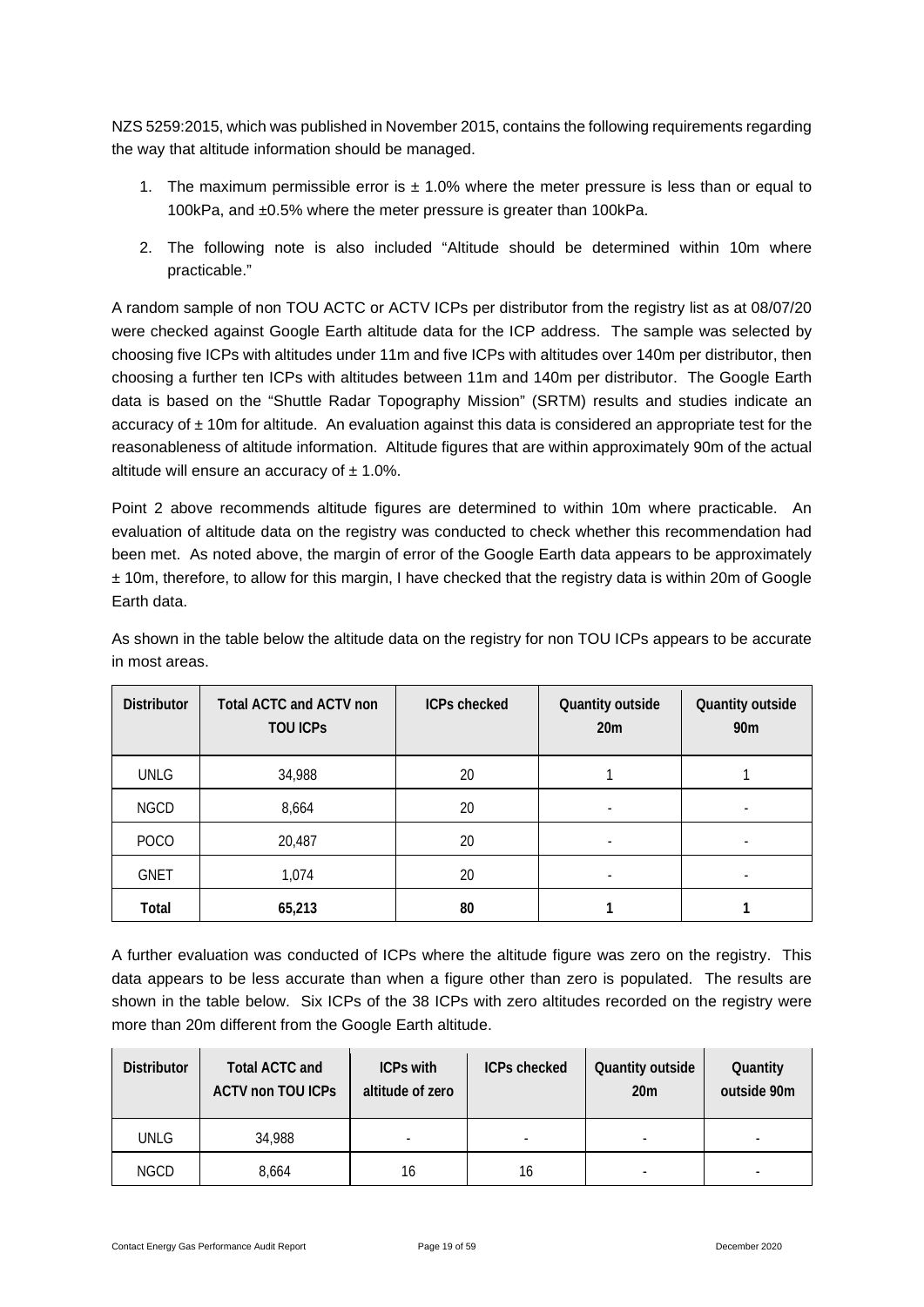| <b>Distributor</b> | Total ACTC and<br><b>ACTV non TOU ICPS</b> | <b>ICPs with</b><br>altitude of zero | <b>ICPs checked</b>      | Quantity outside<br>20 <sub>m</sub> | Quantity<br>outside 90m |
|--------------------|--------------------------------------------|--------------------------------------|--------------------------|-------------------------------------|-------------------------|
| POCO               | 20,487                                     | 22                                   | 22                       | b                                   |                         |
| <b>GNET</b>        | 1.074                                      |                                      | $\overline{\phantom{a}}$ | $\overline{\phantom{0}}$            |                         |
| Total              | 65,213                                     | 38                                   | 38                       |                                     |                         |

I have considered whether distributors have potentially breached any rules by populating the registry with inaccurate altitude information. Distributors have responsibility for populating the registry with altitude figures<sup>[2](#page-19-0)</sup> and for maintaining the accuracy of this information. Distributors must also comply with rule 26.5 of the Gas (Downstream Reconciliation) Rules 2008, which requires them to ensure that any information on the registry is accurate and complete and supports compliance with NZS 5259:2015.

There was one altitude discrepancy which resulted in an altitude factor which was outside the threshold allowed by NZS 5259:2015.

| ICP             | Meter<br>Pressure | <b>ICP Altitude</b> | Google<br>Earth<br>Altitude | Altitude<br>factor based<br>on reg | Altitude<br>factor based<br>on Google<br>Earth | <b>Difference</b><br>in altitude<br>factors |
|-----------------|-------------------|---------------------|-----------------------------|------------------------------------|------------------------------------------------|---------------------------------------------|
| 1002055361QTBCC | 2.75              | 274                 | 27                          | 0.968616                           | 0.996907                                       | $-2.8%$                                     |

| Non-Conformance                  | <b>Description</b>                  | Audited party comment                               |
|----------------------------------|-------------------------------------|-----------------------------------------------------|
| Regarding: Rule 28.2             | For ICP 1002055361QTBCC the         | Response: Contact escalated this issue with the     |
|                                  | altitude used to calculate the      | distributor responsible for determining correct     |
| <b>Control Rating: Effective</b> | altitude factor<br>matches the      | altitude values for ICPs. This error has now been   |
|                                  | registry but does not match the     | corrected on the registry and we have corrected our |
|                                  | actual altitude of the ICP. The     | settlement volumes accordingly.                     |
|                                  | difference resulted in the altitude |                                                     |
|                                  | factor applied being outside of     |                                                     |
|                                  | the maximum permissible error       |                                                     |
|                                  | under NZS 5259:2015.                |                                                     |
|                                  |                                     |                                                     |

An alleged breach of GSAR rule 26.5 is raised for UNLG in relation to the incorrect altitude recorded on the registry for ICP 1002055361QTBCC in **section 1.3.2**.

<span id="page-19-0"></span><sup>2</sup> Gas (Switching Arrangements) Rules 2008, Part A, ICP parameters maintained by Distributors and rules 41 and 58.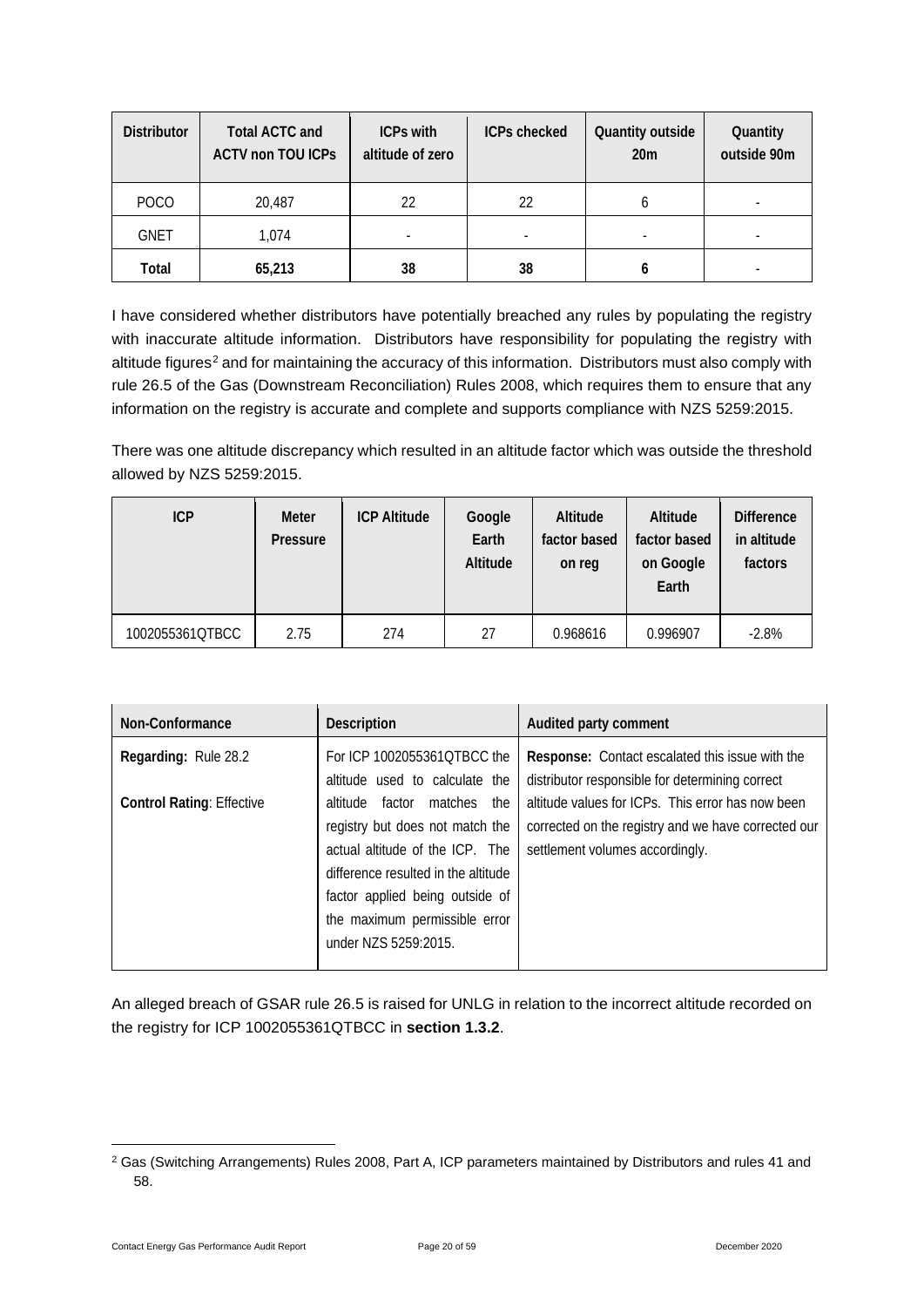Altitude adjustments are applied for TOU ICPs, except where the metering system corrects for absolute pressure. All TOU ICPs had TG register content codes. I checked the altitude factor for one TOU ICP and confirmed that it was within the maximum permissible error set out in NZS 5259:2015.

I confirmed that the altitude factor is included in the gas conversion factor for non TOU ICPs, but not individually itemised. The calculation of the altitude factors is split and bundled in with other parts of the calculation, so I was unable to perform a clean comparison between the individual factor value and a manual recalculation based on NZS 5259:2015. To confirm compliance, I checked the total conversion factor and energy calculated against my manual recalculation for five ICPs and seven read to read periods with different altitudes. In all cases the difference was well below the minimum of the maximum permissible errors for any individual factor. Based on this, I believe that the application of the altitude factors by SAP is correct.

Contact has a set of validation processes and reports to identify and resolve discrepancies, which was demonstrated during the audit. The validation compares SAP and registry altitude, and discrepancies are investigated and resolved. No altitude discrepancies were identified.

### <span id="page-20-0"></span>**2.2 Metering Set-up Information**

Contact has a set of validation processes and reports to identify and resolve discrepancies, which was demonstrated during the audit. The validation compares SAP data to registry data for all relevant fields. Whilst reporting is in place to identify discrepancies, there are delays with the resolution of some of these discrepancies, which will sometimes have an effect on billing and reconciliation. Correction processes are discussed in **section 3.5** for non TOU and **5.1** for TOU.

#### **Meter pressure**

Meter pressure in kPaG is stored against the meter in a static field in SAP. SAP's gas conversion process applies the meter pressure value at the time of billing. Once billed, the pressure value is "locked" for that read to read period and cannot be changed, unless the bill is reversed.

When pressure changes coincide with a physical meter change, the new pressure will be loaded on the new meter and correctly applied. Where pressure changes are backdated corrections, or physical changes which do not coincide with the meter change, the process varies depending on whether the correct pressure is higher or lower than what has been recorded in SAP.

- 1. If the correct meter pressure is higher than what was recorded in SAP, SAP will be adjusted effective from the day after the last invoice date. The reconciliation team will process an adjustment to the submission records for any earlier periods affected and will ensure that the full correction is captured within the 12-month period.
- 2. If the correct meter pressure is lower than what was recorded in SAP, bills will be reversed for all affected customers and the correct pressure will be applied from the pressure change date. If the correction backdated more than 12 months, the reconciliation team will adjust submission records to ensure that the full correction is captured within the 12-month period.

I compared the SAP metering information as at 15/07/20 to the registry list as at 08/07/20 and found 12 meter pressure discrepancies not relating to TOU metering or metering which was removed on the registry. Five of the differences resulted in pressure factors outside the maximum permissible errors in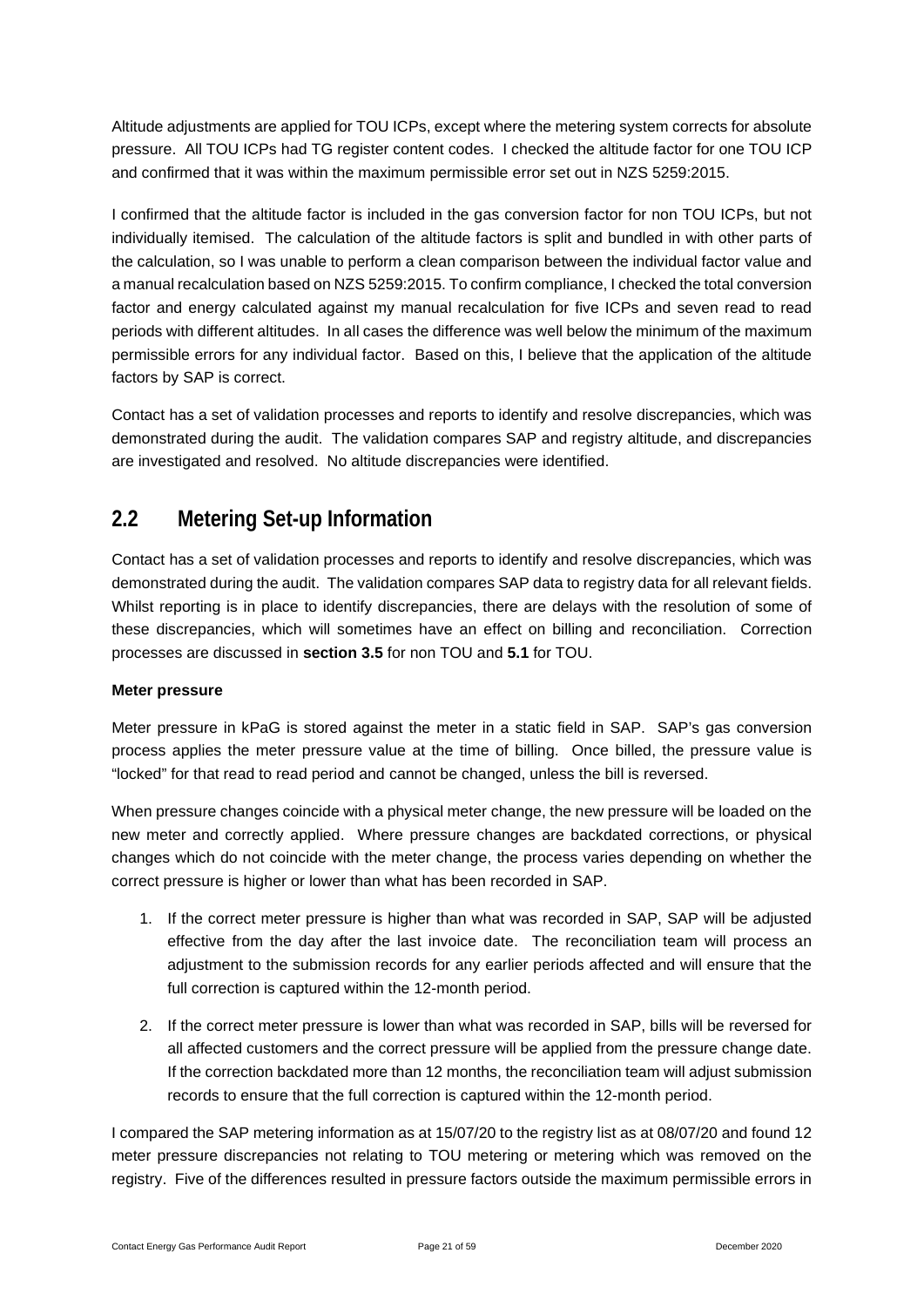NZS 5259:2015. For ICP 1002069575QTCC1 the meter pressure in kPa was entered into SAP as the meter pressure in BarG, resulting in a 639.7% difference.

| <b>ICP</b>      | <b>Meter</b> | <b>SAP</b><br>Pressure<br>(kPa) | Registry<br>Pressure<br>(kPa) | <b>SAP</b><br>Pressure<br>Factor | Registry<br>Pressure<br>Factor | <b>Difference</b> |
|-----------------|--------------|---------------------------------|-------------------------------|----------------------------------|--------------------------------|-------------------|
| 1002069575QTCC1 | R000049651   | 700                             |                               | 7.908                            | 1.069                          | $-639.7%$         |
| 0000252761OTA48 | 250818       | 1.5                             | 2.75                          | 1.015                            | 1.027                          | 1.2%              |
| 1001273463QTB55 | 14EG1860     | 2.75                            | 7                             | 1.027                            | 1.069                          | 3.9%              |
| 0000128381OT4BE | 10M377784    | 2.5                             | 7                             | 1.025                            | 1.069                          | 4.2%              |
| 0075001502PG96E | M217809      | 3.5                             | 35                            | 1.035                            | 1.345                          | 23.1%             |

I also requested a list of ICPs which had pressure discrepancies identified by Contact during the audit period. 25 discrepancies resulted in differences over the maximum permissible pressure factor errors allowable under NZS 5259:2015. Corrections were processed as discussed in **section 3.5**.

| <b>ICP</b>      | <b>Meter</b> | <b>SAP</b><br><b>Pressure</b><br>(kPa) | Registry<br>Pressure<br>(kPa) | <b>SAP</b><br>Pressure<br>Factor | Registry<br>Pressure<br>Factor | <b>Difference</b> |
|-----------------|--------------|----------------------------------------|-------------------------------|----------------------------------|--------------------------------|-------------------|
| 0001019264NGED0 | 01B305612    | 3.5                                    | 35                            | 1.0345                           | 1.3454                         | 30.05%            |
| 1000550410PG0E9 | 21302418     | 3.5                                    | 35                            | 1.0345                           | 1.3454                         | 30.05%            |
| 0004009072NG346 | 96EW0308     | 3.5                                    | 35                            | 1.0345                           | 1.3454                         | 30.05%            |
| 0009000830NGC4F | 85S5612734   | 20                                     | 35                            | 1.1974                           | 1.3454                         | 12.36%            |
| 0002253791QT68D | 274333       | 1.5                                    | $\overline{7}$                | 1.0148                           | 1.0691                         | 5.35%             |
| 0001031072NGB38 | 18J932072    | 2.75                                   | $\overline{7}$                | 1.0271                           | 1.0691                         | 4.08%             |
| 1002063308QTE81 | R000041731   | 2.75                                   | 7                             | 1.0271                           | 1.0691                         | 4.08%             |
| 1001260694QT68E | 99A218071    | 2.75                                   | $\overline{7}$                | 1.0271                           | 1.0691                         | 4.08%             |
| 0054229744PGFF9 | 02EW10205    | 1.2                                    | 3                             | 1.0118                           | 1.0296                         | 1.76%             |
| 1000516576PG9C7 | 07P1888      | 1                                      | 2.5                           | 1.0099                           | 1.0247                         | 1.47%             |
| 0000321481QTFC4 | 834107220    | 1.5                                    | 3                             | 1.0148                           | 1.0296                         | 1.46%             |
| 0004212851NGD07 | 01EW6773     | 1.5                                    | 3                             | 1.0148                           | 1.0296                         | 1.46%             |
| 0004212569NGDE3 | 4GM34865     | 1.5                                    | 3                             | 1.0148                           | 1.0296                         | 1.46%             |
| 0075003060PG05E | 92E4434      | 1.2                                    | 2.5                           | 1.0118                           | 1.0247                         | 1.27%             |
| 0001922650PG98A | G793817      | 1.2                                    | 2.5                           | 1.0118                           | 1.0247                         | 1.27%             |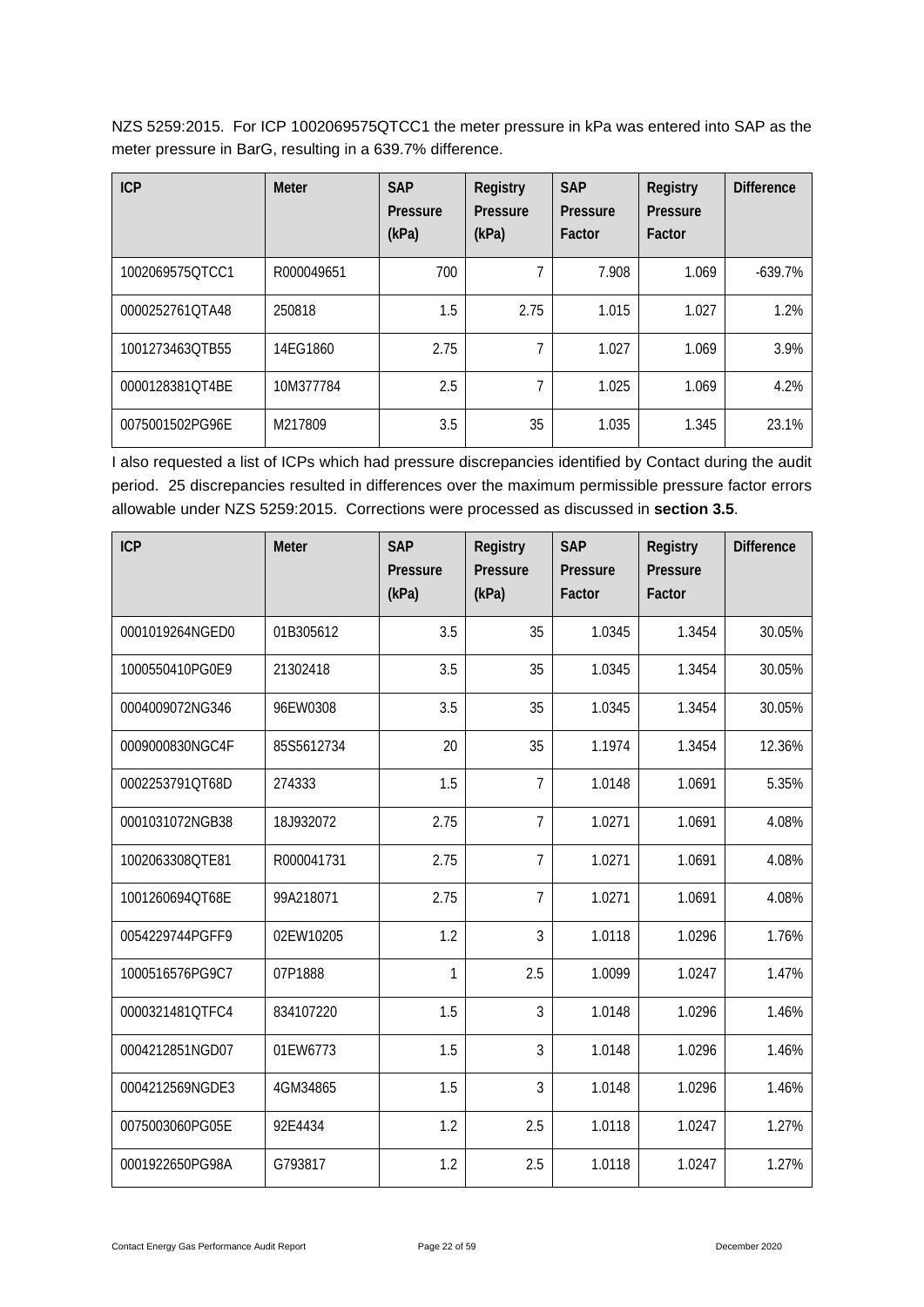| <b>ICP</b>      | <b>Meter</b> | <b>SAP</b><br>Pressure<br>(kPa) | <b>Registry</b><br>Pressure<br>(kPa) | <b>SAP</b><br>Pressure<br>Factor | Registry<br>Pressure<br>Factor | <b>Difference</b> |
|-----------------|--------------|---------------------------------|--------------------------------------|----------------------------------|--------------------------------|-------------------|
| 0000168791QT987 | 253725       | 1.5                             | 2.75                                 | 1.0148                           | 1.0271                         | 1.22%             |
| 0000203811QT2CE | 256352       | 1.5                             | 2.75                                 | 1.0148                           | 1.0271                         | 1.22%             |
| 0000235311QT52C | 19EG4553     | 1.5                             | 2.75                                 | 1.0148                           | 1.0271                         | 1.22%             |
| 0002178961QTA08 | 19EG4593     | 1.5                             | 2.75                                 | 1.0148                           | 1.0271                         | 1.22%             |
| 0004203096NGE6E | 00EW2058     | 3                               | 1.5                                  | 1.0296                           | 1.0148                         | $-1.44%$          |
| 0001104130PGE04 | 79S6160264   | 65                              | 62                                   | 1.6415                           | 1.6119                         | $-1.80%$          |
| 0002316901QT7B8 | R000049655   | $\overline{7}$                  | 2.5                                  | 1.0691                           | 1.0247                         | $-4.15%$          |
| 0000022618GN69F | 20190080     | 15                              | 1.25                                 | 1.1480                           | 1.0123                         | $-11.82%$         |
| 1001129904QTDE7 | 13EG1433     | 25                              | 2.5                                  | 1.2467                           | 1.0247                         | $-17.81%$         |
| 0001441155QT763 | 19EG1623     | 70                              | 7                                    | 1.6908                           | 1.0691                         | $-36.77%$         |

| Non-Conformance                 | <b>Description</b>                                                          | Audited party comment                                                                                                                                                                                                                                                                                                                                                                                                                                                                                                                |
|---------------------------------|-----------------------------------------------------------------------------|--------------------------------------------------------------------------------------------------------------------------------------------------------------------------------------------------------------------------------------------------------------------------------------------------------------------------------------------------------------------------------------------------------------------------------------------------------------------------------------------------------------------------------------|
| Regarding: Rule 28.2            | 30 ICPs had pressure discrepancies<br>which resulted in differences outside | Response: Contact has resolved this backlog<br>of discrepancies - including corrections to                                                                                                                                                                                                                                                                                                                                                                                                                                           |
| <b>Control Rating: Adequate</b> | the maximum permissible errors<br>allowed in NZS 5259:2015.                 | ensure all adjusted volumes are settled<br>appropriately. We have also put in place a<br>monthly process to ensure we correct any new<br>exceptions as identified via a registry vs<br>settlement mismatch report in a timely<br>manner.                                                                                                                                                                                                                                                                                             |
|                                 |                                                                             | Comments:                                                                                                                                                                                                                                                                                                                                                                                                                                                                                                                            |
|                                 |                                                                             | Contact is concerned about the<br>backdated corrections of meter pressure<br>by meter providers where pressure factor<br>checks identify historical errors.<br>Retailers such as Contact are not being<br>advised prior to these back dated registry<br>updates that also impact multiple<br>retailers where switching has occurred<br>within the affected period. We<br>recommend the GIC discuss with meter<br>providers a more appropriate mechanism<br>to notifying affected retailers of any<br>historic meter pressure errors. |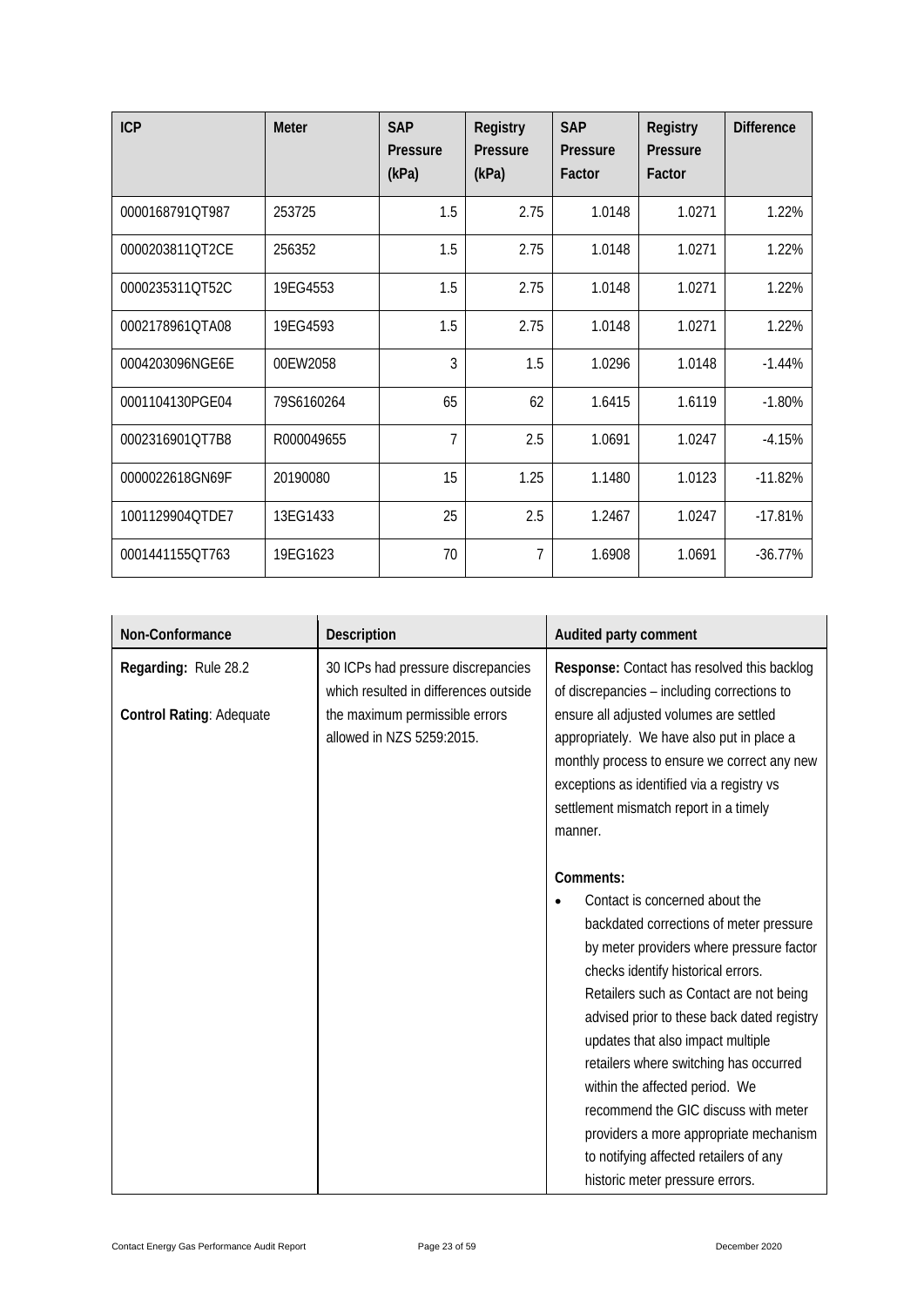#### **Meter numbers and digits**

The meter reading processes are designed to identify meter number or digit discrepancies.

The meter number is stored in the hand-held device. If the meter reader's hand-held device is expecting more digits than the number of dials, then the reading is entered as normal and notification is made in the "readers notes" field for investigation. If the hand-held is expecting fewer digits than the number of dials, then the reading is entered into the "readers notes" field and once again an investigation is conducted.

I compared the SAP metering information as at 15/07/20 to the registry list as at 08/07/20, and found:

- 22 meter digit discrepancies not relating to TOU metering or metering which was removed on the registry. 18 discrepancies were corrected and four were under investigation.
- 1,245 meter serial number discrepancies not relating to TOU metering or metering which was removed on the registry. A sample were checked, and I found that Contact's records were correct.

#### **Meter multipliers**

I compared the SAP metering information as at 15/07/20 to the registry list as at 08/07/20 and found no meter digit discrepancies except those relating to TOU metering, or metering which was removed on the registry.

#### **Meter types and content codes**

I compared the SAP metering information as at 15/07/20 to the registry list as at 08/07/20 and found four ICPs where the TOU flag was set to Y and the allocation group was 4.

| <b>ICP</b>      | Contact supply<br>start date | Contact supply<br>end date | Comment                                                                     |
|-----------------|------------------------------|----------------------------|-----------------------------------------------------------------------------|
| 0000953421OTD8B | 01/07/18                     |                            | Still supplied by Contact as non-TOU AG4                                    |
| 1001133052OTBC8 | 01/07/08                     |                            | Still supplied by Contact as non-TOU AG4                                    |
| 0000298891OTFA0 | 22/11/17                     | 30/09/20                   | Switched out effective 01/10/20, last supplied by Contact<br>as non-TOU AG4 |
| 0000322631OT591 | 05/04/17                     | 21/05/20                   | Switched out effective 01/10/20, last supplied by Contact<br>as non-TOU AG4 |

TOU ICPs consuming under 10,000 GJ pa are sometimes read and settled as non-TOU. This is recorded as non-conformance in **section 3.2**.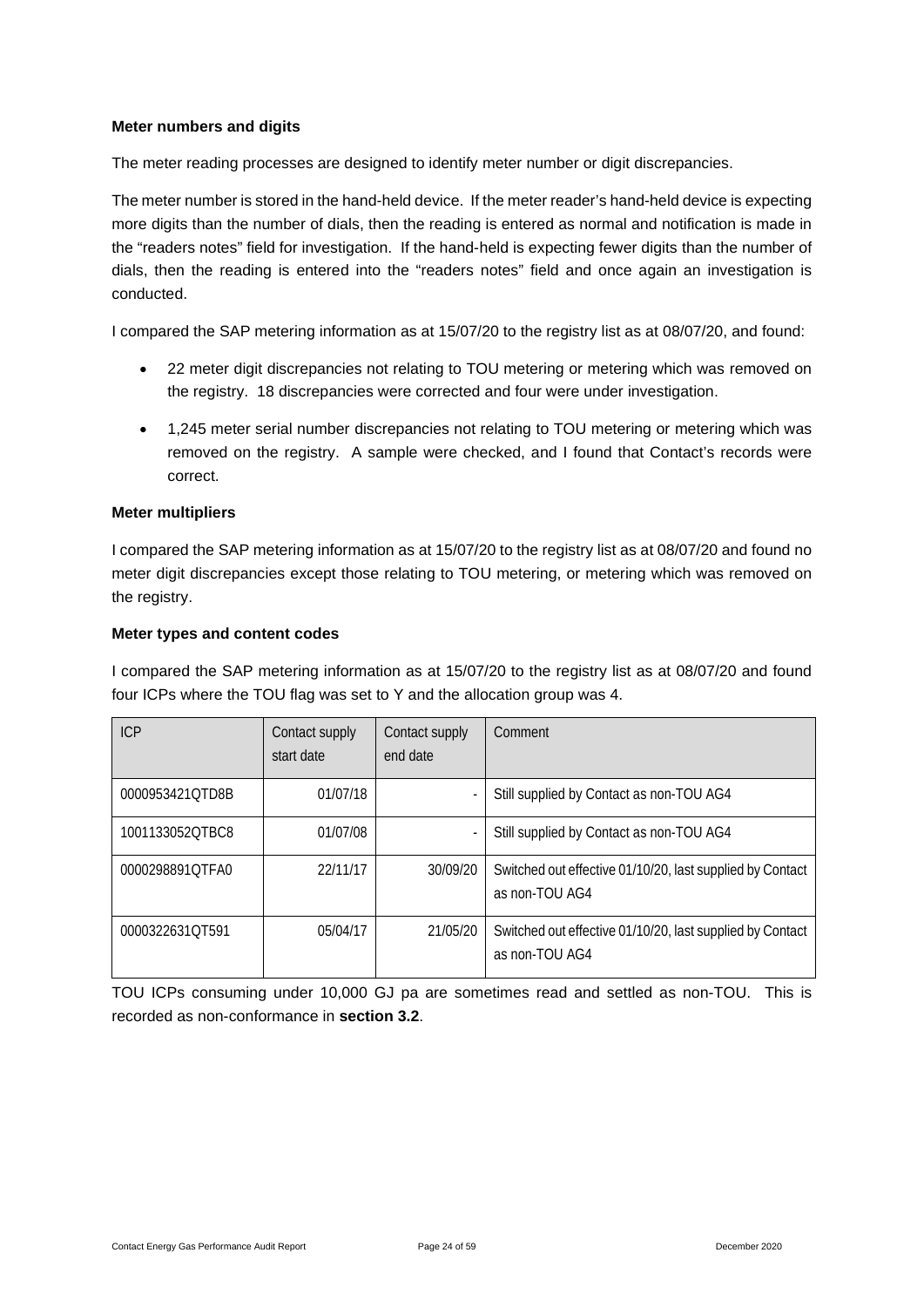| Recommendation                                                                                                                                                                                                                  | Audited party comment                                                                                                                                                                                                                                                                                                                                                                                                                                                                                                                                                                                                                                                                                                                                                      |
|---------------------------------------------------------------------------------------------------------------------------------------------------------------------------------------------------------------------------------|----------------------------------------------------------------------------------------------------------------------------------------------------------------------------------------------------------------------------------------------------------------------------------------------------------------------------------------------------------------------------------------------------------------------------------------------------------------------------------------------------------------------------------------------------------------------------------------------------------------------------------------------------------------------------------------------------------------------------------------------------------------------------|
| Identify any ICPs where register content codes, the TOU metering flag<br>and metering details are inconsistent, to confirm which values are<br>correct. Any ICPs which genuinely have TOU metering should be<br>settled as TOU. | Response: Contact does not agree with this<br>interpretation of the regulations around TOU<br>metering flag for ICPs under 10 TJ.                                                                                                                                                                                                                                                                                                                                                                                                                                                                                                                                                                                                                                          |
|                                                                                                                                                                                                                                 | The purpose of a corrector being present is due<br>to a number of reasons such as:<br>The meter is operating as network or<br>close to network pressure.<br>The flow rate means the regulator is<br>$\bullet$<br>not able to maintain the meter pressure<br>within the required tolerance.<br>The meter design was when the ICP<br>$\bullet$<br>had significantly higher gas load and<br>now the ICP consumes significantly<br>lower volumes - however the costs to<br>modify the GMS is prohibitive<br>Most electronic corrector also include a TOU<br>logging capability which is why the metering<br>provider has flagged the registry accordingly.<br>This does not mean the primary purpose of the<br>corrector being installed is for the TOU logging<br>capability. |
|                                                                                                                                                                                                                                 | The Regulations were written to allow retailers to<br>decide how to settle ICPs below 10 TJ between<br>TOU and NHH where TOU capability was<br>present.                                                                                                                                                                                                                                                                                                                                                                                                                                                                                                                                                                                                                    |
|                                                                                                                                                                                                                                 | Comments:<br>We have concerns how this interpretation<br>of the regulations will impact the settlement<br>of gas smart meters as these should also<br>be flagged as being a TOU device with<br>comms. If the same logic was applied them<br>all gas smart meters will need to be settled<br>as Allocation group 1 ICPs                                                                                                                                                                                                                                                                                                                                                                                                                                                     |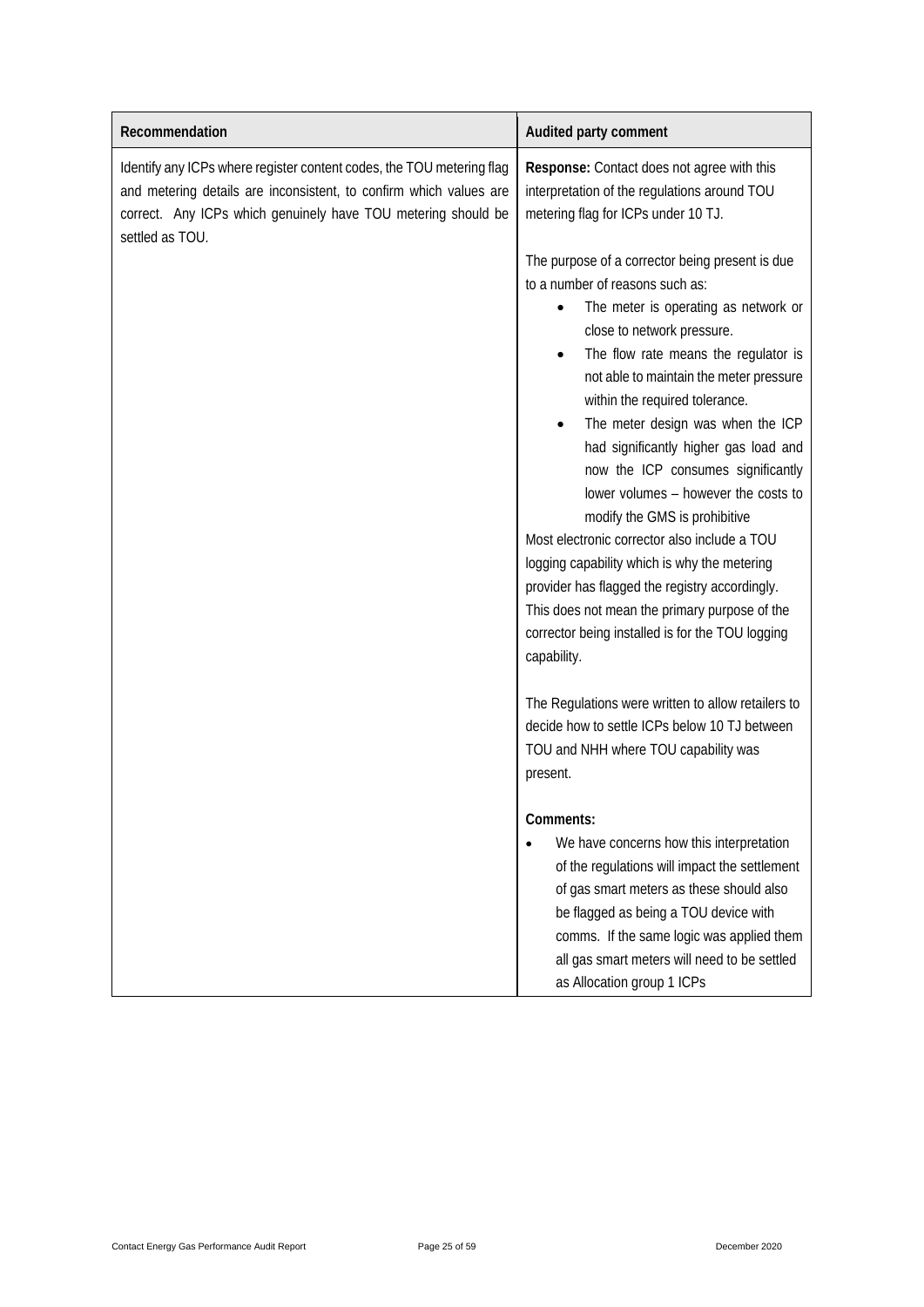### <span id="page-25-0"></span>**2.3 Billing Factors**

#### <span id="page-25-1"></span>**2.3.1 Temperature Information**

For ICPs where the actual temperature is not measured NZS 5259:2015 states that temperature may be estimated; and four methodologies are provided. These are listed below in order of decreasing preference.

- **(a)** Gas temperature records for the GMS location under flowing conditions. Historic records can be used if similarity is preserved.
- **(b)** Records of actual gas temperature in similar installations at similar locations over corresponding periods.
- **(c)** For compact installations directly connected to short risers and well shaded from direct sunlight, the average ground temperature at 300mm depth. NOTE – Reliable and relevant climatic temperature data may be used as a basis for estimating average 300mm ground temperatures. This may include published data.
- **(d)** For installations where the inlet pipes are exposed to ambient air conditions the temperature may be estimated from the mean temperature obtained at reliable and relevant weather recording stations. The installation should be shielded from direct sunlight.

Contact has chosen option (c) and records an average daily temperature for each month. They apply the daily weighted average temperature for the period which consumption is being calculated for. Option (c) seems to be the most logical choice because it matches the majority of GMS installations.

At the beginning of the audit period Contact applied temperatures based on average NIWA 30-year data for all gas gates within a geographical area, which were last updated in 2016. Some of the geographical areas are large, due to difficulty in obtaining NIWA 30cm ground temperatures for all regions. ICPs were assigned to a temperature region based on their gas gate.

Contact is migrating all its ICPs to the GIC's published temperatures for each gas gate, effective from an actual meter reading. Fortnightly a query is run from SAP to identify ICPs with the old temperatures regions assigned and bulk update the "temperature area" to the new gas gate temperature effective from the last actual read date. At the time of the audit, approximately 50% of the ICPs had been migrated and the process had been slower than anticipated because of read attainment issues. Once the number of ICPs remaining is at a more manageable level, Contact intends to adjust the temperature on permanent estimates for any ICPs which have not received actual readings.

The accuracy of temperature information was confirmed by:

- 1. Review of the temperature region data in SAP for January 2020 to December 2020, which was found to be reasonable for all areas.
- 2. Comparison between the temperature data for each gas gate in SAP to the GIC's published temperature values for January 2020 to December 2020, which matched.

NZS 5259:2015 states that correction for temperature drop due to Joule-Thomson effect of pressure reduction is applicable if temperature methodologies (b), (c) or (d) are used, provided the reduction is made in the same installation and immediately upstream of the GMS. "In other cases, or for large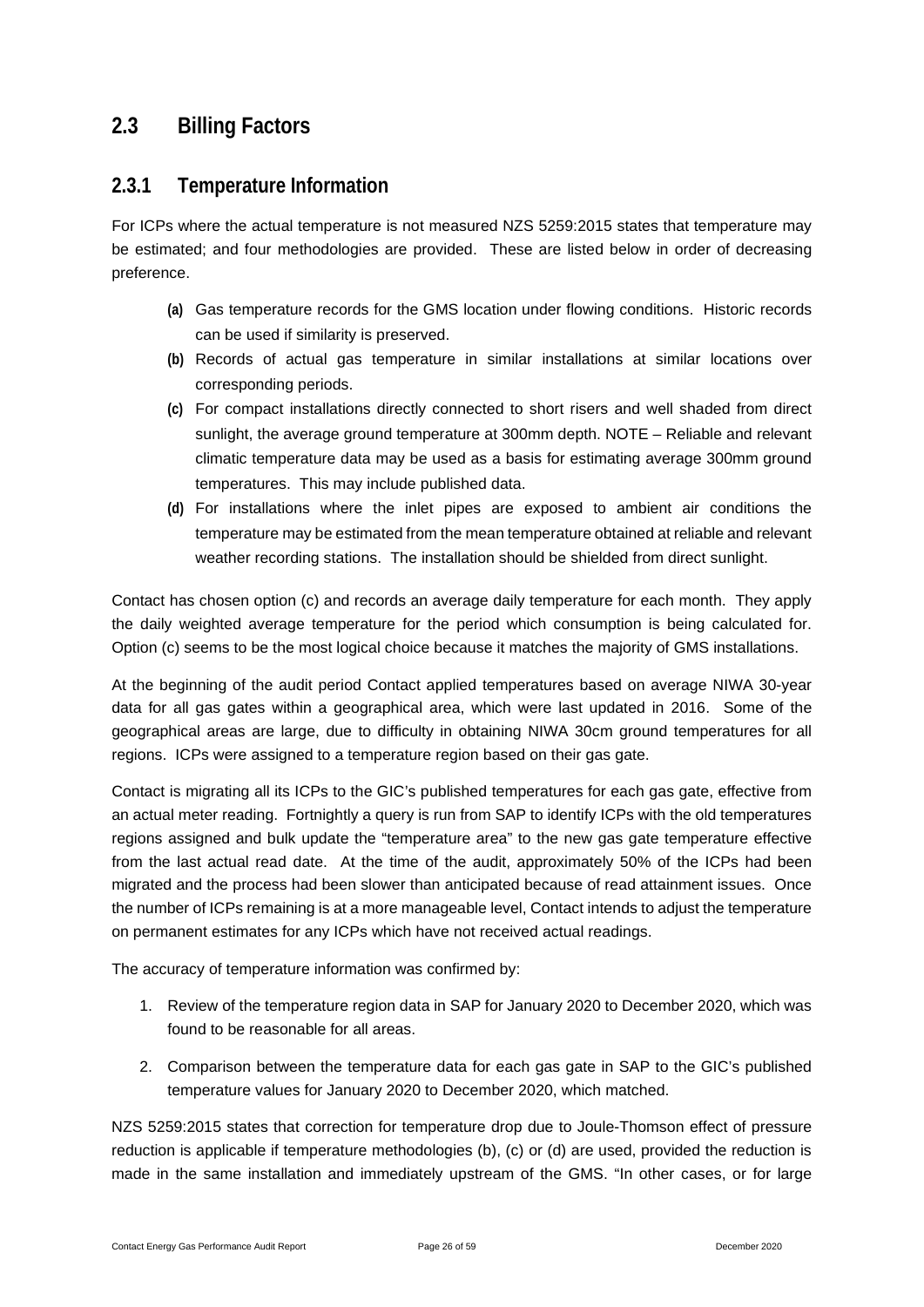pressure drops or high flow rates the actual temperature drop should be measured. For natural gas the temperature drop is about 0.5º per 100kPa of pressure drop." This indicates that adjustment for the Joule-Thomson effect is desirable.

The Billing Factors Guideline contains the following expectations by GIC:

- Network owners ensure nominal operating pressures are correctly populated in the registry for all ICPs on their networks.
- Once network pressures are correctly populated, retailers ensure that they account for the Joule-Thomson effect by using the network pressure in the registry in their conversions of metered volumes to standard volume, particularly in situations where failure to do so will result in conversion errors greater than those allowed in Table 3 of NZS 5259:2015.

This also reinforces that adjustment for the Joule-Thomson effect is desirable. Contact applies the Joule-Thomson effect adjustment, and the formula was checked and confirmed to be correct.

The accuracy of the temperature factor and Joule-Thomson adjustment is dependent on correct inputs, including the temperature region (discussed above), network pressure, and gas gate. Network pressures and gas gates stored in SAP are validated against the registry, and corrections are processed where data is confirmed to be incorrect.

#### **Network pressure**

Network pressure is used as an input into the Joule Thomson adjustment, where a 0.5 degree temperature reduction is applied for every 100 kPa drop between the network pressure and meter pressure for an ICP.

Where incorrect gas network pressures are found, they are updated effective from an actual or permanent estimate read. Contact's ability to process a correction can be affected by billing locks, which "lock" attributes once they have been used to generate an invoice. To change these values, it is normally necessary to reverse bills. Contact is investigating changes which would allow the billing lock to be bypassed to process corrections independently of billing, but in the meantime network pressure corrections are not usually made from the date that the pressure took effect on the registry.

There are 24 ICPs where the network pressure and the meter pressure are the same (two of these have the "operating at network pressure" flag set to yes), and four ICPs where the network pressure is less than the meter pressure. I initially found 11 appeared accurate compared to most ICPs on the street, 11 appeared reasonable based on other nearby ICPs, and six appeared unusually low compared to other ICPs on the street. Contact is investigating these ICPs to check what the network pressure should be. A recommendation is made in Contact's registry audit report to identify ICPs where the network pressure is the same or less than the meter pressure.

#### **Gas gate**

Comparison of SAP and registry data identified 31 gas gate discrepancies relating to ICPs which underwent backdated changes from HTV11301 to HTK08301 after the ICPs switched out. The gas gates for the affected ICPs were corrected during the audit.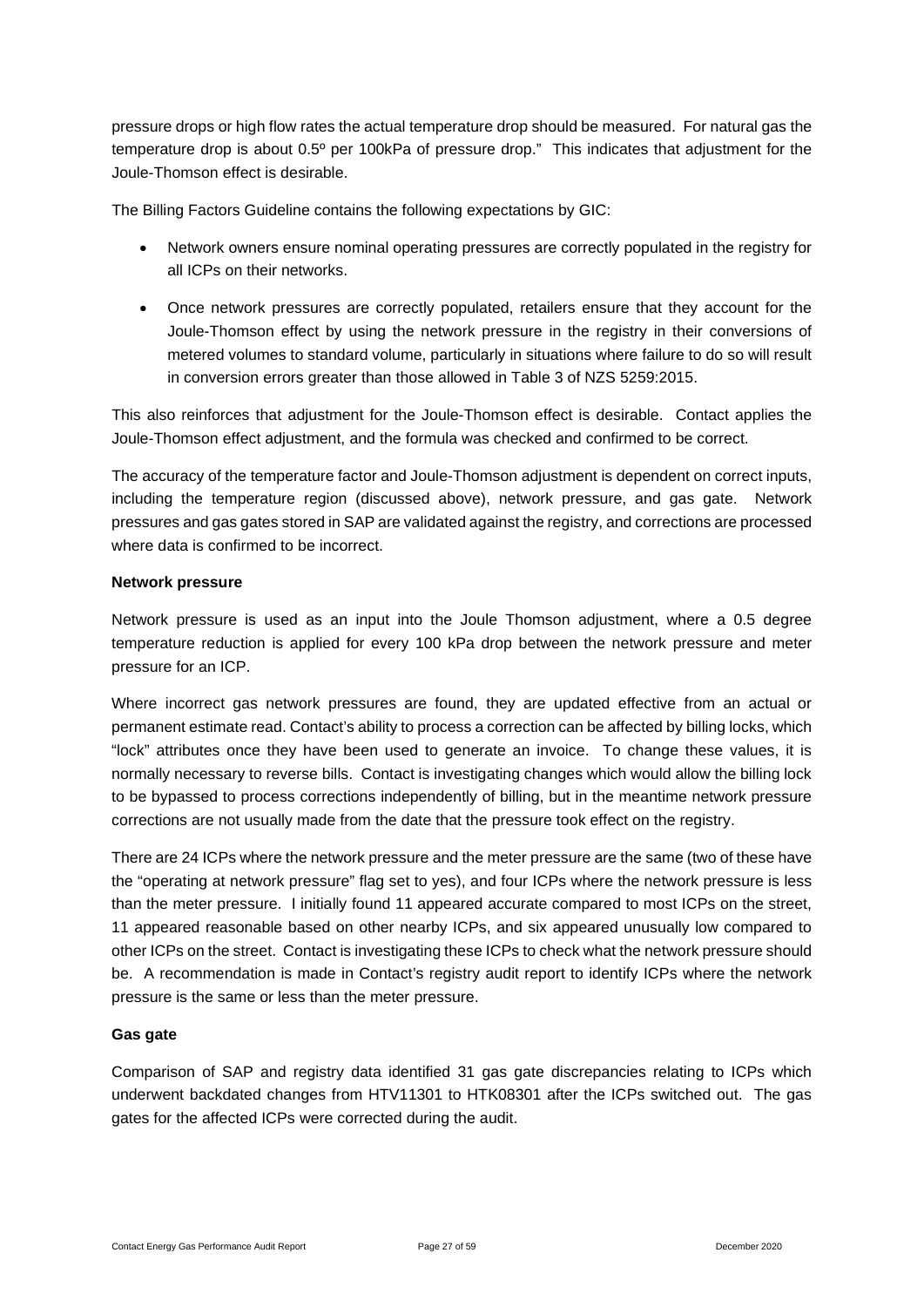Gas gates recorded in SAP are retrieved from the registry. There is a known issue where an ICP which has previously been supplied switches back in, and the gas gate has changed in the meantime. SAP obtains the original values rather than the values at the time the ICP is won back.

Where incorrect gas gates are found, they are updated effective from an actual or permanent estimate read. Contact's ability to process a correction can be affected by billing locks, which "lock" attributes once they have been used to generate an invoice, such as the CV region. To change these values, it is normally necessary to reverse bills. Contact is investigating changes which would allow the billing lock to be bypassed to process corrections independently of billing.

The gate discrepancies did not cause any differences outside the maximum permissible error under NZS 5259:2015. HTV11301 and HTK08301 are part of the Greater Hamilton gas gate, so there is no impact on the seasonal adjusted shape values used to calculate historic estimates for reconciliation. The temperatures applied by Contact for conversion were the same for both gates.

| Recommendation                                                                                                                                                                                                                                                                                                                                                                                                                                                                                                                                                                            | Audited party comment                                                                                                                                                                                                                                                                                                                                                                                                                                       |
|-------------------------------------------------------------------------------------------------------------------------------------------------------------------------------------------------------------------------------------------------------------------------------------------------------------------------------------------------------------------------------------------------------------------------------------------------------------------------------------------------------------------------------------------------------------------------------------------|-------------------------------------------------------------------------------------------------------------------------------------------------------------------------------------------------------------------------------------------------------------------------------------------------------------------------------------------------------------------------------------------------------------------------------------------------------------|
| Ensure that inputs into the gas conversion process are correct:<br>Continue with work to investigate the bypassing of billing locks for<br>inputs into the gas conversion process for reconciliation data<br>including gas gate, altitudes, and pressures, to allow conversion<br>factors to be applied for the correct date range.<br>Review processes to ensure the correct gas gate is assigned for:<br>1)<br>Backdated changes to gas gate information during<br>Contact's period of supply for ICPs which have switched out<br>or been decommissioned, to ensure that reconciliation | Response: Correct inputs to the gas<br>conversion process<br>We have implemented additional and regular<br>exception reporting around network pressures<br>being lower than meter pressure and we have<br>escalated a number of ICPs to the respective<br>distributor for investigation and correction.<br>Backdated Network attributes impacted by<br>billing locks:<br>A proposed system enhancement to enable<br>controlled backdated updated to network |
| revision submissions are correct.<br>ICPs which have previously been supplied which switch<br>2)<br>back in.                                                                                                                                                                                                                                                                                                                                                                                                                                                                              | attributes has been submitted to our project<br>council for consideration and approval.<br>We are also continuing to investigate how to<br>improve our capture of correct registry attributes                                                                                                                                                                                                                                                               |
|                                                                                                                                                                                                                                                                                                                                                                                                                                                                                                                                                                                           | where we win back an ICP previously supplied<br>by Contact where the network attributes have<br>changed.                                                                                                                                                                                                                                                                                                                                                    |

#### <span id="page-27-0"></span>**2.3.2 Calorific Values**

Open Access Transmission Information System (OATIS) gas composition data is imported into SAP daily.

The appropriate gas composition values for each ICP are determined by the gas gate, which in turn links to the gas type and a table of daily gas composition values for that gas type. Because gas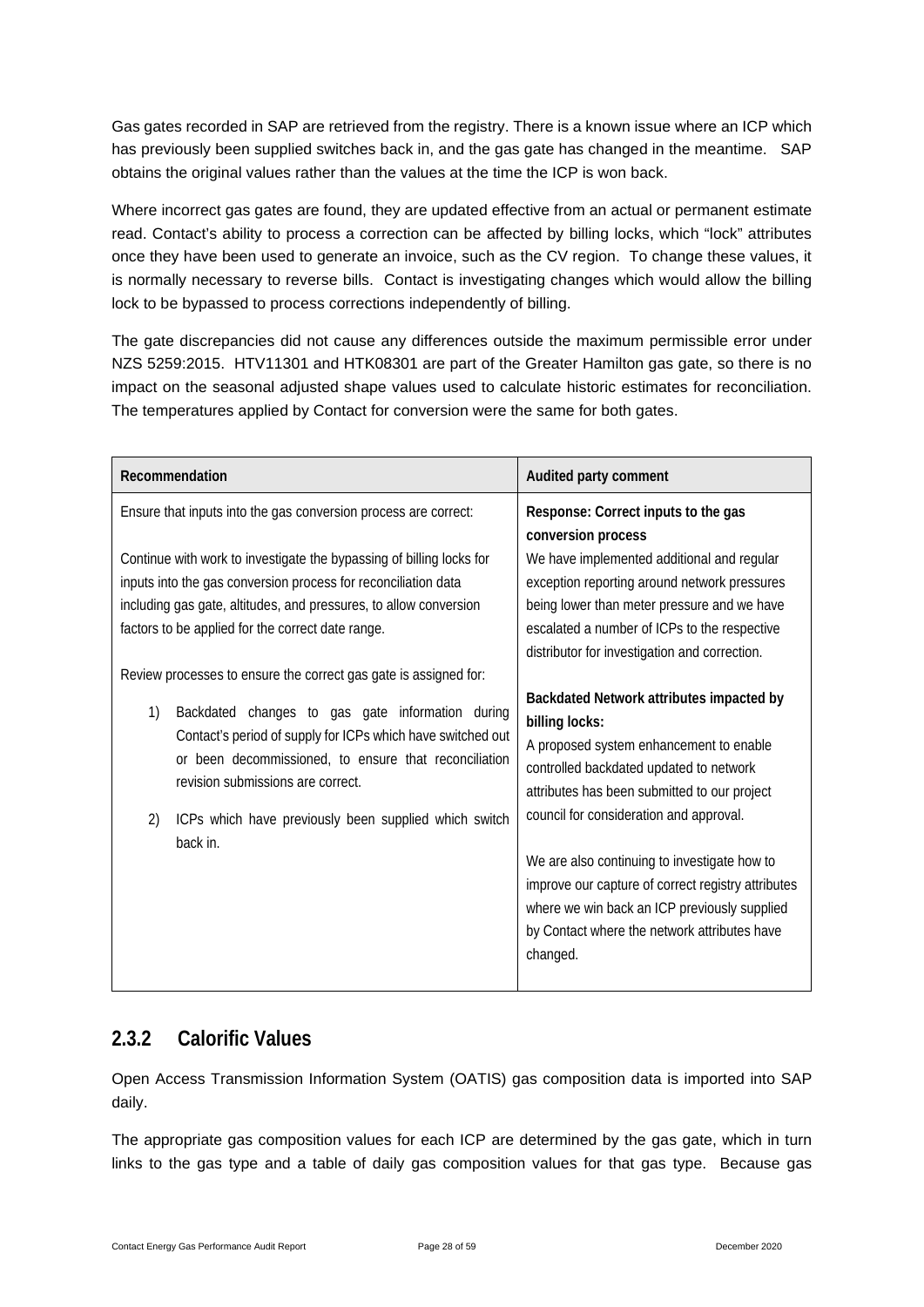composition data is not published until 10am each weekday for the previous week day and/or weekend days, SAP populates three years of forward dated gas composition data based on the last day of published values for each gas type. This allows meter readings to be billed on the day they are received if necessary.

From 20/08/19 until 26/07/20, gas composition data was not successfully imported into SAP. There was an automated process to retrieve the gas composition data, which was not restarted following a system upgrade. SAP's automated process to import the data continued to attempt to run, but no data was found. Contact's exception (BPEM) process only reported instances where gas composition data was missing; and were not triggered because forward dated gas composition data was available.

The error was discovered when gas composition information was requested for this audit. Contact took immediate action to download and import the correct gas composition information, determine the impact, and advise the Gas Industry Company. I checked gas composition data for all gas types against OATIS data following the change and confirmed it had been updated.

Once billed, the gas gate (which determines the gas composition region) is "locked" for that read to read period and cannot be changed unless the bill is reversed. The gas composition values stored against the gate for each day are not locked and are applied for revision submissions. This allowed data to be corrected for revision submissions without reversing all invoices.

The issue affected all gas gates, and the difference between the forward dated values applied for conversion and actual values varied depending on the gas type and read to read period. Contact completed analysis to determine whether the difference between the calorific values applied was more than the ±0.5% maximum permissible error for calorific values allowed under NZS 5259:2015.

- Contact's analysis based on the percentage difference between applied and actual calorific values for annualised consumption was -0.31% across all gas gates. Potential differences over ±0.5% were identified for gas types B (-1.08% 1,914.491 GJ), E (-1.99% -1,625.294), U (6.2% 91.889 GJ) and M (+0.62% +9.539 GJ).
- Meter level read to read period analysis was provided for two has gates, which confirmed that the high-level analysis based on annualised consumption gave a reasonable indication of the impact of the issue. This detailed analysis showed that for some periods, differences were over the ±0.5% maximum permissible error allowed under NZS 5259:2015.

Temporary controls were implemented to prevent recurrence of the issue until system changes were implemented:

- 1) The billing team performs a weekly check to confirm that gas composition data is updated.
- 2) The reconciliation manager completes ad hoc spot checks between the gas composition data and OATIS.

Contact provided testing documentation for a new gas calorification test report which became live on 22/10/20. The report identifies values above or below expected thresholds and that actual values are present for the previous 31 days. The process generates emails to the reconciliation team, billing team and operations support.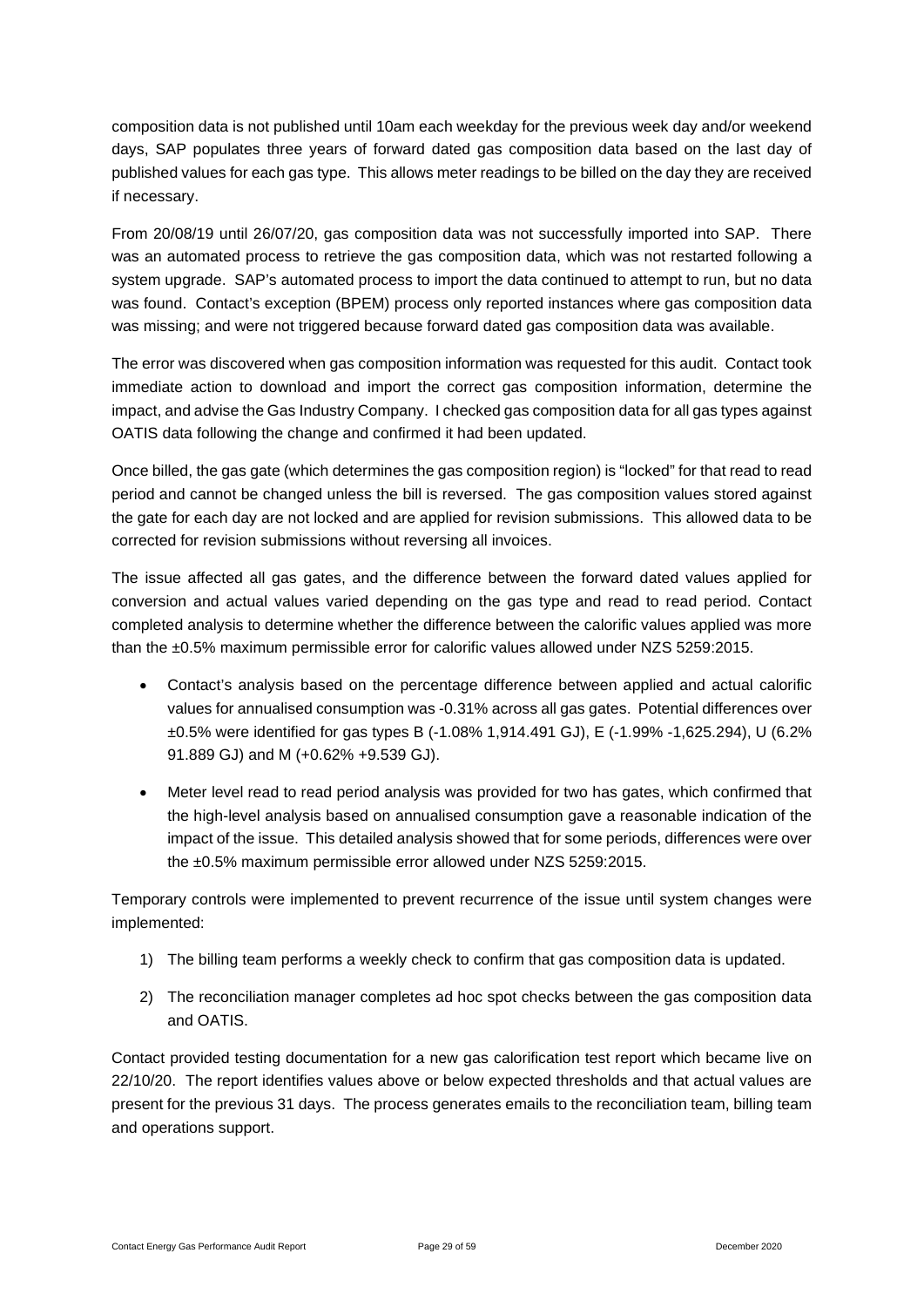| Non-Conformance                 | <b>Description</b>                                                                                  | Audited party comment                                                                         |
|---------------------------------|-----------------------------------------------------------------------------------------------------|-----------------------------------------------------------------------------------------------|
| Regarding: Rule 28.2            | From 20/08/19 until 26/07/20 gas<br>composition data in SAP was                                     | Response: It was disappointing that our<br>controls did not identify a failure in our capture |
| <b>Control Rating: Adequate</b> | estimated based on the last value<br>recorded, when actual data was                                 | of OATIS gas properties data.                                                                 |
|                                 | available, resulting in some calorific<br>values outside the maximum                                | We did identify and resolve this issue in time<br>to ensure we have put the market right in   |
|                                 | permissible error allowed under NZS<br>5259:2015.                                                   | terms of correct settlement volumes as part of<br>our 13 month final submissions.             |
|                                 | Correct gas composition data has<br>been loaded into SAP, and revised<br>volumes will be washed up. | We agree with the auditor's assessment of<br>impact for the 4 gas types.                      |
|                                 | Additional controls over the process<br>have been implemented.                                      | In addition to the correction of our settlement<br>volumes we have implemented additional     |
|                                 |                                                                                                     | system and manual controls to ensure the                                                      |
|                                 |                                                                                                     | failure of our data capture process from                                                      |
|                                 |                                                                                                     | OATIS does not occur again                                                                    |

# <span id="page-29-0"></span>**3. Meter Reading and Validation**

# <span id="page-29-1"></span>**3.1 Archiving of Register Reading Data (Rule 28.4.2)**

Retailers are required to keep register reading data for a period of 30 months. Data was examined during the audit and it is confirmed that Contact securely archives data for a period in excess of 30 months.

Some data provided by Contact's meter reading contractor was checked, and it was found that the readings matched the data in SAP. This proves the end-to-end process.

### <span id="page-29-2"></span>**3.2 Retailer to Ensure Certain Metering Interrogation Requirements are Met (Rule 29)**

This rule requires that for consumer installations where the actual or expected consumption is greater than 10TJ, a TOU meter will be installed and the installation will be assigned to allocation group 1 or 2. For consumer installations where the actual or expected consumption is between 250 GJ and 10 TJ a non-TOU meter will be installed and the installation will be assigned to allocation group 4. Other installations should be assigned to allocation group 6.

Allocation groups are recorded on the registry and in SAP's time slices. Allocation groups are normally updated on the registry effective from the beginning of a month, and then imported into SAP. Where an allocation group change occurs part way through a read to read period, consumption is apportioned using a flat line method based on the number of days. If there are no actual readings for an extended period, a permanent estimate reading will be entered on the change date.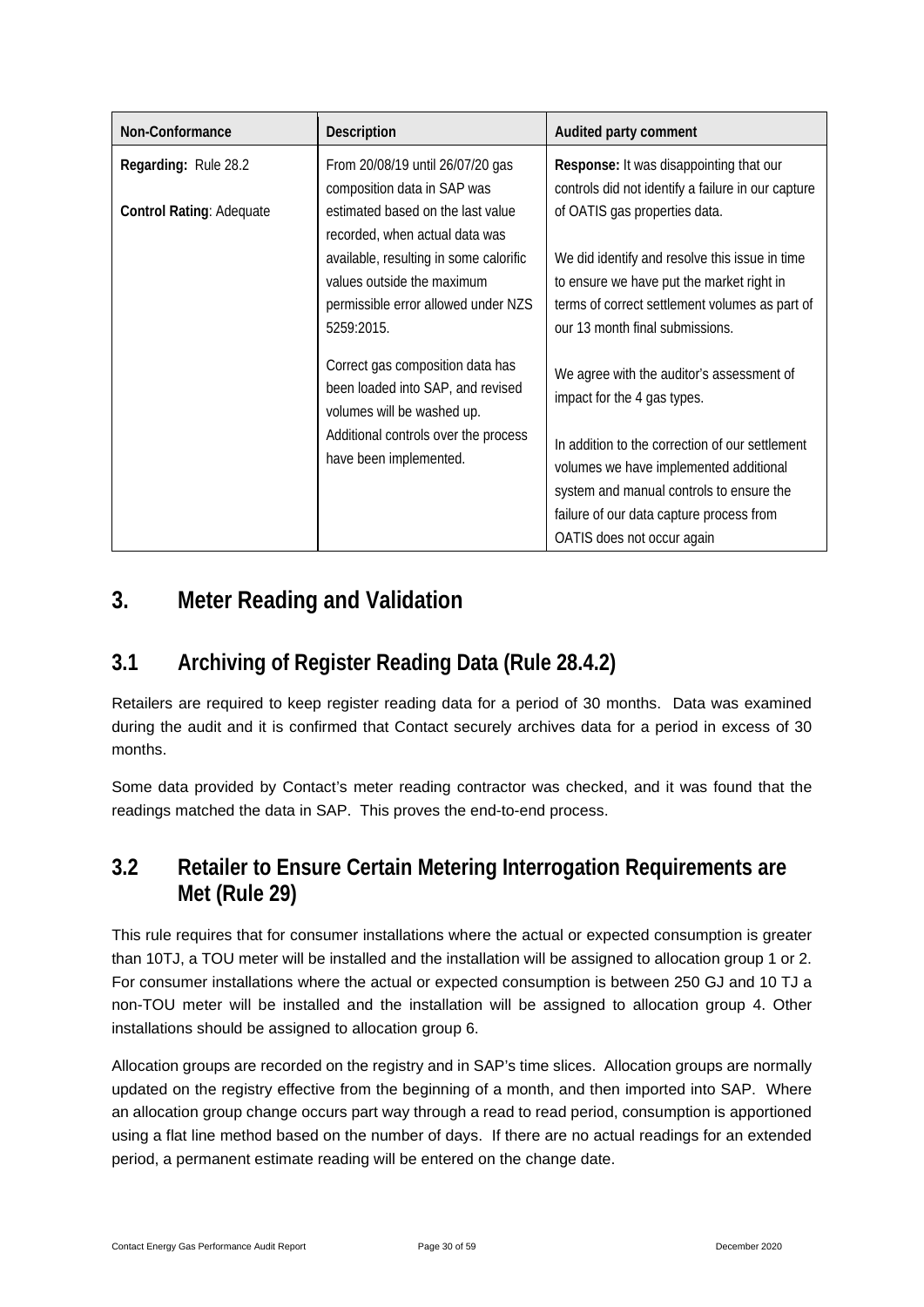I compared the allocation group and profile codes on the registry for all ACTC and ACTV ICPs on the registry list as at 08/07/20 and did not identify any discrepancies.

All ACTC and ACTV ICPs had a value recorded in their allocation group on the registry. Allocation groups are assigned based on the expected or actual annual load for the ICP. Reports are run at least quarterly to identify all allocation group 4 ICPs and their consumption, and all allocation group 6 ICPs with consumption over 250 GJ.

Allocation group 6 ICPs are on a two monthly reading cycle and allocation group 4 ICPs are on a monthly reading cycle. ICPs are not moved between allocation groups until their read cycle has been updated. This is primarily to allow the ICPs to be tracked, because if an ICP is in allocation group 6 with consumption under 250 GJ it will not appear on the validation reports. If an ICP's consumption fluctuates around the threshold it is left as allocation group 4.

The July 2020 analysis by Contact found the following:

- six allocation group 6 ICPs had estimated annual consumption exceeding 250 GJ; all were corrected to allocation group 4 prior to the audit, and the corrections were delayed by waiting for the ICPs' meter reading schedules to be updated,
- four allocation group 4 ICPs had estimated consumption under 250 GJ per annum; one was corrected to allocation group 6 prior to the audit, and three were close the threshold and remained in allocation group 4 to be conservative, and
- there were no allocation group 4 or 6 ICPs with estimated consumption over 10,000 GJ per annum.

I checked compliance with the requirement to obtain readings for allocation group 4 customers at least monthly by reviewing a list of last actual read dates for gas ICPs as at 14/07/20. 1,129 (82.5%) of the 1,368 allocation group 4 ICPs on the list had a last actual read date in June or July 2020. The other 239 ICPs had last actual readings between August 2018 and May 2020, and 212 of those had an actual reading within the last 12 months. I discussed the reasons readings were not obtained with Contact, and found it was predominantly due to meter access issues, including meter readers attending the sites early in the day before the business was open, or being unable to locate the meter, or gain access.

I compared the SAP metering information as at 15/07/20 to the registry list as at 08/07/20 and found four ICPs where the TOU flag was set to Y and the allocation group was 4. All consumed less than 10,000 GJ per annum but had correctors installed. They were expected to be submitted as TOU allocation group 2 ICPs because telemetry is not installed.

| <b>ICP</b>      | Contact supply<br>start date | Contact supply<br>end date | Comment                                                                     |
|-----------------|------------------------------|----------------------------|-----------------------------------------------------------------------------|
| 0000953421OTD8B | 01/07/18                     |                            | Still supplied by Contact as non-TOU AG4                                    |
| 1001133052OTBC8 | 01/07/08                     |                            | Still supplied by Contact as non-TOU AG4                                    |
| 0000298891OTFA0 | 22/11/17                     | 30/09/20                   | Switched out effective 01/10/20, last supplied by Contact<br>as non-TOU AG4 |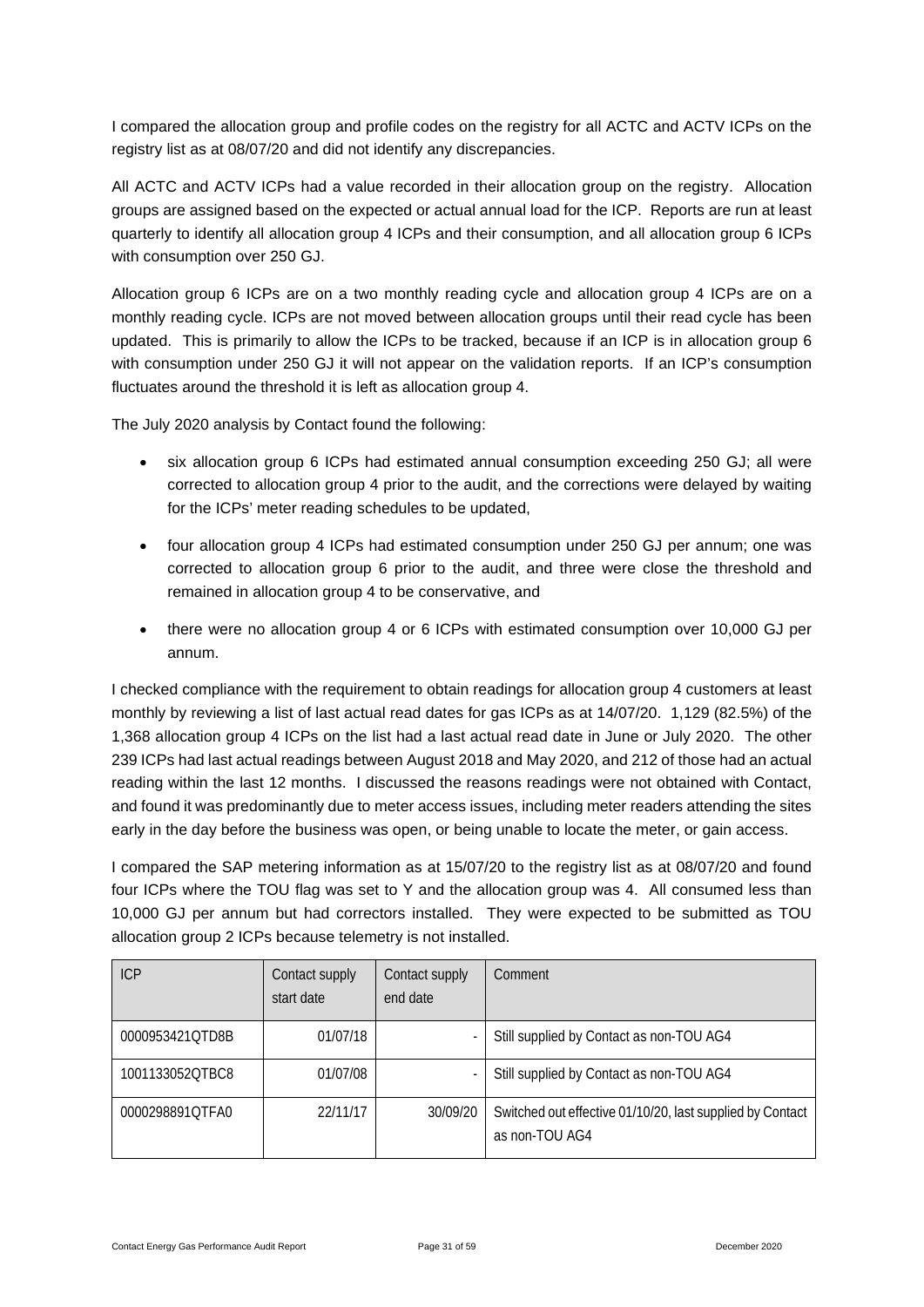| <b>ICP</b>      | Contact supply<br>start date | Contact supply<br>end date | Comment                                                                     |
|-----------------|------------------------------|----------------------------|-----------------------------------------------------------------------------|
| 0000322631QT591 | 05/04/17                     | 21/05/20                   | Switched out effective 01/10/20, last supplied by Contact<br>as non-TOU AG4 |

| Recommendation                                                  | Audited party comment              |
|-----------------------------------------------------------------|------------------------------------|
| Update ICP allocation groups as soon as practicable, instead of | Response: We have implemented this |
| waiting for the meter reading schedule to be updated.           | recommendation into our process.   |

| Non-Conformance                                         | Description                                                                                                                                                                                                                                                             | Audited party comment                                                                                                                                                                                                                                                                                                                                                                                                                                                                                                                                                                                                                                                                    |
|---------------------------------------------------------|-------------------------------------------------------------------------------------------------------------------------------------------------------------------------------------------------------------------------------------------------------------------------|------------------------------------------------------------------------------------------------------------------------------------------------------------------------------------------------------------------------------------------------------------------------------------------------------------------------------------------------------------------------------------------------------------------------------------------------------------------------------------------------------------------------------------------------------------------------------------------------------------------------------------------------------------------------------------------|
| Regarding: Rule 29.2<br><b>Control Rating: Adequate</b> | ICPs 0000953421QTD8B (01/07/08<br>onwards), 1001133052QTBC8 (01/07/08<br>onwards), 0000298891QTFA0 (21/11/17 -<br>30/09/20), and 0000322631QT591<br>(05/04/17 - 21/05/20) have TOU metering<br>and consume more than 250 GJ pa but<br>have allocation group 4 assigned. | Response: Contact does not agree with this<br>interpretation of the regulations around TOU<br>metering flag for ICPs under 10 TJ.<br>The purpose of a corrector being present is<br>due to a number of reasons such as:<br>The meter is operating as network or<br>close to network pressure.<br>The flow rate means the regulator is<br>$\bullet$<br>not able to maintain the meter<br>within<br>the<br>required<br>pressure<br>tolerance.<br>The meter design was when the ICP<br>had significantly higher gas load and<br>now the ICP consumes significantly<br>lower volumes - however the costs<br>to modify the GMS is prohibitive<br>Most electronic corrector also include a TOU |
|                                                         |                                                                                                                                                                                                                                                                         | logging capability which is why the metering<br>provider has flagged the registry accordingly.<br>This does not mean the primary purpose of the<br>corrector being installed is for the TOU logging                                                                                                                                                                                                                                                                                                                                                                                                                                                                                      |
|                                                         |                                                                                                                                                                                                                                                                         | capability.<br>The Regulations were written to allow retailers<br>to decide how to settle ICPs below 10 TJ                                                                                                                                                                                                                                                                                                                                                                                                                                                                                                                                                                               |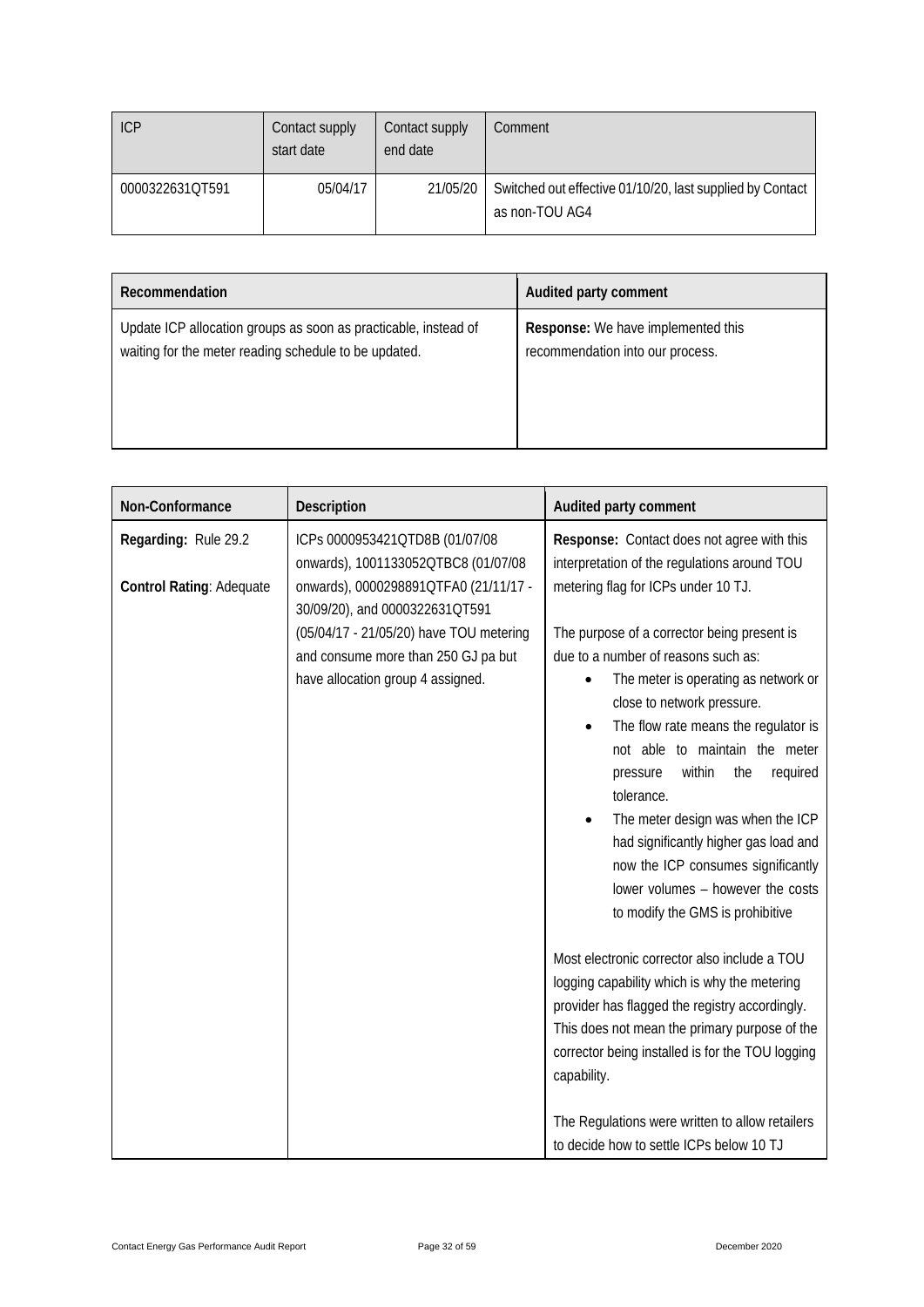| Non-Conformance                 | Description                                                                       | Audited party comment                                                                                                                                                                                                                                                                                                                                                                                                                                                                            |
|---------------------------------|-----------------------------------------------------------------------------------|--------------------------------------------------------------------------------------------------------------------------------------------------------------------------------------------------------------------------------------------------------------------------------------------------------------------------------------------------------------------------------------------------------------------------------------------------------------------------------------------------|
|                                 |                                                                                   | between TOU and NHH where TOU capability<br>was present.                                                                                                                                                                                                                                                                                                                                                                                                                                         |
|                                 |                                                                                   | Comments:<br>We have concerns how this interpretation of<br>the regulations will impact the settlement of<br>gas smart meters as these should also be<br>flagged as being a TOU device with comms. If<br>the same logic was applied them all gas smart<br>meters will need to be settled as Allocation<br>group 1 ICPs                                                                                                                                                                           |
| Regarding: Rule 29.4.2          | 239 allocation group 4 ICPs did not have<br>actual meter readings recorded in the | Response: Group 4 ICPs which had been<br>inadvertently added to Bi Monthly read rounds                                                                                                                                                                                                                                                                                                                                                                                                           |
| <b>Control Rating: Adequate</b> | previous month as at July 2020.                                                   | have been updated to monthly rounds. We<br>have also introduced a monthly reconciliation<br>process to capture new switched-in sites<br>ensuring that they are added to the monthly<br>read round as well.                                                                                                                                                                                                                                                                                       |
|                                 |                                                                                   | With access issues, we have introduced<br>adding business opening time hours onto<br>meter reader location notes to help with<br>gaining reads and better information to be<br>provided related to confined spaces.<br>An additional review relating to gas meter<br>installations which are deemed to be too high<br>for a safe read by one person is currently<br>ongoing, as a special read round (two person)<br>may have to be introduced to meeting current<br>meter reading requirements. |
|                                 |                                                                                   | Future proofing: installation of gas smart<br>meters on Group 4 sites would greatly reduce<br>our non-compliance and discrepancies.                                                                                                                                                                                                                                                                                                                                                              |

# <span id="page-32-0"></span>**3.3 Meter Reading Requirements (Rules 29.4.3, 29.5 & 40.2)**

Each month, retailers must report the number and percentage of validated meter readings obtained in accordance with rules 29.4.3 and 29.5 in the GAS080 report. The GAS080 report is created by SAP. I checked the GAS080 against ICP level read attainment information and it appeared reasonable.

All consumer installations with non-TOU meters must have validated register readings recorded at least once every 12 months unless exceptional circumstances prevent such an interrogation. 90% of consumer installations with non-TOU meters must have a validated reading every four months.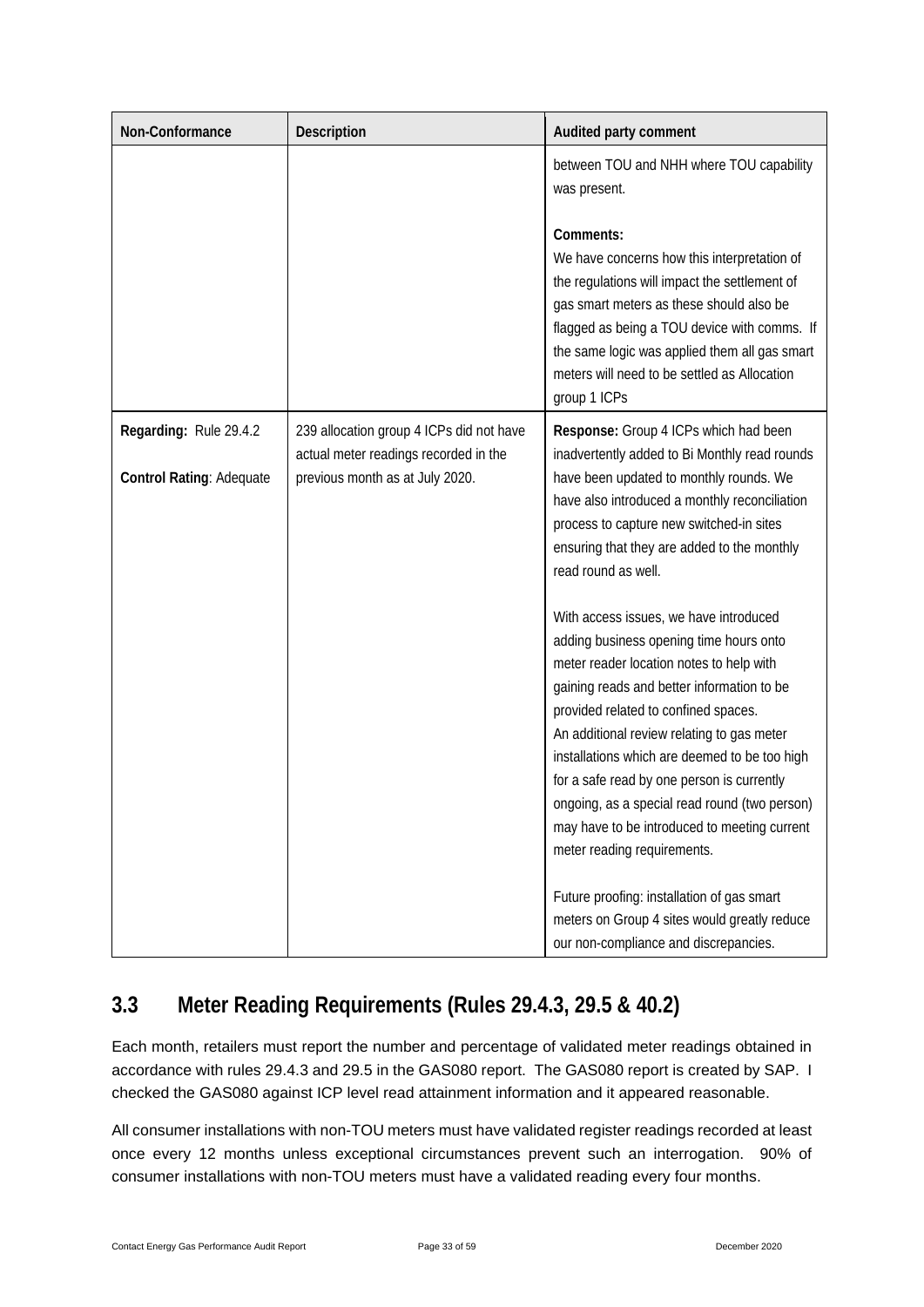For non-TOU meters, the Automated Meter Reading Compliance (MRC) process applies. The process begins 130 days after an estimated read is entered, so ICPs supplied for shorter periods do not usually have any action taken, and the best endeavours requirement is unlikely to be achieved. The MRC process has the following steps:

- process initiation occurs on the day an estimated reading is entered,
- letter 1 is sent if the process is still active after 130 days,
- letter 2 is sent if the process is still active 70 days after letter 1 was issued,
- letter 3 is sent to advise that there are charges if a high priority read is requested,
- request a high priority (out of cycle) meter reading if the process is still active 70 days after letter 2 is issued, and
- a BPEM is raised if the process is still active 60 days after the high priority read is requested, the user attempts to gain a read and enter a permanent estimate if an actual reading cannot be obtained.

The MRC process is terminated when the customer switches out, is disconnected, an actual reading is received, or they are added to a meter reader exclusion list (due to a health and safety issue or not being allocated to an active meter reading route).

Following the transition to MRS in July 2019, resourcing issues resulted in poor read attainment in some areas. To avoid sending letters to customers where reads should have been able to be obtained, no access letters were put on hold in December 2019 and have not been issued since. All open meter read compliance activities were cancelled on 23/01/20 and the process was restarted on the first estimate following 23/01/20 for each affected ICP. The process was also modified for COVID-19 to explain that Contact would not be reading meters during the lockdown; and encourage customers to supply their own readings where possible.

Contact's reconciliation team continues to monitor read attainment though review of the GAS080 report and monitoring of UFG, and issues are followed up with MRS. Contact has been working with MRS to improve read attainment. MRS has made changes to their processes and staffing to lift performance, and Contact has requested they target high priority ICPs (including allocation group 4) to minimise the impact of the read attainment issues.

To confirm compliance with the meter reading frequency rules, Contact provided a copy of the GAS080 report for March 2020 to May 2020.

| <b>Target</b> | Rolling 4 months (target 90%) | 12 months (target 100%) |
|---------------|-------------------------------|-------------------------|
| Mar 2020      | 87.62%                        | 99.02%                  |
| Apr 2020      | 87.60%                        | 99.19%                  |
| May 2020      | 89.34%                        | 99.38%                  |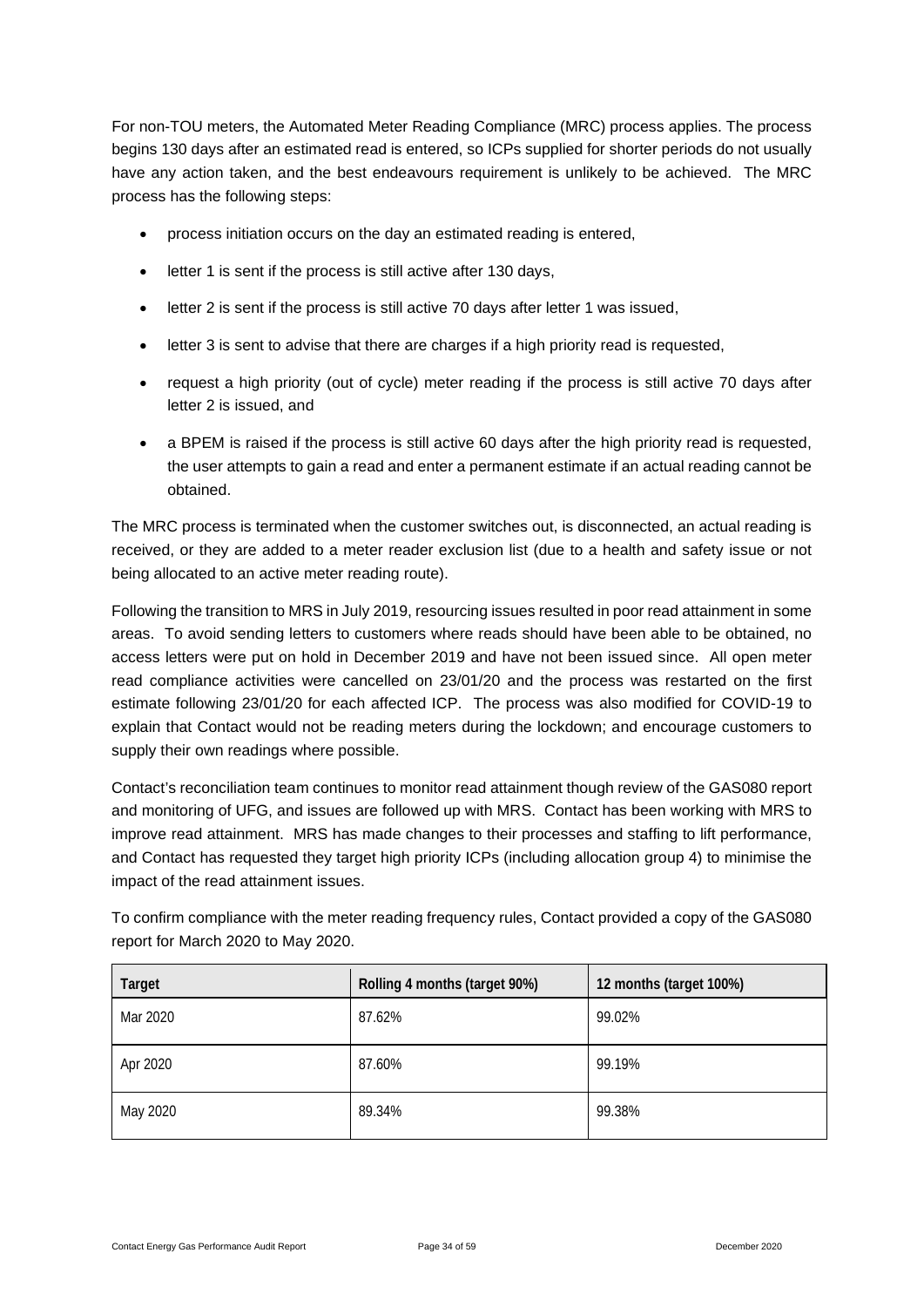Contact provided lists of ICPs unread in the previous four months and 12 months as at 14/07/20 for review.

- Compliance with the 4-month reading target (29.4.3) was not achieved. I checked a sample of ten ICPs that were unread in the four months ending July 2020. The ICPs were unread due to a combination of unresolved access issues, MRS resourcing and scheduling issues, and periods where meter reads could not be attempted due to COVID-19 lockdowns. I have taken into consideration that exceptional circumstances existed for at least part of the period for each ICP because of the COVID-19 alert level three and four lockdowns which ran from 26/03/20 to 13/05/20.
- Compliance with the 12-month reading target (29.4.2) was checked using the GAS080, GAS080 ICP level detail, and a list of ICPs known not to have received an actual read for the last 12 months. I checked a sample of ten ICPs that were unread in the 12 months ending July 2020. Nine ICPs were unread due to access issues which Contact had attempted to resolve, and one ICP was unread due to MRS resourcing and scheduling issues. COVID-19 lockdowns made up a small portion of the 12-month period, and I have considered that exceptional circumstances did not exist for ICP 0000593531QT85C, unread due to MRS resourcing issues.
- I checked compliance with the requirement to obtain readings for allocation group 4 customers at least monthly in **section 3.2**.

Contact also provided correspondence with the Gas Industry Company from November 2019, indicating that they had unintentionally breached the meter read attainment requirements between July 2019 and November 2019. Read attainment declined because Contact's new meter reading supplier from July 2019 experienced some resourcing issues, and had difficulty meeting Contact's system requirements. Contact and MRS have continued to work together to resolve these issues. Read attainment has been improving over time, with the exception of COVID-19 lockdown periods.

| Non-Conformance                                           | <b>Description</b>                                                                                                         | Audited party comment                                                                                                                                                                                                                                                                                                                                                |  |  |
|-----------------------------------------------------------|----------------------------------------------------------------------------------------------------------------------------|----------------------------------------------------------------------------------------------------------------------------------------------------------------------------------------------------------------------------------------------------------------------------------------------------------------------------------------------------------------------|--|--|
| Regarding: Rule 29.4.3<br><b>Control Rating: Adequate</b> | Exceptional circumstances not<br>demonstrated for one ICP not<br>read in the 12 months ending<br>July 2020.                | Response: From November 2020 all MRC activities<br>including letter correspondence to customer<br>commenced as well as generating high priority read<br>request for ICPs not read within the past 365 days.                                                                                                                                                          |  |  |
| Regarding: Rule 29.5<br><b>Control Rating: Adequate</b>   | The meter reading attainment<br>requirements<br>were<br>not<br>consistently met between<br>July<br>2019 and November 2019. | But we acknowledge that the read attainment levels<br>during 2020 have not been at an acceptable<br>standard due to MRS resourcing issues as well as<br>restraints to enter properties during Covid-19<br>lockdowns, this is what led to the decision to<br>withhold sending the customer letters (purely<br>because the letter content relates to accessibility not |  |  |
|                                                           |                                                                                                                            | meter reader performance).<br>However, for many customers that were identified as<br>having long term sequential estimate reads, we did<br>send an ad-hoc e-mail where possible, identifying<br>the reading issues and gave them information on                                                                                                                      |  |  |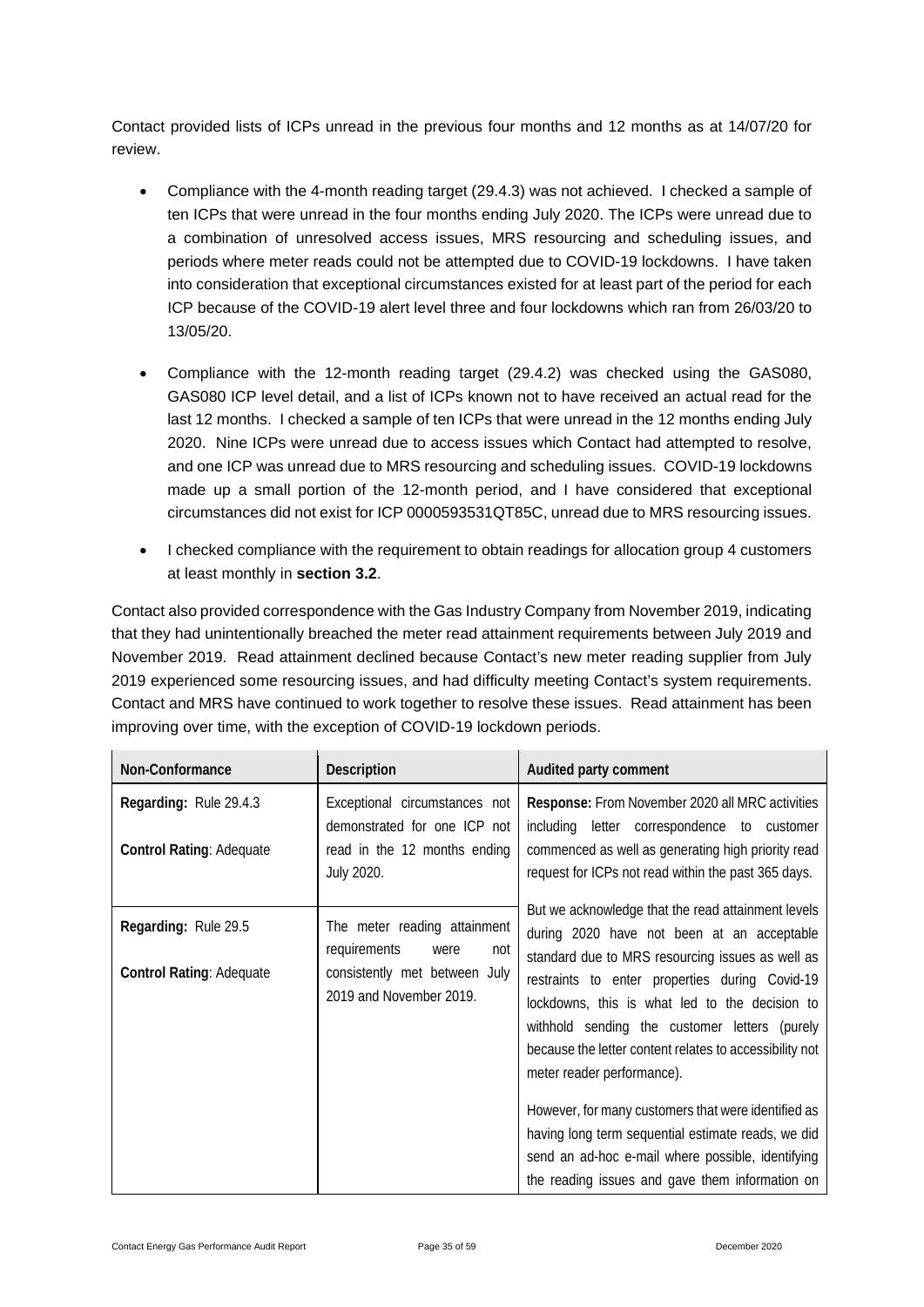| Non-Conformance | Description | Audited party comment                                                                                  |  |
|-----------------|-------------|--------------------------------------------------------------------------------------------------------|--|
|                 |             | how they can provide a read to ensure their current<br>estimate read was accurate for billing purpose. |  |

### <span id="page-35-0"></span>**3.4 Non TOU Validation**

Meter reading validation occurs at multiple levels.

#### Meter reader validation

For meters manually interrogated by MRS, a validation within their hand-held device identifies readings outside specified high/low parameters and prompts the reader to check the reading.

MRS also check the condition of the meters, to identify issues that could affect meter accuracy or safety. If an issue is identified, the appropriate condition code is entered into the hand-held device and provided to Contact. The meter condition information is imported into SAP and used to create BPEM (Billing Process Exception Management) events, which are directed to work queues in SAP for investigation and action.

#### Read import and billing validation

Contact's file import process identifies any file errors or corruption and creates an exception. Once successfully imported, the billing validations identify any consumption outside prescribed limits and creates an exception. A summary of the validations is set out below:

| Validation type                     | Description                              |
|-------------------------------------|------------------------------------------|
| Implausible reads                   | High consumption                         |
|                                     | Extra high consumption                   |
|                                     | Low consumption                          |
| Negative consumption                | Negative consumption                     |
| Zero consumption                    | Zero consumption for the previous month  |
| Vacant and disconnected consumption | Vacant consumption >0 units              |
|                                     | Disconnected consumption >2 units        |
| <b>Billing period</b>               | Short or long bill period                |
| <b>Bill value</b>                   | Billed dollar value outside of tolerance |

When exceptions are created, they are assigned to users or robots (Bots) as BPEMs. Bots primarily process implausible read, zero consumption and bill value exceptions, and approve them based on a set of rules or request a control read. For instance, if an implausible read is the first reading after a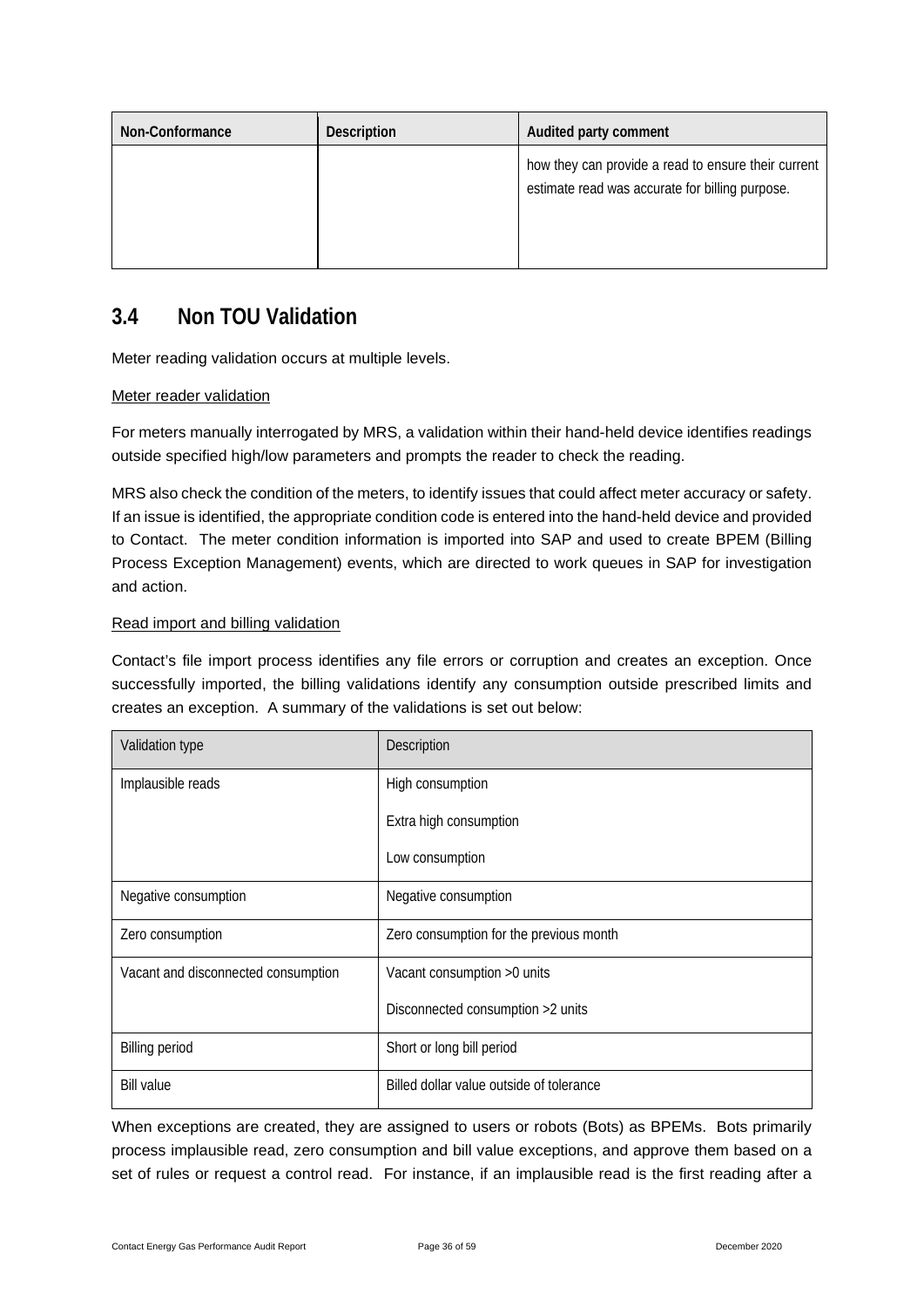switch gain read the Bot will issue a request for a control (out of cycle) meter reading. Users can check readings against the MRS portal, which contains MRS read history and meter photographs.

Contact has identified some instances where Bots are unexpectedly invalidating, releasing or modifying readings, for example:

- 1. All control (out of cycle readings used to confirm whether an implausible read is accurate) are intended to be reviewed by a user. The Bots have released the implausible and control readings where they are found to be consistent. This often leads to high bill exceptions, which are not processed by the Bots.
- 2. Bots have unexpectedly updated readings where consumption during inactive periods has occurred, invalidated actual readings, and added estimated readings.
- 3. Bots have unexpectedly released readings where disconnection or reconnection is in progress.

These issues have been raised with Contact's automation team and are under investigation. The scenarios are discussed in more detail in **section 3.5**.

Exceptions not validated by the Bots and returned control readings (except where they have been unexpectedly validated by the Bots) are directed to work queues. Users investigate each exception, starting with the oldest and highest priority exceptions. If an exception is not resolved on the first day because it requires further investigation, the BPEM will remain until it is resolved. If a BPEM will require later follow up (such as when a control read is requested), the user can set the BPEM status to pending and specify a number of days, after which time the BPEM will reappear in the user's main queue. This process helps to prevent double handling.

Each type of exception is assigned to four or five primary users, to ensure that several team members are familiar with the process to cover absences. Another two users are being trained to allow better coverage during staff absences. The Operations Team Leader (Billing) monitors overdue service orders and BPEMs and the total number of service orders and requests daily; and takes action to follow up and redistribute tasks if required. Summary reporting of open service orders, performance and workloads is reviewed weekly.

Upon changing meter read providers to MRS there was a drop in read attainment and control read attainment due to resourcing issues. Reads were estimated for several months for some ICPs, which caused an increase in the number of implausible read exceptions once reads were received. Read attainment is also still affected by COVID-19 but is expected to continue to improve, and control reads are able to be obtained to aid read validation.

Contact uses reports to identify ICPs with zero consumption for more than 90 days. Because gas consumption can be seasonal where it is used for heating only, Contact usually reviews the reports annually in spring. The review was last completed in Spring 2019, the next review is expected to commence soon. Contact reviews each ICP on the report individually; and will contact the customer to determine whether the zero usage is valid and arrange a field services job to investigate if necessary. If a meter fault is confirmed, the meter will be replaced and correction to estimate consumption during the faulty period will be completed as described in **section 3.5**.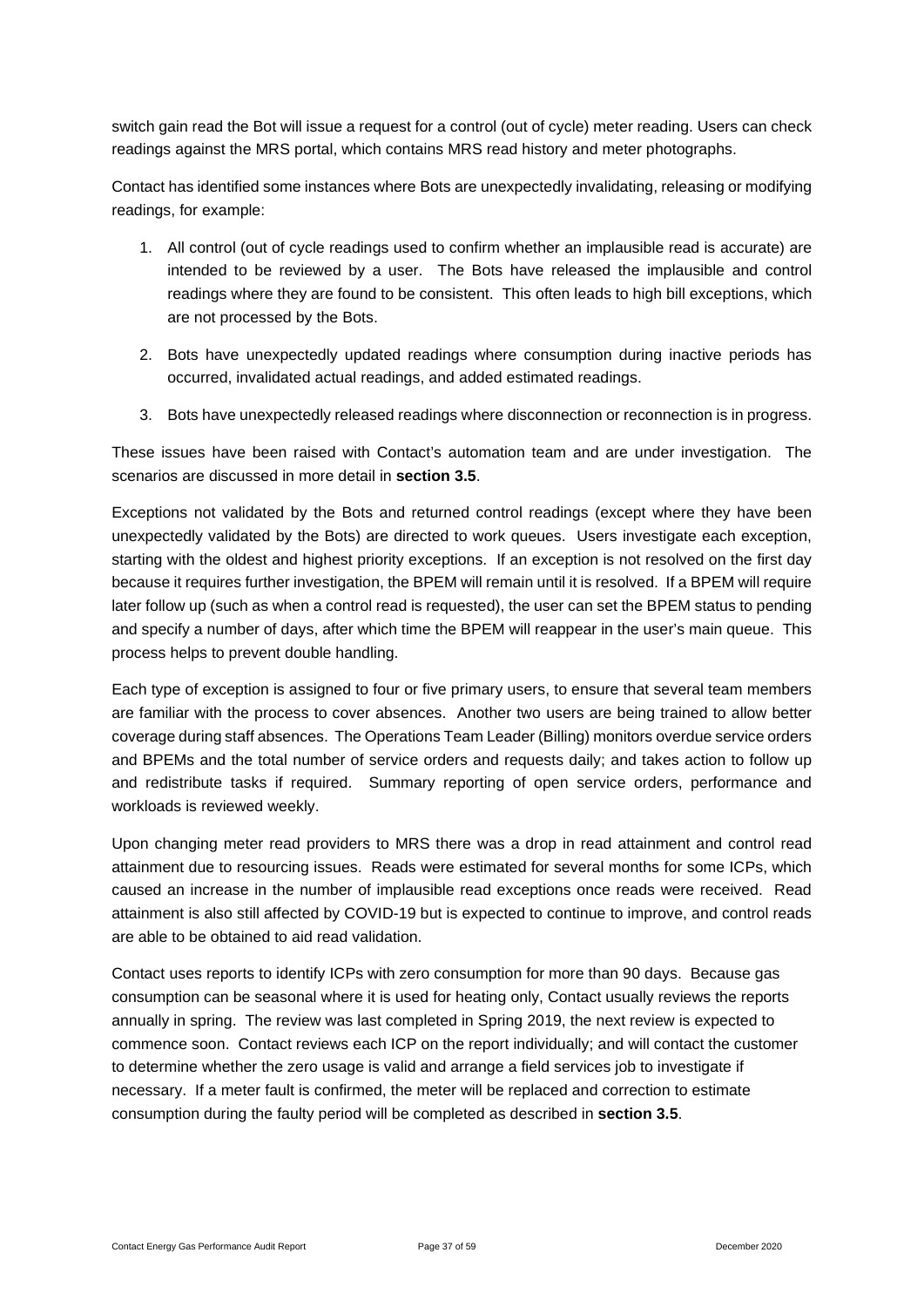| Recommendation                                                                                                                                                                                                                                                                                                                                                                                                                                                                                                                                                                                                  | Audited party comment                                                                                                                                               |  |
|-----------------------------------------------------------------------------------------------------------------------------------------------------------------------------------------------------------------------------------------------------------------------------------------------------------------------------------------------------------------------------------------------------------------------------------------------------------------------------------------------------------------------------------------------------------------------------------------------------------------|---------------------------------------------------------------------------------------------------------------------------------------------------------------------|--|
| I recommend that the Bot read validation processes are reviewed,<br>and corrective action is taken if the processes are not consistently<br>operating as intended. Issues have already been identified by<br>Contact for the following validation processes:<br>treatment of returned control readings, which have been<br>$\bullet$<br>released by Bots although they are required to always be<br>reviewed by a user,<br>treatment of inactive consumption, including<br>$\bullet$<br>misclassification of actual readings, and<br>release of readings where disconnection or reconnection<br>is in progress. | Response: Contact will investigate processes<br>and systems associated with the<br>recommendations and look to implement<br>suggested improvements where practical. |  |

### <span id="page-37-0"></span>**3.5 Non TOU Error Correction**

The process for error correction was examined to ensure that corrected consumption is included in the revision process and provided to the allocation agent.

#### **Stopped or faulty meters**

ICPs with stopped or faulty meters are usually identified through the NHH validation process described in **section 3.4**, or reported by the customer, meter reader, or meter owner. When a potential fault is identified, the meter is checked and replaced.

A spreadsheet template is used to estimate consumption in situations where meters are determined to be recording incorrectly or are stopped. The template uses historic consumption from periods prior to the fault, or consumption recorded by a replacement meter after the fault. Correction activity is conducted by a limited number of experienced staff in the revenue assurance and reconciliation teams to ensure accuracy and consistency.

The correction is then processed in SAP by:

- reversing the bill, correcting the readings, and rebilling,
- adding consumption to an existing reconciliation period record, which allows the change to be independent of billing to the customer if necessary, and
- where a meter is stopped, faulty, or bridged, Contact can close the meter on an estimated closing read which includes the unrecorded consumption and restart the meter on the correct read.

For each of the correction methods the consumption will flow through to reconciliation submissions. Correction occurs within the 12-month period if the period affected is longer than 12 months. This ensures all consumption is accounted for.

Contact provided a list of four potentially faulty meters:

• 0002073041QT5D8's meter was checked and confirmed not to be faulty,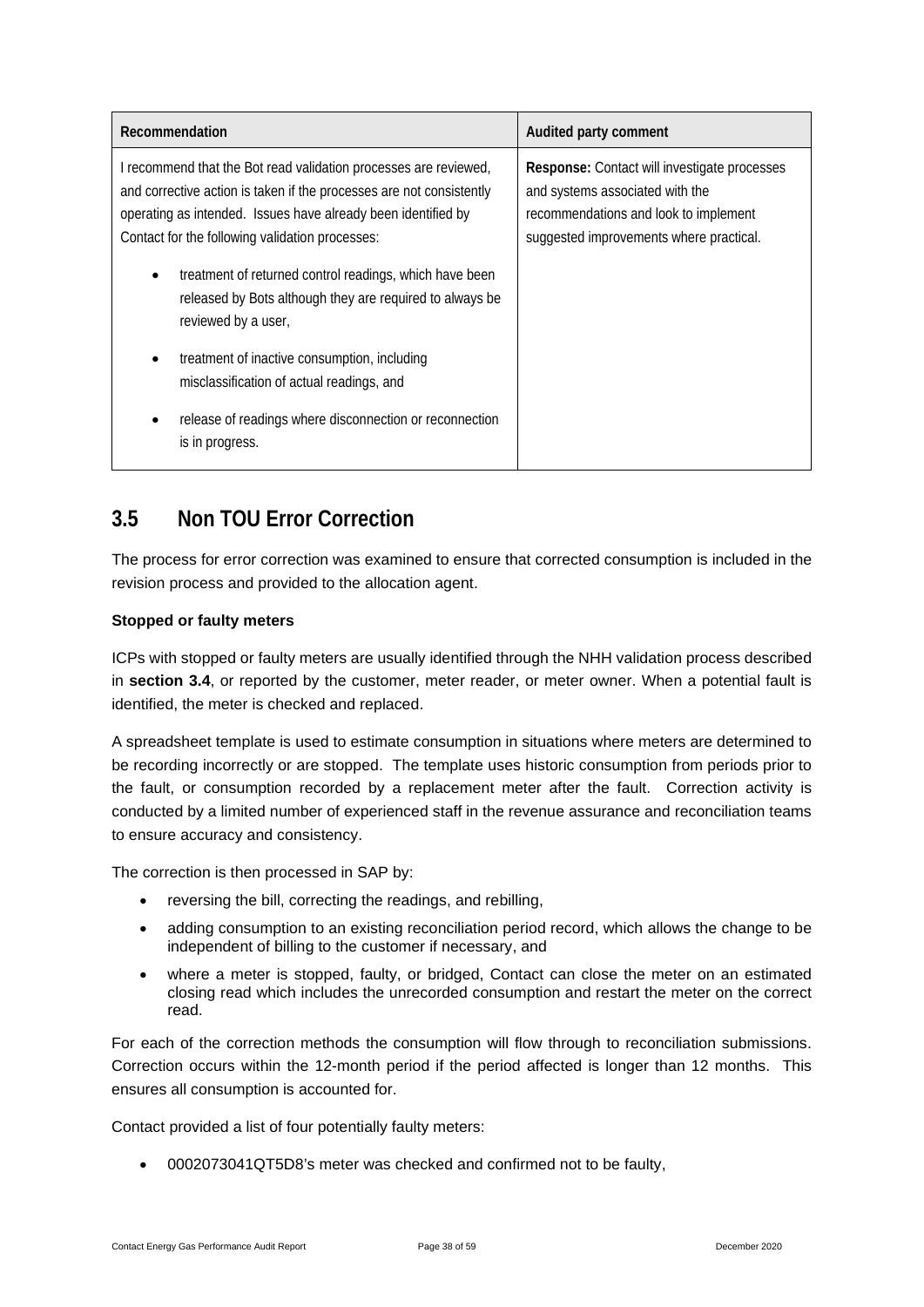- 0001010164NG173 and 0048101450PGA92 have had field services jobs open since July 2020, and completion paperwork has not been received by November 2020, and
- 0000059861QT27F has stopped recording volumes, and an estimate of consumption during the faulty period was accurately calculated and applied in SAP.

I recommend that field services jobs for faulty meters are more closely monitored and followed up if paperwork is not received so that issues can be resolved, and corrections processed as soon as practicable. Most gas contractors do not use Contact's ORB system, and paperwork is usually returned via email and then updated in ORB by Contact's Gas Help Desk.

| Recommendation                                                                                                                                                                   | Audited party comment                                                                                                                                               |
|----------------------------------------------------------------------------------------------------------------------------------------------------------------------------------|---------------------------------------------------------------------------------------------------------------------------------------------------------------------|
| Improve monitoring of field services jobs, to ensure that field service<br>visit results are promptly received and reviewed, and corrective action<br>can be taken if necessary. | Response: Contact will investigate processes<br>and systems associated with the<br>recommendations and look to implement<br>suggested improvements where practical. |

#### **Meter pressure corrections**

Meter pressure in kPaG is stored against the meter in a static field in SAP. SAP's gas conversion process applies the meter pressure value at the time of billing. Once billed, the pressure value is "locked" for that read to read period and cannot be changed unless the bill is reversed.

When pressure changes coincide with a physical meter change, the new pressure will be loaded on the new meter and correctly applied. Where pressure changes are backdated corrections, or physical changes which do not coincide with the meter change, the process varies depending on whether the correct pressure is higher or lower than what has been recorded in SAP.

- 1. If the correct meter pressure is higher than what was recorded in SAP, SAP will be adjusted effective from day after the last invoice date. The reconciliation team will process an adjustment to the submission records for any periods prior to the last invoice date and will ensure that the full correction is captured within the 12-month period.
- 2. If the correct meter pressure is lower than what was recorded in SAP, bills will be reversed for all affected customers and the correct pressure will be applied from the pressure change date. If the correction is backdated more than 12 months, the reconciliation team will adjust submission records to ensure that the full correction is captured within the 12 month period.

The previous audit found that Contact only processed pressure corrections where the difference was more than  $\pm$  1.5% across all factors. This limit has been removed and all pressure differences are corrected.

Error correction was examined by conducting a walk-through of the process and by examining 27 ICPs with pressure discrepancies between SAP and the registry, including 25 with pressure differences which resulted outside the thresholds allowed in NZS 5259:2015 and two differences which were below 1 kPa.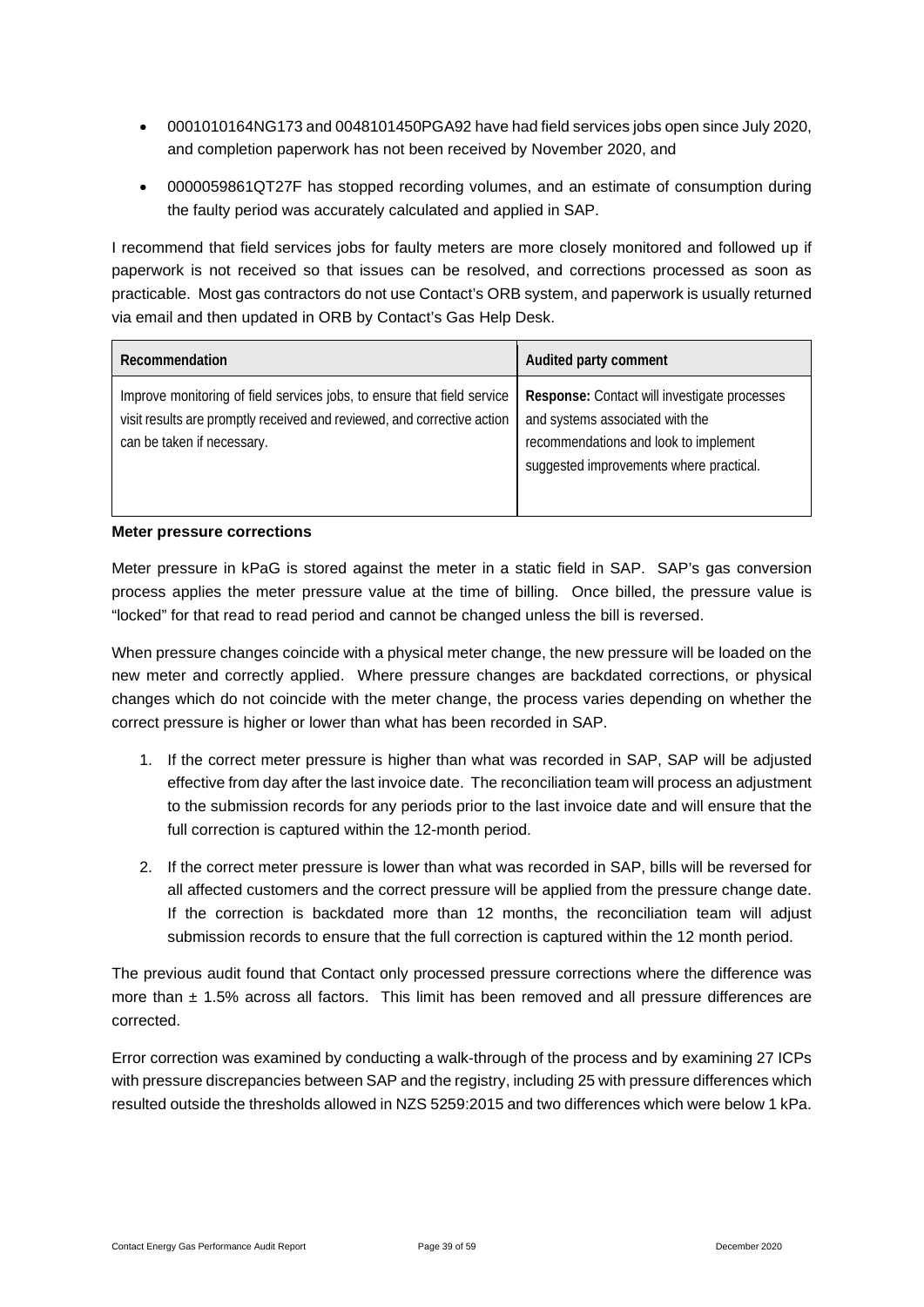- 26 of the corrections were appropriately processed in SAP from the correct date for reconciliation, and corrected volumes were provided to the reconciliation manager. Where the correction affected a period longer than a year, all volumes were captured within 12 months.
- For ICP 0001441155QT763 the meter pressure was recorded as 70 but should have been seven. Because there was a delay in processing the correction the affected period was more than 12 months prior, negative submission volumes were created because there was insufficient consumption to offset the correction against. Contact submitted zero for the ICP, because the reconciliation manager's system does not allow negative consumption to be submitted.

I note that some of these corrections had not been completed as part of Contact's business as usual processes and were completed as part of review of data exceptions during the audit. As for stopped and faulty meters, I found that there were sometimes delays in investigating pressure differences and processing corrections. Meter pressure discrepancies can result in gas conversion factors outside the allowable thresholds.

| <b>Recommendation</b>                                                                                                            | Audited party comment             |
|----------------------------------------------------------------------------------------------------------------------------------|-----------------------------------|
| Improve the timeliness of identification and correction of meter   Response: We have implemented this<br>pressure discrepancies. | recommendation into our processes |

#### **Inactive status corrections**

Consumption is only included in submission where the settlement unit in SAP has an "active" status. The meter read validation process creates a business process exception (BPEM) where consumption during a disconnected period occurs. BPEMs are directed to work queues where staff investigate to determine whether the consumption is genuine or is caused by a misread; and take corrective action.

Contact provided a list of 62 ICPs which had inactive consumption from July 2019 onwards, which I reviewed:

- 25 ICPs had incorrect settlement unit records, which were identified and corrected through the reconciliation team's pre submission validation and system defect 47292, which resolved issues preventing some settlement units from automatically refreshing. I checked a sample of five records and confirmed that they were resolved by refreshing the settlement units for the affected ICPs.
- 17 ICPs were indicated to have incorrect reads and/or read dates recorded in SAP. Where consumption is recorded between a disconnection and reconnection read, or the read date entered does not align with the disconnection or reconnection date, consumption may be recorded in an inactive period. I checked a sample of five of these ICPs and found that they were corrected by correcting the disconnection read or read date. The reads were recorded as actual where they had initially been entered incorrectly, and permanent estimates in other cases.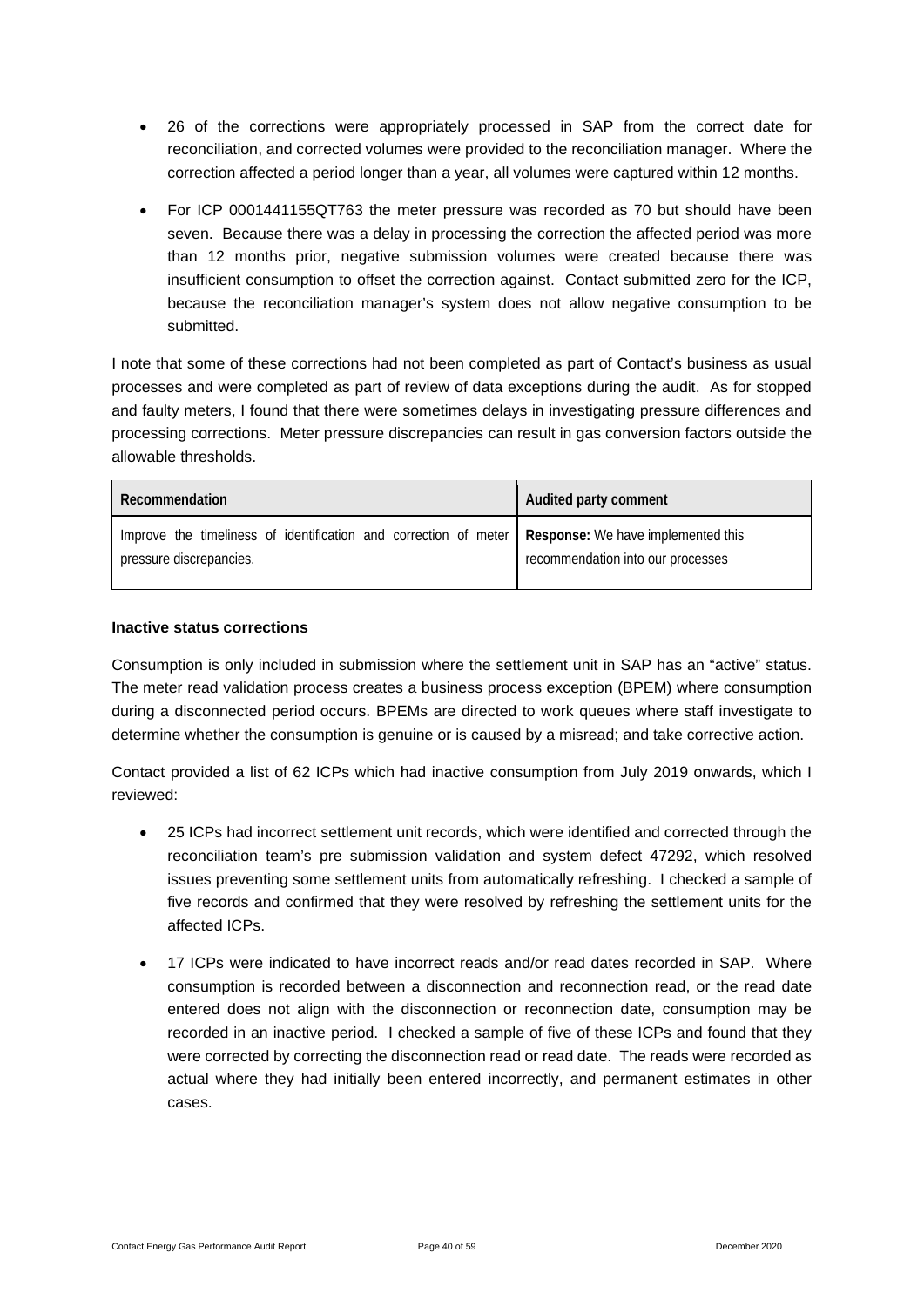• Four ICPs appeared to be reconnected, but the inactive settlement unit was not end dated. They were corrected by processing the reconnection and end dating the inactive settlement unit.

There are sometimes delays in processing reconnections for long term disconnected ICPs. If a gas installation has been disconnected for more than six months and no certification is provided to confirm that the gas supply is safe and the owner of the installation is unable confirm that no gas fitting work has been undertaken since the supply has been disconnected, the contractor will not reconnect the ICP until the installation has been tested. Typically, this testing is completed by the customer's own gasfitter who is expected to leave the ICP disconnected, so that Contact can reconnect. In some cases, the gasfitter leaves the supply connected after completing their testing and Contact only becomes aware that the reconnection is completed when an inactive consumption BPEM is created. The BPEMs are escalated to the field services team who confirm that the ICP has been connected and is safe, and then the registry and SAP are updated.

- Three ICPs had estimated disconnection or reconnection reads, which were corrected to remove the consumption from the inactive period.
- Three ICPs had disconnection or reconnection boundary reads which were modified by the Bot validation processes, creating inactive consumption. The Bot had determined that the readings were implausible because there was consumption during an inactive period. The audit trail notes stated that the robot had updated the disconnection read to match the earliest subsequent actual read to remove the consumption from the disconnection period, but instead the process had changed a reading from actual read type 01 actual, to 05/03 re-estimated after over estimation. The reconciliation team have asked for this automated process to be suspended.
- Two ICPs had scheduled readings which were believed to be misreads, creating invalid inactive consumption. 1001116133QTF94's read type was updated to be a misread. ICP 0002382397QT29E (inactive from 08/06/20) had an open BPEM and was under investigation at the time of the audit, pending confirmation of whether the read recording consumption was a misread.
- The reconnection for 0002118731QT653 was partially processed. Reconnection paperwork was received indicating that a reconnection was attempted but not completed due to a leak on the customer side of the meter. Contact was waiting for confirmation that the issue was resolved before the ICP was reconnected in SAP and the registry, and MA04 BPEM was created to track this. In the meantime, a Bot released the reading provided with the original reconnection paperwork which closed the MA04 BPEM without the disconnection document being closed and settlement units being updated. The reconciliation team have raised the issue with the automation team.
- One ICP had inactive consumption relating to a creeping meter. Contact provided paperwork confirming that the meter was disconnected and capped. The meter has registered a maximum of one CM of gas per three months while disconnected. Based on the volume and disconnection paperwork, I agree that the meter appears to be creeping rather than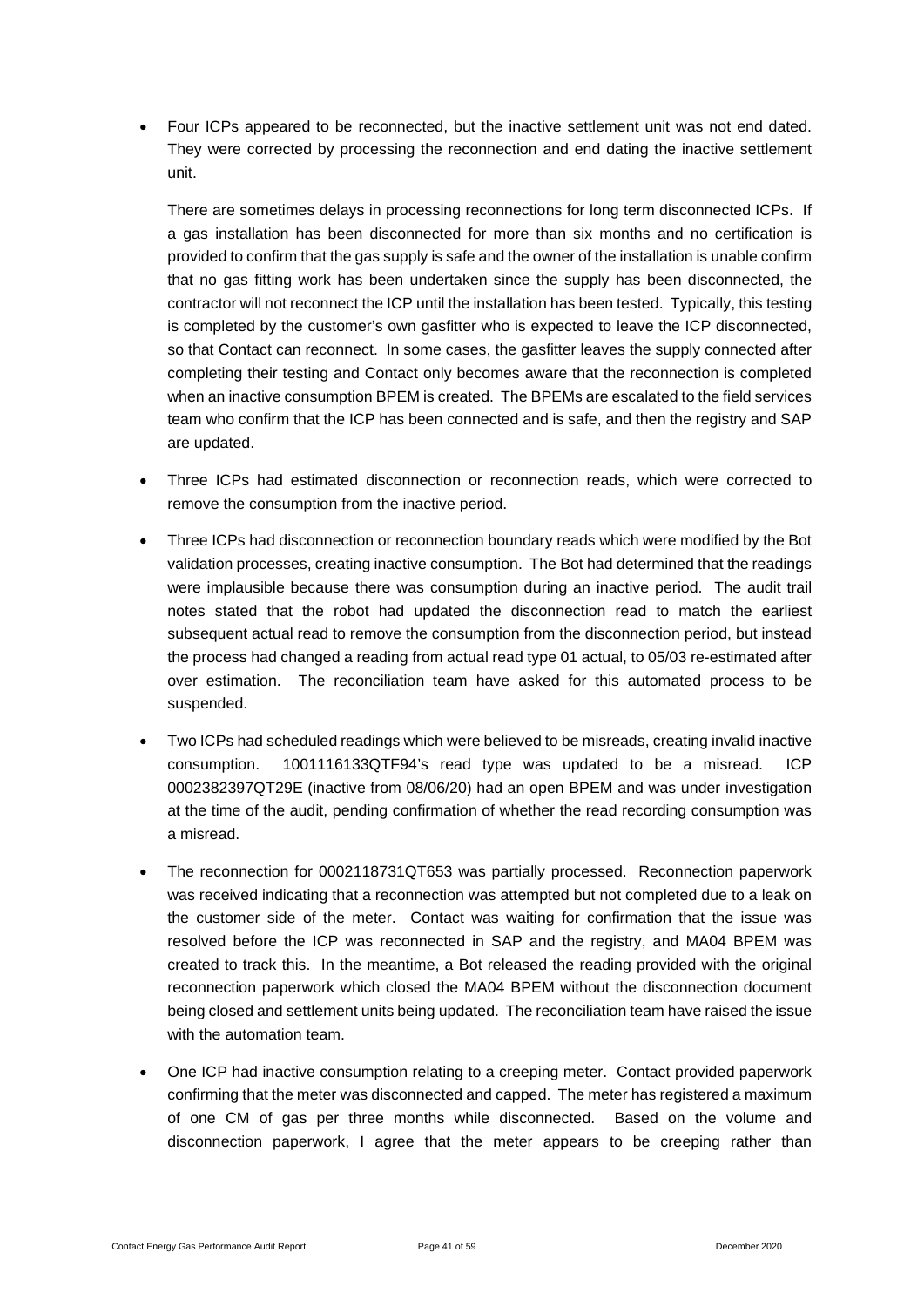reconnected. I recommend that a procedure is developed to identify and manage creeping gas meters.

• Six ICPs had genuine consumption during inactive periods, which was not caused by inaccurate disconnection or reconnection reads, misreads, or estimates. Typically Contact waits until two actual readings confirming consumption have been received before processing a correction by adding boundary readings, updating the ICP status and refreshing the settlement units. Corrections were processed for five ICPs and further correction is required for ICP 0000060471QT952. The ICP had a correction processed which excluded consumption between 28/05/20 and 29/06/20, and a further correction is to be completed.

Contact is investigating a process change which would allow SAP to include any consumption during inactive periods in reconciliation submissions. SAP generates consumption for all periods, but only includes it in submission where the settlement unit is active.

| Recommendation                                                                                                                                                                                                                                                                                                                                                                                                    | Audited party comment                                                                                                                                                                                                        |
|-------------------------------------------------------------------------------------------------------------------------------------------------------------------------------------------------------------------------------------------------------------------------------------------------------------------------------------------------------------------------------------------------------------------|------------------------------------------------------------------------------------------------------------------------------------------------------------------------------------------------------------------------------|
| Develop a procedure to manage creeping meters. As part of this<br>process Contact should check paperwork to confirm that the ICP was<br>successfully disconnected and set a threshold for maximum expected<br>consumption for meter creep. If the consumption is above the<br>threshold, I recommend investigating to determine whether the ICP<br>has been reconnected and taking corrective action as required. | Response: We are looking to amend our<br>consumption on inactive sites monitoring<br>procedures to include a step to investigate<br>possible creeping meters and if this is the case<br>then remove the meter from the site. |

| Non-Conformance                 | Description                                                                                                               | Audited party comment                                                        |
|---------------------------------|---------------------------------------------------------------------------------------------------------------------------|------------------------------------------------------------------------------|
| Regarding: Rule 26.2            | The correction for inactive<br>consumption for ICP                                                                        | Response: We have now corrected the<br>issue for this ICP and the settlement |
| <b>Control Rating: Adequate</b> | 0000060471QT952 excluded<br>consumption between 28/05/20 and<br>29/06/20, and a further correction is<br>to be completed. | volumes will be included in the respective<br>wash ups                       |

### <span id="page-41-0"></span>**3.6 TOU Validation**

Contact has not supplied any AG1 or AG2 ICPs since 30/04/2020. The registry list as at 08/07/20 identified four ICPs where the TOU flag was set to Y and the allocation group was 4. All consumed less than 10,000 GJ per annum which had correctors installed and are settled as non-TOU. This is recorded as non-conformance in **section 3.2**.

SAP validates TOU data and creates BPEMs for review and action where exceptions are identified. I viewed the list of BPEMs for TOU data which included validation of high, low and zero:

- corrected volumes
- uncorrected volumes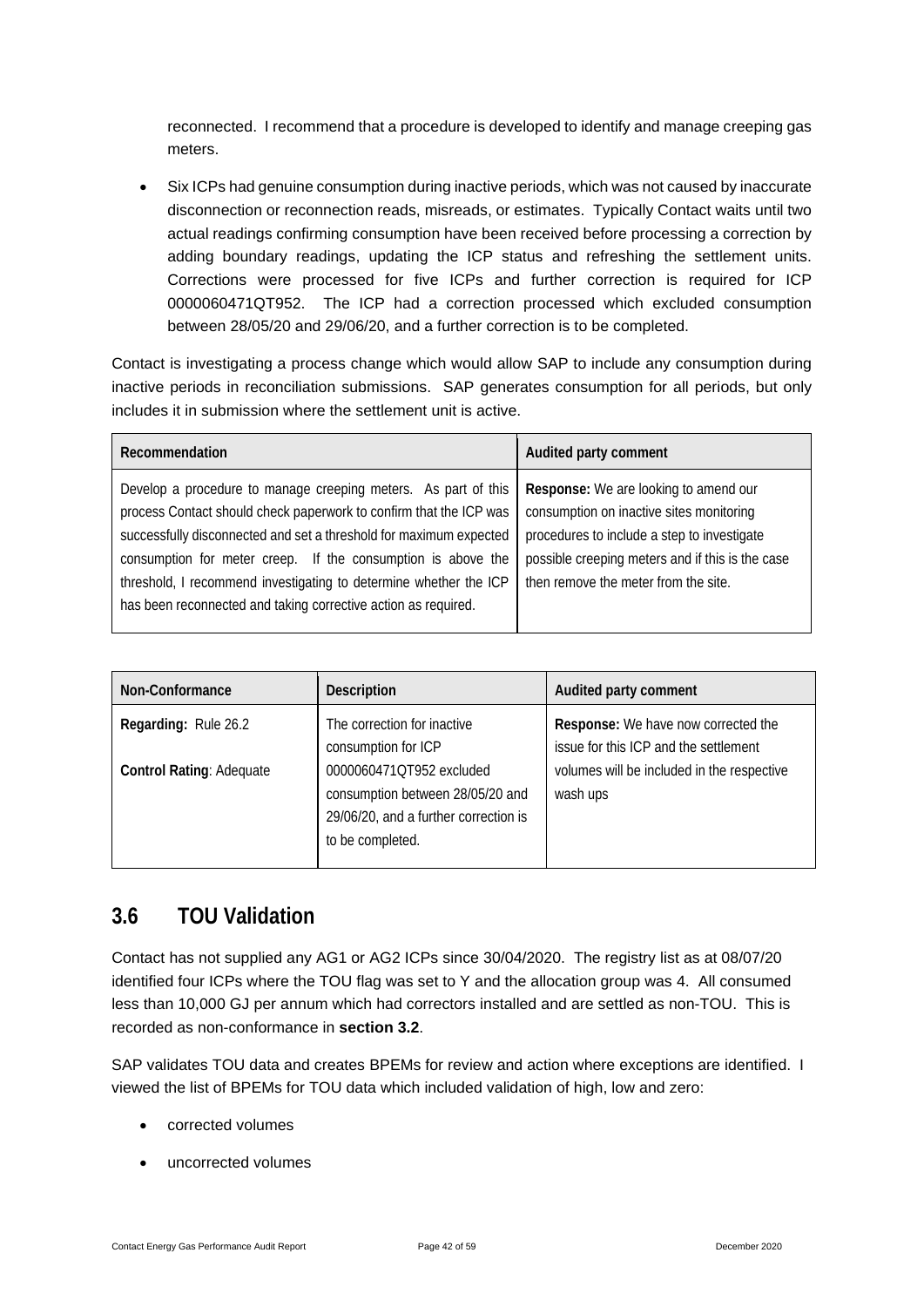- pressures, and
- temperatures.

GAS050 submissions are validated prior to being submitted to the allocation agent, including comparison of consumption to previous months and revisions as discussed in **section 5.2**.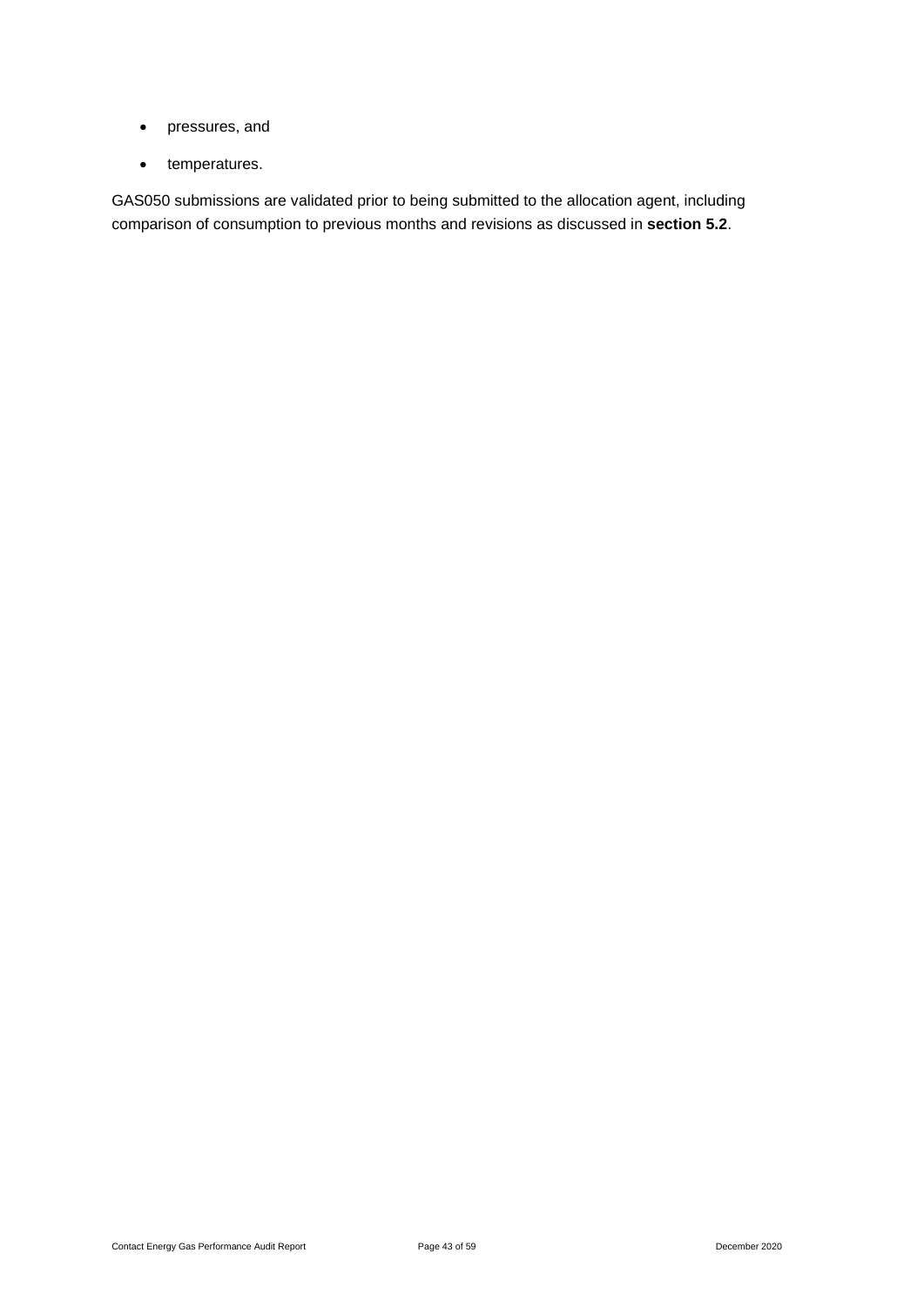# <span id="page-43-0"></span>**4. Energy Consumption Calculation (Rule 28.2)**

To evaluate energy consumption calculations, a spreadsheet was prepared which converts volume between meter readings to volume at standard conditions and then to energy consumption. The relevant information for some TOU and non TOU ICPs was entered into the spreadsheet and the resulting energy value was compared to that calculated by SAP.

#### **TOU Energy Consumption Calculation**

Raw TOU data is converted to energy within SAP. All TOU meters supplied by Contact had TG (temperature and gauge pressure corrected) register content codes.

- An altitude factor is calculated for all TOU ICPs and applied in the conversion process where the register content code is not TA.
- A compressibility factor is calculated and applied for all TOU ICPs where the register content code is not TGS and pressure is above 50 kPa, otherwise a compressibility factor of 1 is applied.
- Pressure and temperature factors of 1 are applied for all TOU ICPs, because the data is already corrected for temperature and pressure.
- Daily calorific values are applied.

Because all ICPs supplied had TG register content, I checked the TOU conversion process by reperforming the conversion process for one ICP. The factors and total result were within the maximum permissible errors set out in NZS 5259:2015.

#### **Non TOU Energy Consumption Calculation**

SAP applies gas conversion factors to convert data from CM to energy:

- the temperature factor includes a Joule Thomson adjustment, which allows a 0.5<sup>°</sup> temperature drop per 100 kPa of pressure drop between the network pressure and meter pressure, and as discussed in **section 2.3.1**, ICPs are being migrated from Contact's existing regional temperatures to the Gas Industry Company's published gas gate temperatures.
- a compressibility factor is calculated and applied for all ICPs where pressure is above 50 kPa, otherwise a compressibility factor of 1 is applied,
- pressure and altitude factors are applied by SAP for all non TOU ICPs, and
- average calorific values for the read to read period are applied.

It was difficult to obtain information on the individual conversion factors in SAP, as these are not viewable in the front end. It was necessary to step through SAP's code in stages to determine the factor values. I checked the non TOU conversion process by reperforming the conversion process for a sample of five ICPs and seven read to read periods with different meter pressures, network pressures, gas gates, and altitudes. I was able to check the following information against my manual recalculation:

- the temperature factor,
- the compressibility factor,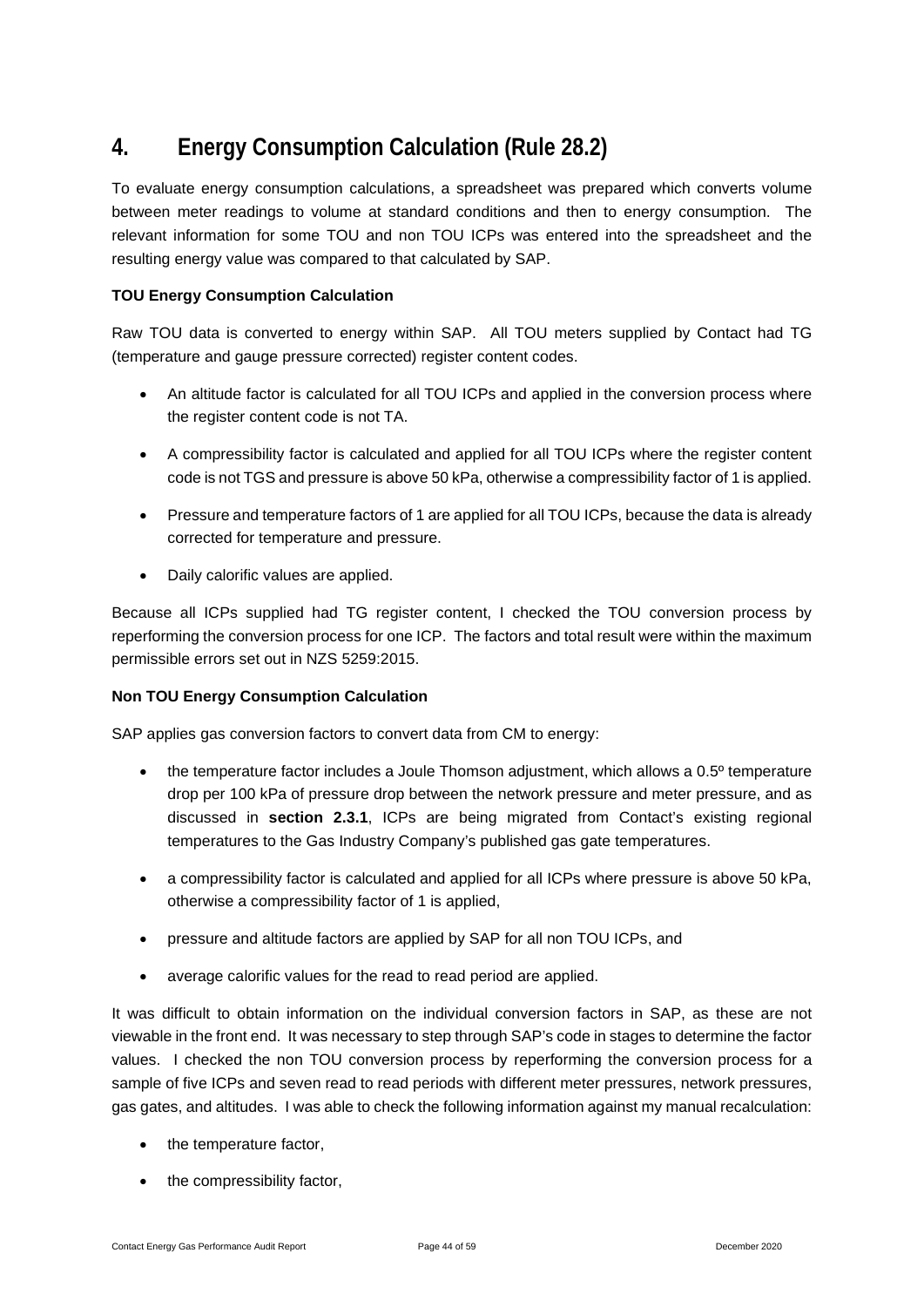- application of gas composition values, and
- the total gas volume.

I confirmed that the pressure factor and altitude factor were included in the gas conversion factor, but not individually itemised. The calculation of these factors was split and bundled in with other parts of the calculation, so I was unable to perform a clean comparison between the individual factor value and a manual recalculation based on NZS 5259:2015. To confirm compliance, I checked the total conversion factor and energy calculated against my manual recalculation and found in all cases that the difference was well below the minimum of the maximum permissible errors for any individual factor. Based on this, I believe that the application of the altitude and pressure factors by SAP is correct.

If any inputs into these calculations are incorrect, including SAP static data, errors will occur. An incorrect altitude for one ICP, pressure discrepancies for 30 ICPs, and application of estimated calorific values resulted in differences outside the maximum permissible errors allowed in NZS 5259:2015. This is recorded as non-conformance in **sections 2.1.2**, **2.2** and **2.3.2.**

I recommend that Contact considers a change to allow conversion factor information to be viewed in SAP's front end, which will allow more efficient investigation of any future gas conversion issues and processing of corrections relating to conversion factors, as well as assisting with audits.

| Recommendation                                                                                                       | Audited party comment                                                                        |
|----------------------------------------------------------------------------------------------------------------------|----------------------------------------------------------------------------------------------|
| Consider displaying a breakdown of conversion factors for each read<br>to read period in SAP's front end, including: | <b>Response:</b> We have submitted a proposed<br>system enhancement to capture and store the |
| temperature factor (and temperature applied),                                                                        | individual factors to our project council for<br>consideration and funding approval.         |
| compressibility factor,                                                                                              |                                                                                              |
| pressure factor (and pressure applied),                                                                              |                                                                                              |
| altitude factor (and altitude applied), and                                                                          |                                                                                              |
| calorific value.                                                                                                     |                                                                                              |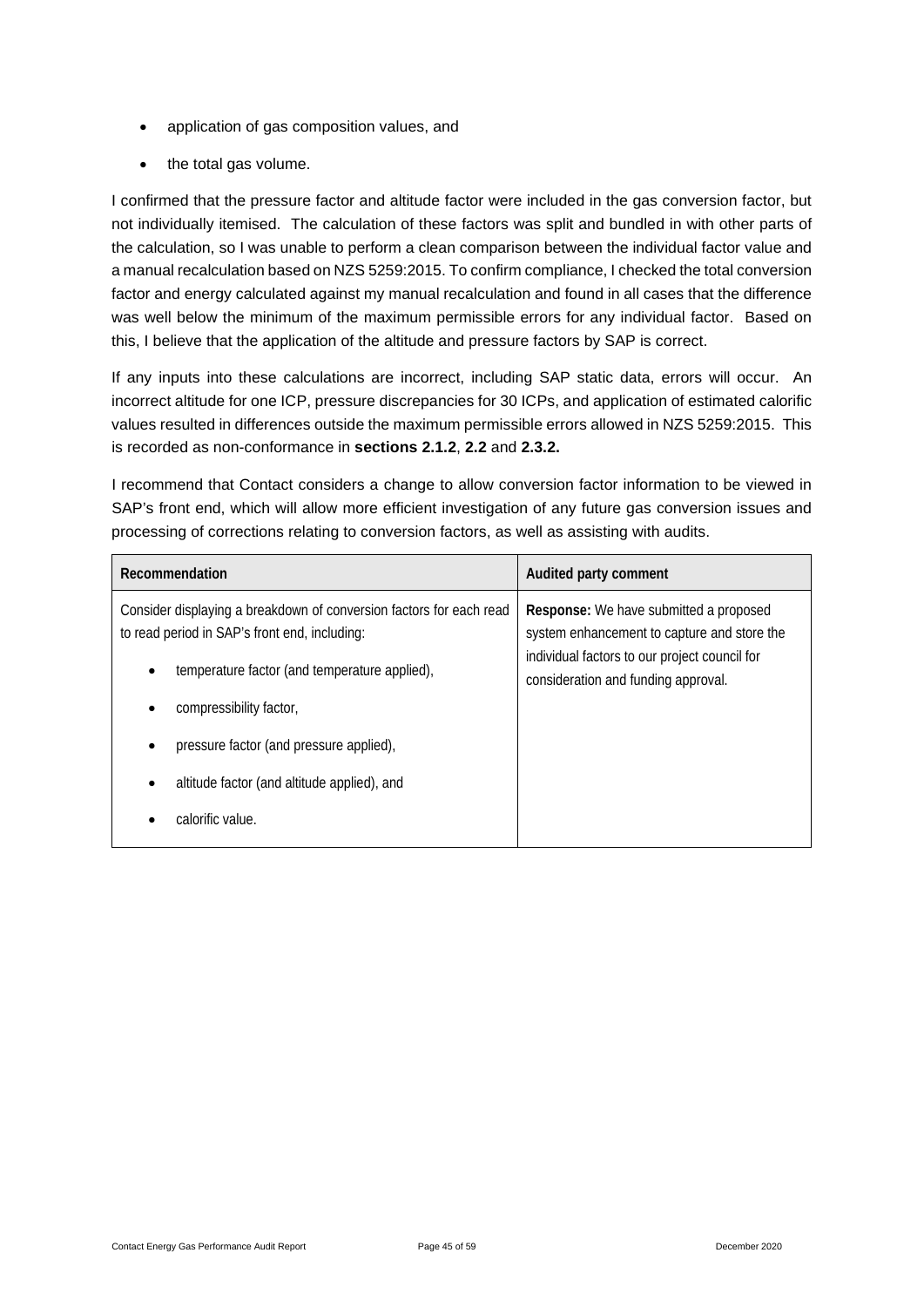# <span id="page-45-0"></span>**5. Estimation and Submission Information**

### <span id="page-45-1"></span>**5.1 TOU Estimation and Correction (Rule 30.3)**

This rule requires that retailers must provide the best estimate of consumption information to the allocation agent in situations where actual data is not available.

SAP creates estimates if data is missing, which usually occurs because the meter was unable to be downloaded in time for submission, or there has been a corrector or battery failure.

Estimates are calculated based on uncorrected readings surrounding the period to be estimated (if available) with fixed factors for a similar period applied for conversion. Volumes are apportioned between days based on the same weekday and time of year the previous year if available, or the previous week. If surrounding readings are not available, estimates will be calculated based on the data for a similar period.

Contact did not create any temporary or permanent estimates between July 2019 and when their last TOU ICP switched out from May 2020. I reviewed GAS050 files from July 2019 to April 2020 to confirm this.

### <span id="page-45-2"></span>**5.2 Provision of Retailer Consumption Information (Rules 30 to 33)**

Contact's compliance with rules 30 to 33 was examined by a "walk-through" of their processes and controls to confirm compliance.

#### **GAS040 non-TOU energy submissions**

Contact validates the GAS040 reports prior to submission. In some cases, consumption errors are found during the high consumption and forward estimate checks that cannot be corrected in SAP in time for submission. Contact manually estimates the consumption and creates an exclusion list. The submission file is generated from the reviewed information and adjusted for the exclusions, then the before and after data is compared to ensure the corrections were processed accurately.

I walked through these pre-submission checks for June 2020.

- ICPs with consumption over 36 GJ are reviewed against a list of known high users. ICPs in allocation group 6 with consumption over 36 GJ and ICPs in allocation group 4 using more than 500 GJ are checked, to confirm whether the consumption is genuine, and the allocation group is correct. Exclusions are processed if the consumption is found not to be genuine.
- Submission data is checked at total level. Revision consumption data is charted at total level before and after exclusions and compared to surrounding months and previous years. Initial consumption data is charted at gas gate level before and after exclusions and compared to previous months and years. Any anomalies are investigated.
- Gas gates included in the submission information are checked against SAP's contract start and end dates, and trading notifications are issued where required.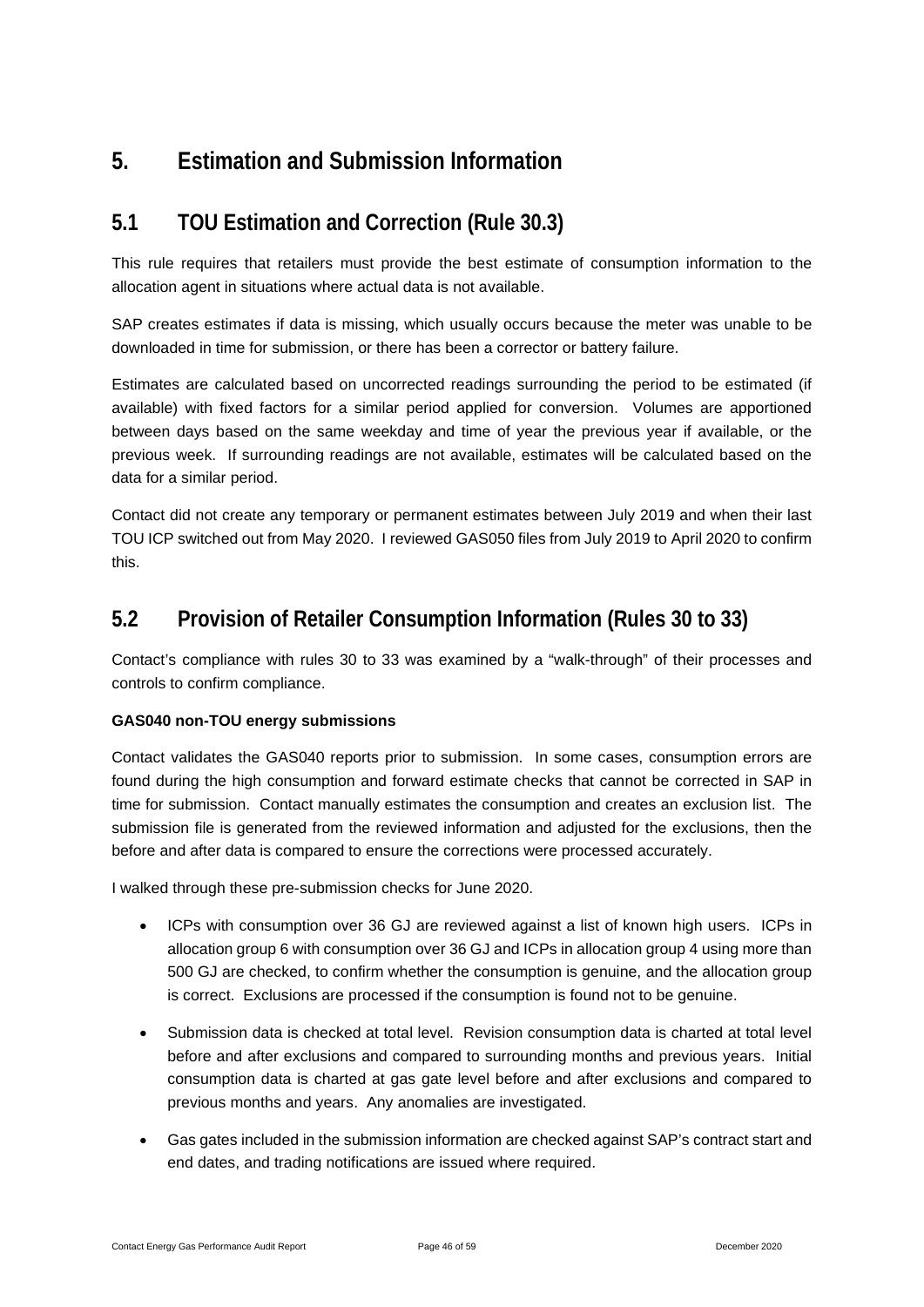• Submission data is checked at gas gate level against the previous month for initial submissions, and previsions submissions for the same month for revisions. Anomalies are reviewed to determine whether the consumption is genuine. I noted that there were some significant differences for April 2020, which were caused by estimated data during COVID-19 lockdown washing out once actual data was received.

Conditional formatting is used to identify consumption which is >+1000 GJ or >+50% compared to the previous revision. I recommend that this is changed to >+10% and <-10% and >+ 200 GJ and <-200 GJ to align with rule 37.2.

• The GAS040 is checked for negative values and any rows where historic estimate is greater than the total estimate.

SAS queries have been developed to check ICP days; and are being used while they are in the process of being refined. Exceptions are investigated and passed to the appropriate team for resolution. ICP discrepancies most commonly occur where a meter has not been loaded or removed in SAP, or where a settlement unit requires refreshing. Once refinement is complete, the ICP days queries will be run and reviewed in the last week of each month to validate ICP days.

| Recommendation                                                                                                                                                                                                              | Audited party comment                                                                                               |
|-----------------------------------------------------------------------------------------------------------------------------------------------------------------------------------------------------------------------------|---------------------------------------------------------------------------------------------------------------------|
| Update the gate level pre submission checks for interim allocations<br>to conditional format any rows which do not meet the requirements of<br>rule 37.2 (>+10% and <-10% and >+ 200 GJ and <-200 GJ) for<br>investigation. | Response: Contact is looking at how we can<br>implement this recommendation as part of our<br>pre submission checks |

GAS040 consumption and customer numbers were examined and compared to the data in Contact's system at ICP level for a sample of gas gates and months; the totals matched which confirms compliance. This also proves that Contact's consumption information provided to the allocation agent is calculated at ICP level and then aggregated.

#### **Vacant ICPs**

The matter of "vacant consumption" was examined. When an ICP is vacant but still active (ACTV on the registry), meter reading still occurs and any volume that is recorded is converted into validated consumption and is then included in the allocation process. A sample of active vacant ICPs were reviewed and found to be correctly included in the GAS040 submissions.

#### **GAS050 TOU energy submissions**

Contact supplied ICPs in allocation groups 1 and 2 up to 30/04/20. GAS050 submissions are generated directly from SAP. Contact validates the GAS050 reports prior to submission, and I walked through these pre-submission checks for January 2019.

• For initial submissions, daily and monthly data for each ICP is compared to the previous month for reasonableness. For interim and final submissions data for each ICP is compared to the previous revision. Any anomalies are investigated.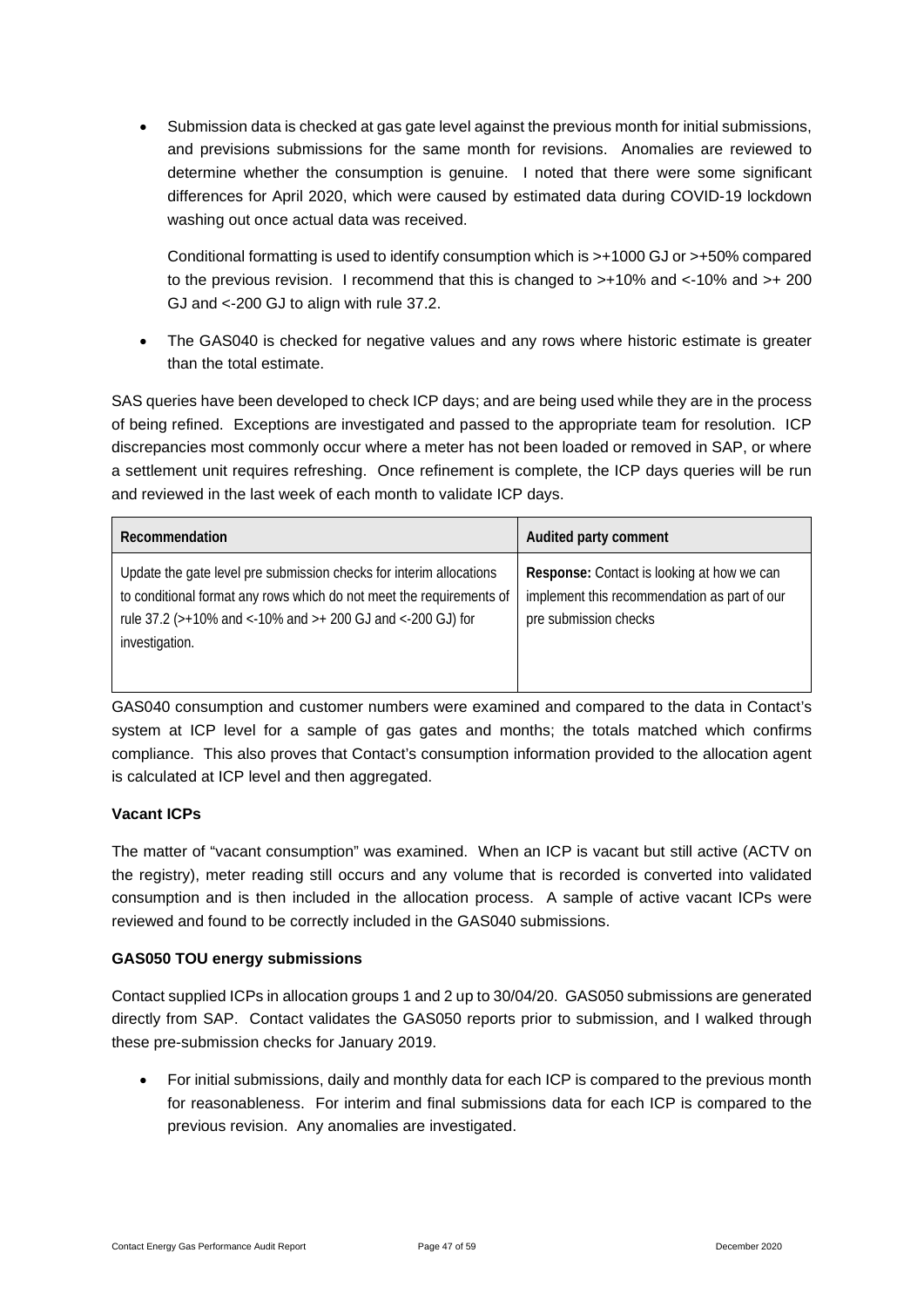- Checks are conducted to ensure all expected ICPs are included, and the total consumption and ICP days for each included ICP appears complete and accurate.
- Estimates are checked, including that they appear reasonable and later actual data has been received which should replace the estimates. Estimates are flagged with an E in submission information, apart from permanent estimates. Contact did not create any temporary or permanent estimates between July 2019 and when their last TOU ICP switched out from May 2020. I reviewed GAS050 files from July 2019 to April 2020 to confirm this.

The GAS050 file for February 2020 was checked including tracing data from the source read files though the SAP conversion process into the GAS050 submissions for ICP 0000189481QTCF4. The conversion factors applied were within the maximum permissible errors set out in NZS 5259:2015, and the converted energy matched the GAS050 submission file. I confirmed that the correct calorific values were applied for the latest revision.

### <span id="page-47-0"></span>**5.3 Initial Submission Accuracy (Rule 37.2)**

Rule 37.2 requires that the accuracy of consumption information, for allocation groups 3 to 6, for initial allocation must be within a certain percentage of error published by the industry body.

| Month    | <b>Total Gas Gates</b> | <b>Number Within</b><br>10% | % Compliant | Within $\pm 10\%$<br>or $< 200$ GJ | % Compliant<br>or immaterial |
|----------|------------------------|-----------------------------|-------------|------------------------------------|------------------------------|
| May 2017 | 83                     | 22                          | 26.5%       | 62                                 | 74.7%                        |
| Jun 2017 | 168                    | 58                          | 34.5%       | 132                                | 78.6%                        |
| Jul 2017 | 252                    | 111                         | 44.0%       | 204                                | 81.0%                        |
| Aug 2017 | 336                    | 248                         | 73.8%       | 332                                | 98.8%                        |
| Sep 2017 | 420                    | 270                         | 64.3%       | 405                                | 96.4%                        |
| Oct 2017 | 504                    | 276                         | 54.8%       | 468                                | 92.9%                        |
| Nov 2017 | 588                    | 266                         | 45.2%       | 518                                | 88.1%                        |
| Dec 2017 | 672                    | 312                         | 46.4%       | 608                                | 90.5%                        |
| Jan 2018 | 756                    | 423                         | 56.0%       | 720                                | 95.2%                        |
| Feb 2018 | 840                    | 420                         | 50.0%       | 810                                | 96.4%                        |
| Mar 2018 | 924                    | 638                         | 69.0%       | 902                                | 97.6%                        |
| Apr 2018 | 1008                   | 636                         | 63.1%       | 960                                | 95.2%                        |
| May 2018 | 1008                   | 576                         | 57.1%       | 924                                | 91.7%                        |
| Jun 2018 | 1008                   | 372                         | 36.9%       | 780                                | 77.4%                        |
| Jul 2018 | 924                    | 682                         | 73.8%       | 891                                | 96.4%                        |

Contact did not meet this requirement for some gas gates during the 25-month period shown. The results are summarised in the table below.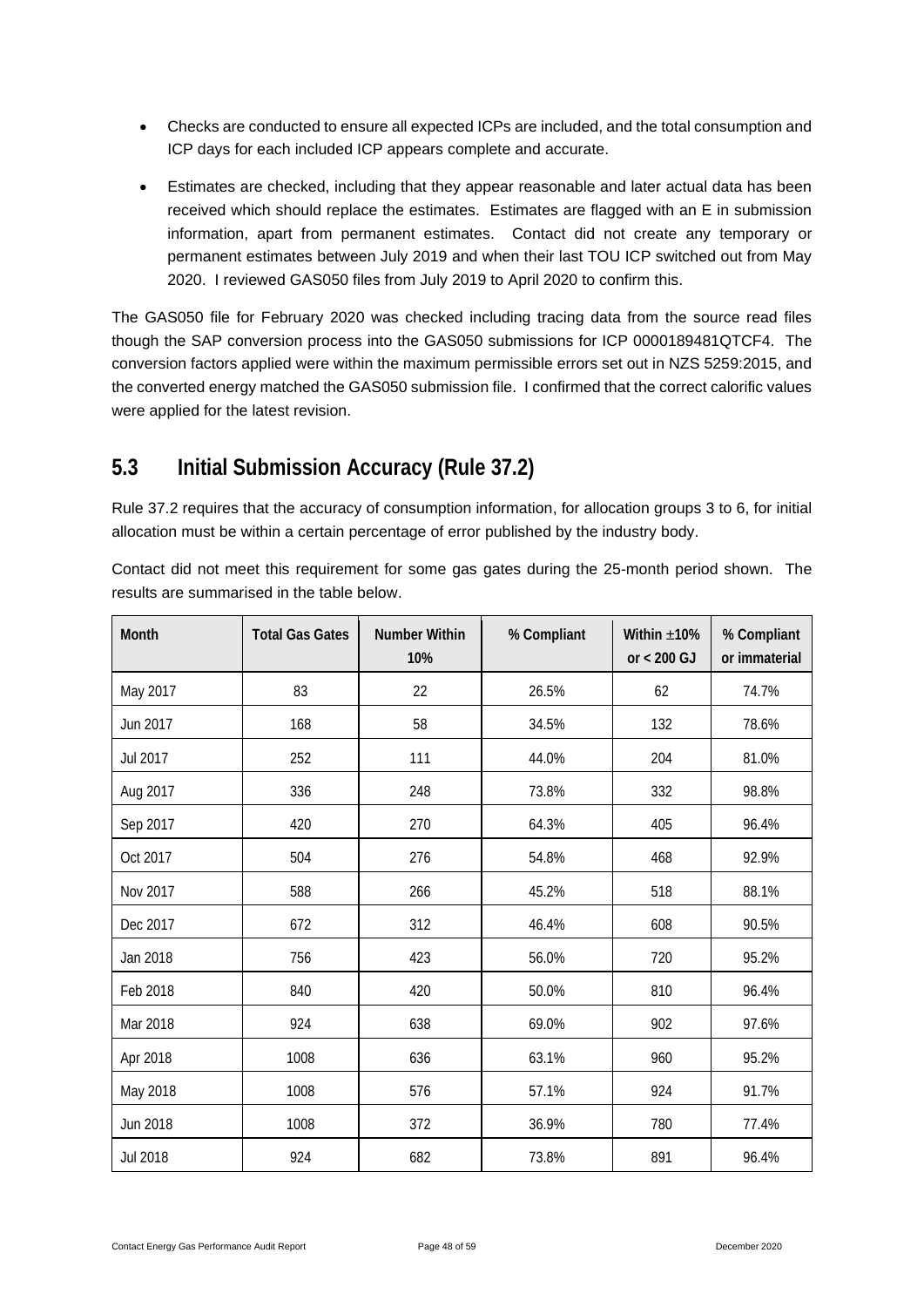| <b>Month</b> | <b>Total Gas Gates</b> | Number Within<br>10% | % Compliant | Within $\pm 10\%$<br>or $< 200$ GJ | % Compliant<br>or immaterial |
|--------------|------------------------|----------------------|-------------|------------------------------------|------------------------------|
| Aug 2018     | 840                    | 610                  | 72.6%       | 820                                | 97.6%                        |
| Sep 2018     | 756                    | 576                  | 76.2%       | 747                                | 98.8%                        |
| Oct 2018     | 672                    | 400                  | 59.5%       | 624                                | 92.9%                        |
| Nov 2018     | 588                    | 413                  | 70.2%       | 588                                | 100.0%                       |
| Dec 2018     | 504                    | 336                  | 66.7%       | 468                                | 92.9%                        |
| Jan 2019     | 420                    | 240                  | 57.1%       | 405                                | 96.4%                        |
| Feb 2019     | 336                    | 180                  | 53.6%       | 320                                | 95.2%                        |
| Mar 2019     | 252                    | 105                  | 41.7%       | 225                                | 89.3%                        |
| Apr 2019     | 168                    | 66                   | 39.3%       | 144                                | 85.7%                        |
| May 2019     | 84                     | 56                   | 66.7%       | 83                                 | 98.8%                        |

The table below shows the difference between consumption information for initial and final submissions at an aggregated level for all gas gates.

| <b>Month</b> | <b>Initial Submission All Gas</b><br>Gates (GJ) | <b>Final Submission All Gas</b><br>Gates (GJ) | <b>Percentage Variation</b> |
|--------------|-------------------------------------------------|-----------------------------------------------|-----------------------------|
| May 2017     | 209,945.61                                      | 267,003.34                                    | $-27.2%$                    |
| Jun 2017     | 552,059.57                                      | 630,383.93                                    | $-14.2%$                    |
| Jul 2017     | 941,683.79                                      | 1,068,111.12                                  | $-13.4%$                    |
| Aug 2017     | 1,247,699.78                                    | 1,293,265.54                                  | $-3.7%$                     |
| Sep 2017     | 1,379,313.97                                    | 1,395,674.81                                  | $-1.2%$                     |
| Oct 2017     | 1,465,152.57                                    | 1,375,501.05                                  | 6.1%                        |
| Nov 2017     | 1,425,209.54                                    | 1,338,347.58                                  | 6.1%                        |
| Dec 2017     | 1,310,172.58                                    | 1,198,990.29                                  | 8.5%                        |
| Jan 2018     | 1,240,311.46                                    | 1,237,979.93                                  | 0.2%                        |
| Feb 2018     | 1,427,063.45                                    | 1,454,967.42                                  | $-2.0%$                     |
| Mar 2018     | 1,822,754.19                                    | 1,869,657.87                                  | $-2.6%$                     |
| Apr 2018     | 2,382,796.66                                    | 2,531,634.47                                  | $-6.2%$                     |
| May 2018     | 3,285,496.10                                    | 3,539,251.84                                  | $-7.7%$                     |
| Jun 2018     | 3,836,383.20                                    | 4,444,744.18                                  | $-15.9%$                    |
| Jul 2018     | 4,263,565.35                                    | 4,175,746.14                                  | 2.1%                        |
| Aug 2018     | 3,578,492.58                                    | 3,555,665.88                                  | 0.6%                        |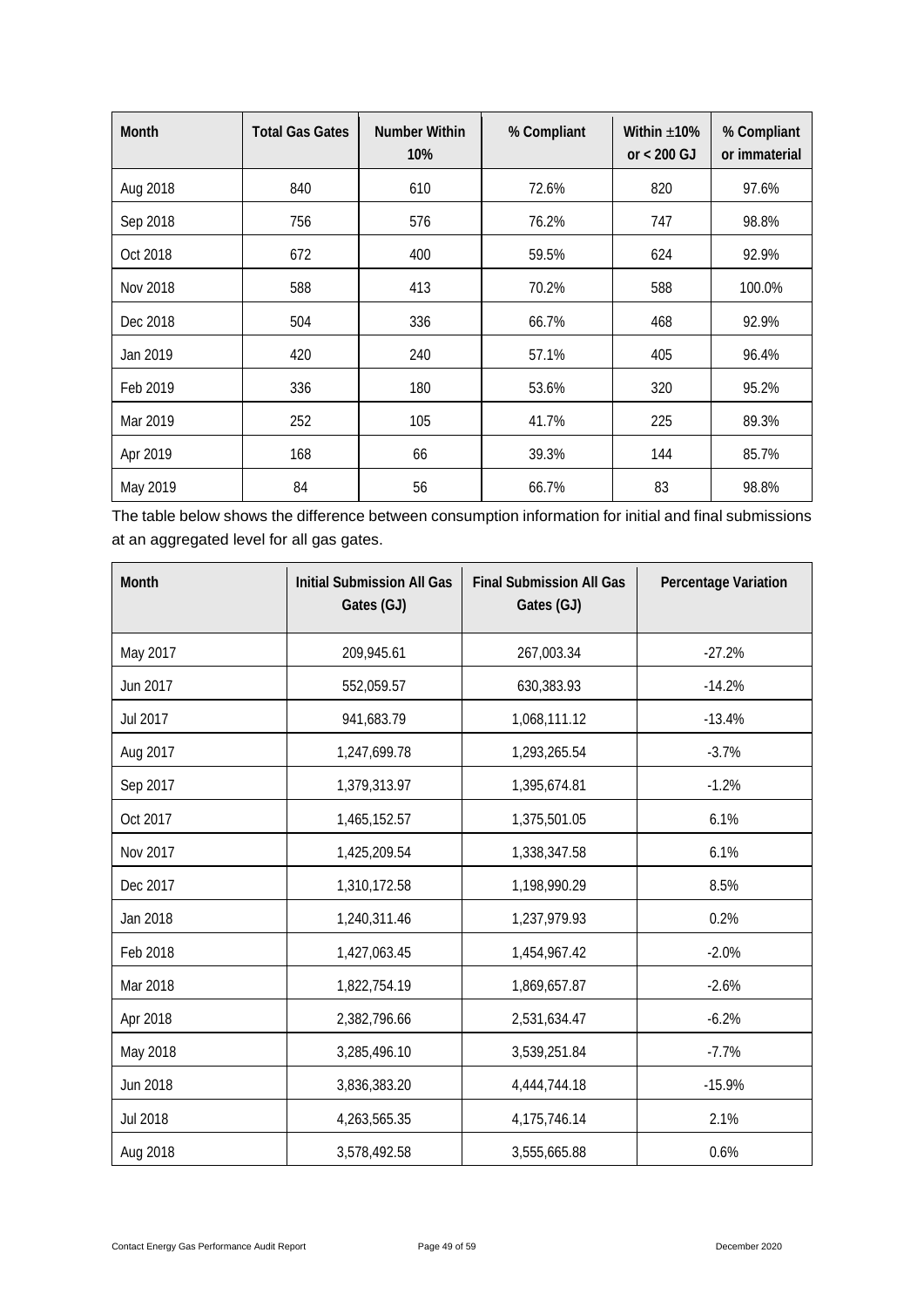| <b>Month</b> | <b>Initial Submission All Gas</b><br>Gates (GJ) | <b>Final Submission All Gas</b><br>Gates (GJ) | <b>Percentage Variation</b> |
|--------------|-------------------------------------------------|-----------------------------------------------|-----------------------------|
| Sep 2018     | 2,689,068.93                                    | 2,751,106.98                                  | $-2.3%$                     |
| Oct 2018     | 2,126,532.44                                    | 2,012,642.69                                  | 5.4%                        |
| Nov 2018     | 1,513,543.52                                    | 1,520,319.15                                  | $-0.4%$                     |
| Dec 2018     | 1,058,201.96                                    | 1,038,133.39                                  | 1.9%                        |
| Jan 2019     | 781,988.12                                      | 757,498.45                                    | 3.1%                        |
| Feb 2019     | 582,405.45                                      | 597,447.07                                    | $-2.6%$                     |
| Mar 2019     | 574,832.60                                      | 533,298.07                                    | 7.2%                        |
| Apr 2019     | 409,669.12                                      | 449,702.21                                    | $-9.8%$                     |
| May 2019     | 286,027.73                                      | 285,191.45                                    | 0.3%                        |

The tables show that the consumption information submitted to the allocation agent for the initial submission was sometimes over-estimated, and at other times under-estimated. This analysis does not show any specific trends that cause concern. There is evidence that the accuracy of the initial submissions have improved over time due to improvements to the forward estimate process and strong submission validation controls. The variances are larger leading into the winter months because a mild seasonal profile is applied to avoid over billing and over accruing unbilled consumption, as all three processes use the same estimation methodology.

Contact monitors variances at gas gate and ICP level, and this reporting showed large variances were investigated. Most differences were due to forward estimates differing from actual data (particularly for group 4 ICPs which may be read before the end of the month) and seasonal fluctuations. I noted that there were some significant differences for April 2020, which were caused by estimated data during COVID-19 lockdown washing out once actual data was received.

| Non-Conformance                  | <b>Description</b>                                                    | Audited party comment                                                                                                                                                                                                                                                                                         |
|----------------------------------|-----------------------------------------------------------------------|---------------------------------------------------------------------------------------------------------------------------------------------------------------------------------------------------------------------------------------------------------------------------------------------------------------|
| Regarding: Rule 37.2             | The initial submission accuracy did<br>not meet the required accuracy | Response: We are working hard with our<br>meter reading service provider to improve read                                                                                                                                                                                                                      |
| <b>Control Rating: Effective</b> | percentage for some gas gates for<br>the period May 2017 to May 2019. | attainment in order to reduce our reliance on<br>estimation of submission volumes for extended<br>periods.                                                                                                                                                                                                    |
|                                  |                                                                       | Comments:                                                                                                                                                                                                                                                                                                     |
|                                  |                                                                       | We have been implementing incremental<br>improvements to our estimation<br>methodology. Recently we have<br>implemented the use of the losing<br>traders' annual GJ consumption value<br>into our estimation process where we do<br>not have any of our own meter reads<br>available to determine an accurate |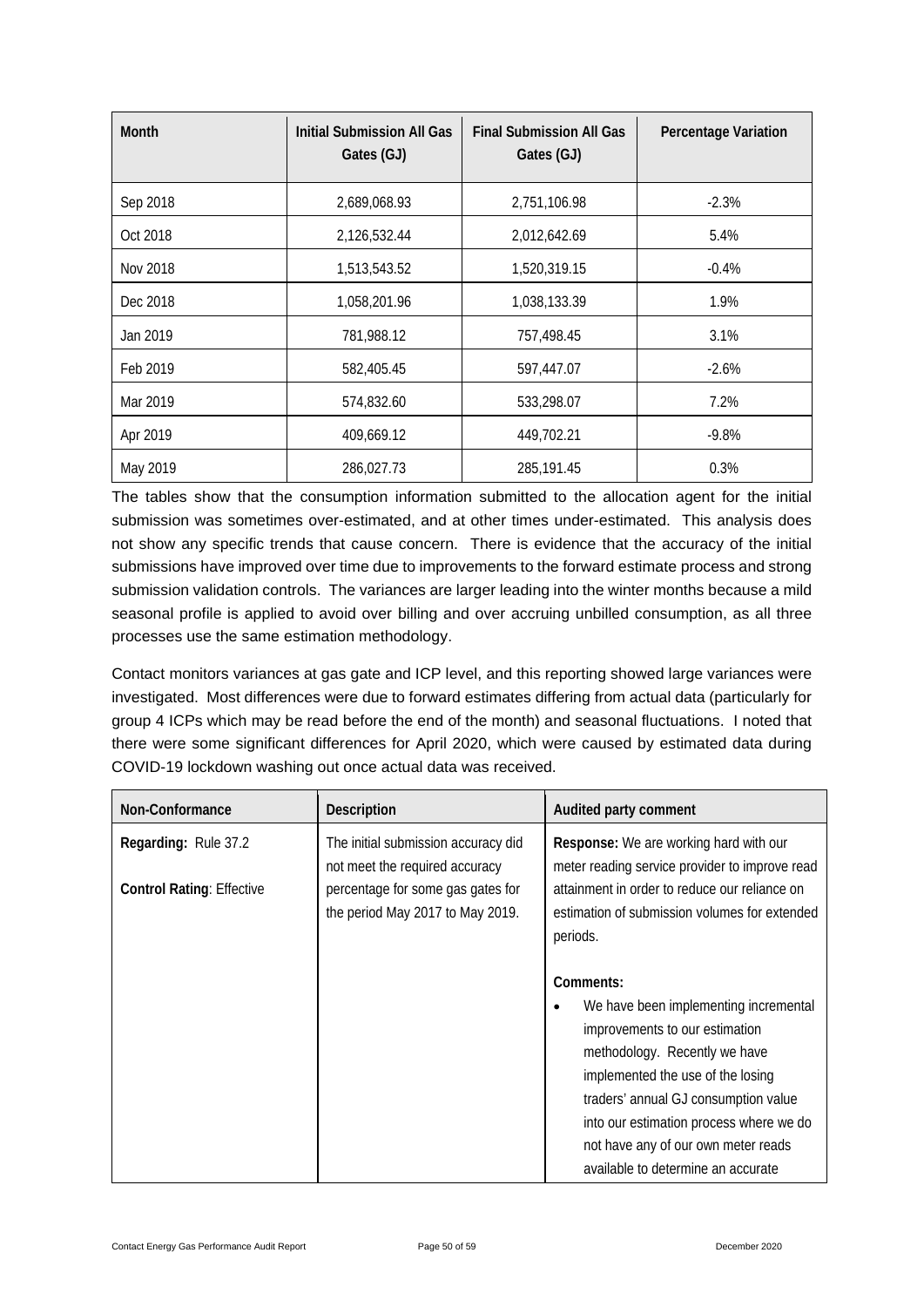| Non-Conformance | <b>Description</b> | Audited party comment                                   |
|-----------------|--------------------|---------------------------------------------------------|
|                 |                    | assessment of consumption for a<br>recently gained ICP. |

### <span id="page-50-0"></span>**5.4 Forward Estimates (Rules 34 & 36)**

The rules do not prescribe how forward estimates are to be calculated. Contact's forward estimates are calculated using the following methods, in order of priority:

- 1. Daily average consumption with temperature adjustment from an average at the same time the previous year.
- 2. Daily average consumption from the previous read to read period with temperature adjustment.
- 3. The average consumption received in the incoming GTN file if the value passes validation. If the last actual read date is more than 90 days before the switch event date or the average consumption in the GTN file is zero, the average consumption is not used because it is not considered to be reliable.
- 4. An average based on the allocation group, ICP location, and pricing group (e.g. business, residential standard or residential low user).

If an ICP is vacant, daily average consumption of zero is applied for forward estimate. The temperature adjustment is mild, because the same temperature adjustment is applied for billing and unbilled sales accruals.

Forward estimate is monitored as part of the pre-submission checks, and any anomalies are investigated. Forward estimate can be invalidly produced by system defects (such as phantom meters) and process issues (such as not entering disconnection and/or reconnection reads, or not processing inactive consumption corrections on time). Contact has put significant effort into resolving the system defects and the issues are largely resolved, however a recommendation to improve the timeliness of corrections is made in **section 3.5**.

Where a reading cannot be obtained within 12 months, permanent estimates are intended to be entered as part of the meter reading compliance process described in **section 3.3**. If a high priority read is requested but not received, a service order is created to change one of the existing estimated readings to a permanent estimate. In some cases, staff close the high priority read service orders before the permanent estimate read service order is created, and permanent estimates may be created late, or not created at all.

I checked the September 2019 final revision and found that two allocation group 4 ICPs had forward estimate remaining:

- ICP 0001440648QTC37 was unread because the meter could not be located and no readings were obtained, and no permanent estimate was entered.
- ICP 0000953421QTD8B was unread because its meter was upgraded to TOU in May 2019, but the change was not processed in SAP until May 2020 resulting in a delay in MRS obtaining readings. The ICP is settled as non-TOU and this is recorded as non-conformance in s**ection**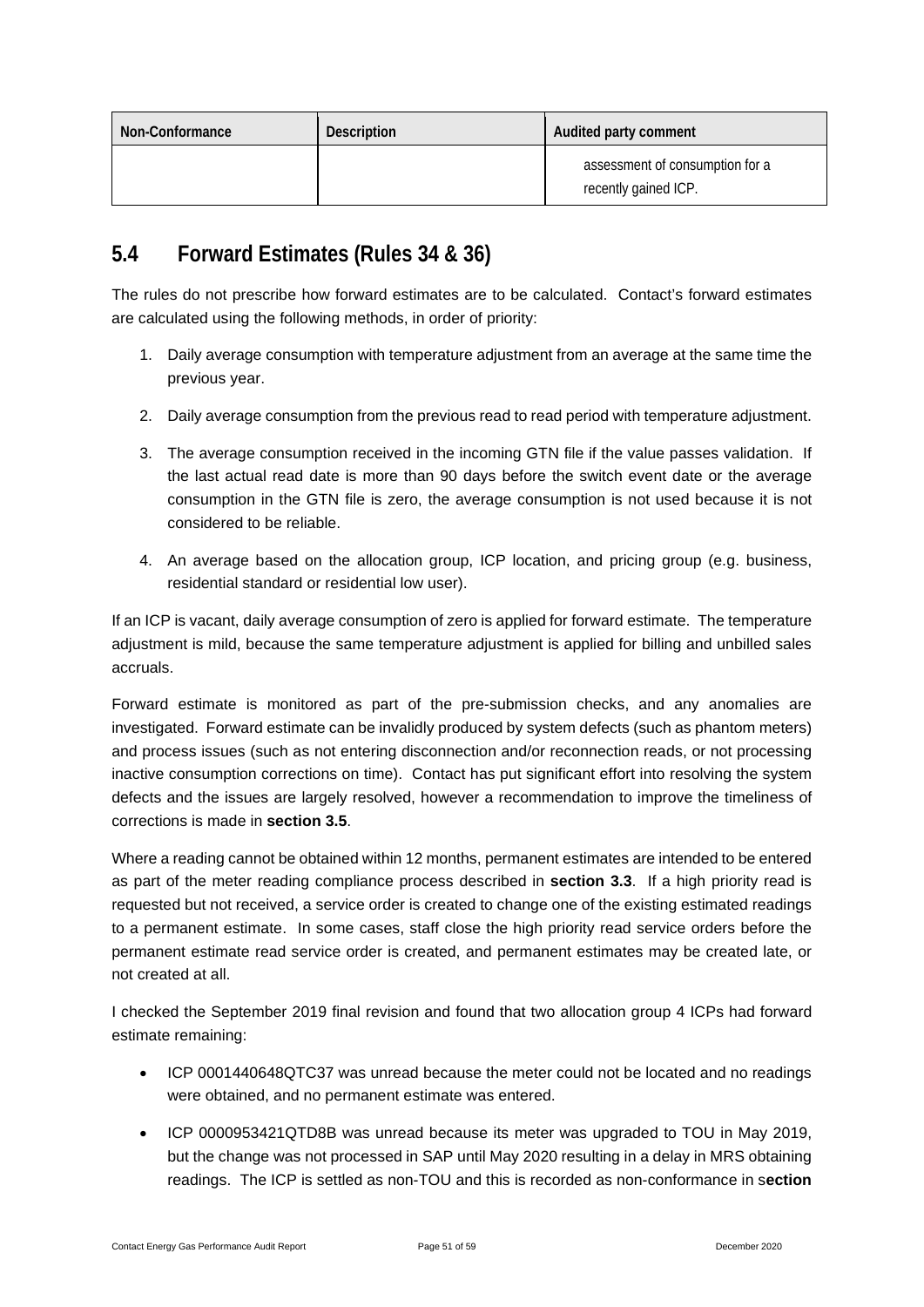**3.2**. Both the corrected and uncorrected registers had the settlement flag set to Y, and forward estimate was generated for the corrected register although it is not used for settlement. The corrected register's settlement flag was updated to Y during the audit.

I checked the group 6 ICPs included in the September 2019 final submission with forward estimate and found:

- Ten ICPs had forward estimates remaining due to phantom meters, which required settlement units to be refreshed. Where workloads are heavy, staff sometimes do not have time to complete all reconciliation submission validation processes prior to submission.
- Three ICPs where readings were unable to be obtained due to access issues, and no permanent estimate reading was entered. In one case, the high priority read service order was closed, preventing a permanent estimate service order from being raised. For the other two ICPs, no high priority read was requested which prevented a permanent estimate service order from being raised.

| Recommendation                                                                                                                                                                                                                                                                       | Audited party comment                                                                                                                                               |
|--------------------------------------------------------------------------------------------------------------------------------------------------------------------------------------------------------------------------------------------------------------------------------------|---------------------------------------------------------------------------------------------------------------------------------------------------------------------|
| Review final revisions to identify forward estimate remaining, and the<br>reasons forward estimate remains and permanent estimates were<br>not entered.<br>Conduct training and process improvements to ensure that<br>permanent estimates are inserted prior to the final revision. | Response: Contact will investigate processes<br>and systems associated with the<br>recommendations and look to implement<br>suggested improvements where practical. |

### <span id="page-51-0"></span>**5.5 Historic Estimates (Rules 34 & 35)**

The process for managing shape files (SASV) was examined. There is an automated process where the allocation agent's web server is polled for new files. The new files overwrite the old files, and if a new file is not available, the most recent file remains. Manual intervention is only required where a file has failed to upload, and a BPEM is created to alert the user to the failure. Typically, failures occur only if a data value in one of the fields is not set up in SAP. The user will enter the data value in SAP's maintenance tables, and then move the file back to the source folder, so that it will be picked up for import.

The historic estimate process converts the read to read CM to energy, and then uses the most recent SASV to apportion the consumption between the reconciliation periods. This is compliant with the rules and ensures that sum of consumption apportioned to each month matches the total consumption for the read to read period.

To assist with determining compliance of the historic estimate processes, Contact was supplied with a list of scenarios. For each scenario, a manual calculation was performed using the relevant seasonal adjustment shape file, and this was compared to the calculation performed in Contact's system. This test also proves that the correct shape file is used in each case. Compliance is confirmed for all historic estimate scenarios where examples were available.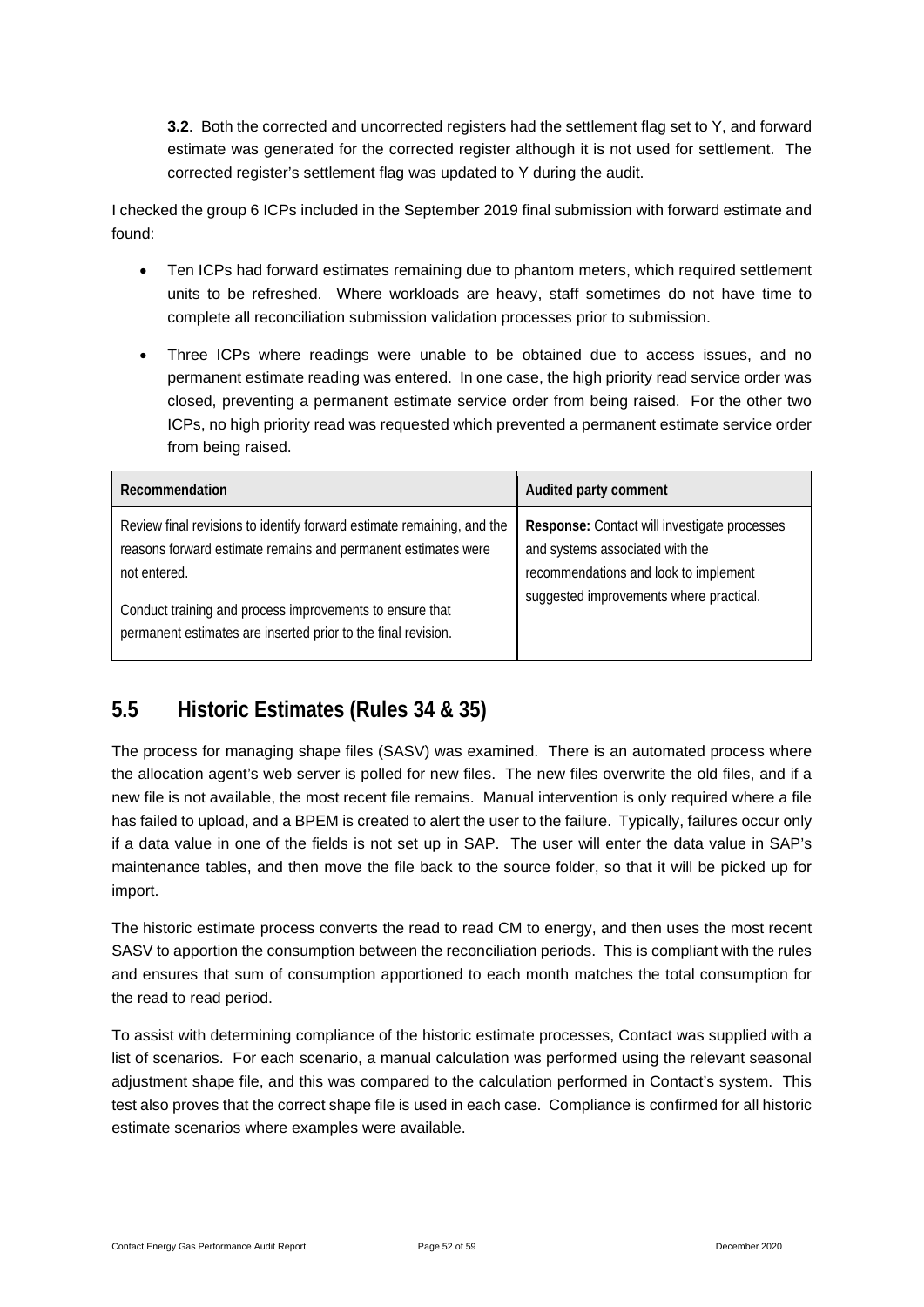| Test           | Scenario                                                                              | <b>Test expectation</b>                                                               | <b>Result</b>            |
|----------------|---------------------------------------------------------------------------------------|---------------------------------------------------------------------------------------|--------------------------|
| a              | ICP becomes Active part way through a<br>month                                        | Consumption is only calculated for the Active<br>portion of the month.                | Correct                  |
| b              | ICP becomes Inactive part way through<br>a month.                                     | Consumption is only calculated for the Active<br>portion of the month.                | Correct                  |
| C              | ICP's become Inactive then Active<br>within a month.                                  | Consumption is only calculated for the Active<br>portion of the month.                | Correct                  |
| d              | ICP switches in part way through a<br>month on an estimated switch event<br>reading   | Consumption is calculated to include the 1st day<br>of responsibility.                | Correct                  |
| e              | ICP switches out part way through a<br>month on an estimated switch event<br>reading. | Consumption is calculated to include the last day<br>of responsibility.               | Correct                  |
|                | ICP switches out then back in within a<br>month                                       | Consumption is calculated for each day of<br>responsibility.                          | Correct                  |
| $\mathfrak{g}$ | Continuous ICP with a read during the<br>month                                        | Consumption is calculated assuming the readings<br>are valid until the end of the day | Correct                  |
| h              | Continuous ICP without a read during<br>the month                                     | Consumption is calculated assuming the readings<br>are valid until the end of the day | Correct                  |
|                | <b>Rollover Reads</b>                                                                 | Consumption is calculated correctly in the<br>instance of meter rollovers.            | Correct                  |
|                | ICP has a multiplier or fixed factor (if<br>any)                                      | Consumption is calculated including the multiplier<br>or fixed factor.                | No examples<br>available |

# <span id="page-52-0"></span>**5.6 Proportion of Historic Estimates (Rule 40.1)**

This rule requires retailers to report to the allocation agent the proportion of historic estimates contained within the consumption information for the previous initial, interim and final allocations. The relevant files were examined, and compliance is confirmed.

# <span id="page-52-1"></span>**5.7 Billed vs Consumption Comparison (Rule 52)**

GAS070 reports are generated using invoice information calculated by SAP. Invoice data is included in the GAS070 if the billing period end date occurs within the period being reported.

The content of the GAS070 files was proved by selecting eight gas gates and checking the invoice data for all ICPs connected to the gas gate against the GAS070 file for September 2020. This confirmed that all the invoices included had invoice dates within September 2020, and invoices with negative consumption and invoice reversals were correctly included.

The chart below shows a comparison between rolling annual quantities billed and rolling annual consumption information submitted to the allocation agent for a 36-month period. Although the figures cannot be directly compared, as the submitted data is normalised, they can provide a useful indicator of whether under or over reporting of consumption is occurring.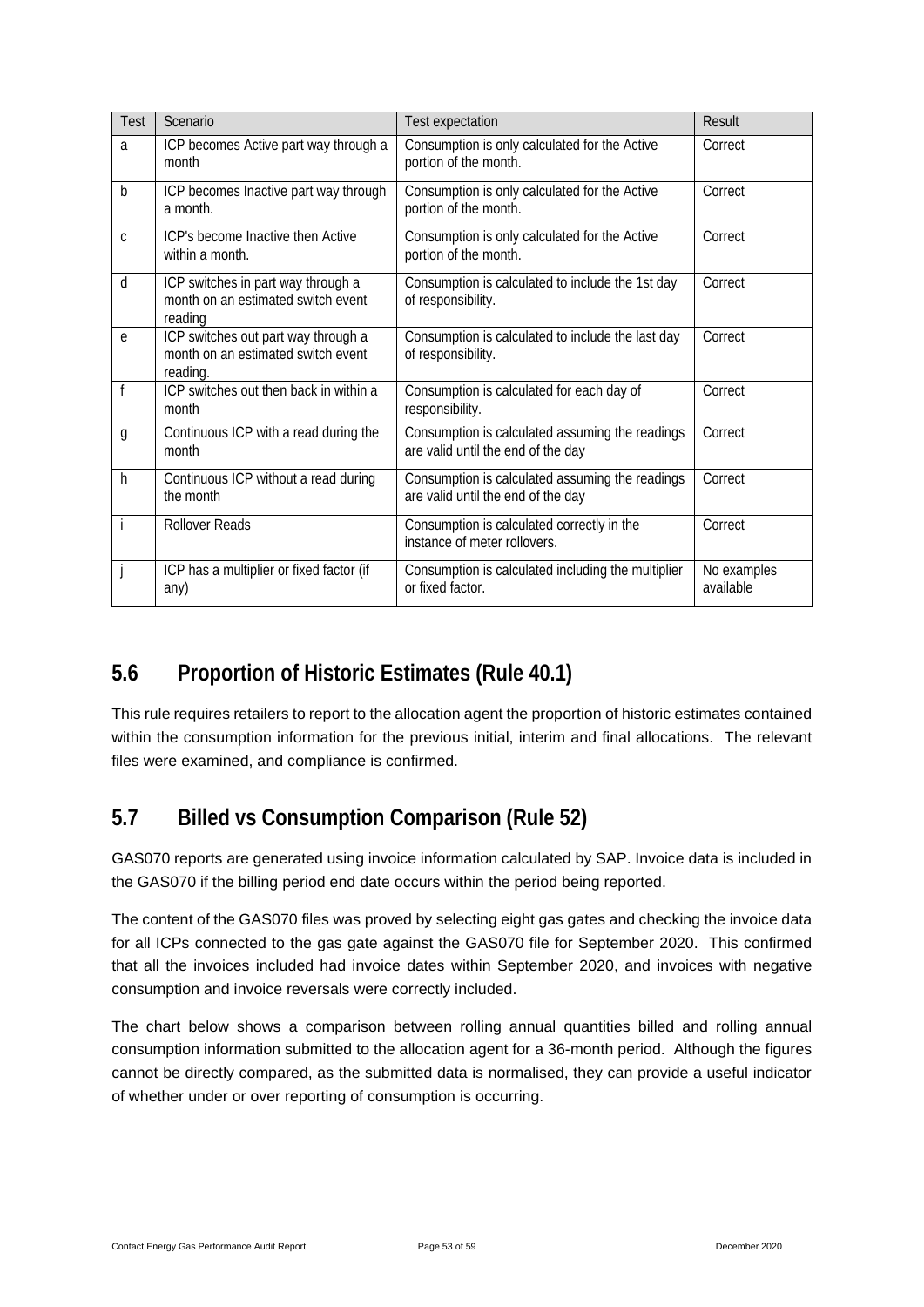

#### **Comparison between Rolling Annual Submitted Volumes and Gas Supplied**

| Year ending | <b>Annual Billed GJ</b> | <b>Annual Consumption</b><br>GJ | <b>GJ</b> difference | Percentage Difference |
|-------------|-------------------------|---------------------------------|----------------------|-----------------------|
| Aug 2017    | 2,620,391.79            | 2,577,530.62                    | 42,861.17            | 1.7%                  |
| Nov 2017    | 2,687,736.36            | 2,740,372.61                    | $-52,636.25$         | $-1.9%$               |
| Feb 2018    | 2,738,498.87            | 2,740,848.13                    | $-2,349.26$          | $-0.1%$               |
| May 2018    | 2,842,536.71            | 2,800,534.46                    | 42,002.24            | 1.5%                  |
| Aug 2018    | 2,934,237.87            | 2,943,585.20                    | $-9,347.33$          | $-0.3%$               |
| Nov 2018    | 3,010,039.68            | 3,016,654.09                    | $-6,614.41$          | $-0.2%$               |
| Feb 2019    | 3,051,819.56            | 3,056,957.01                    | $-5,137.44$          | $-0.2%$               |
| May 2019    | 3,076,178.88            | 3,069,014.50                    | 7,164.38             | 0.2%                  |
| Aug 2019    | 3,077,068.97            | 3,069,574.52                    | 7,494.45             | 0.2%                  |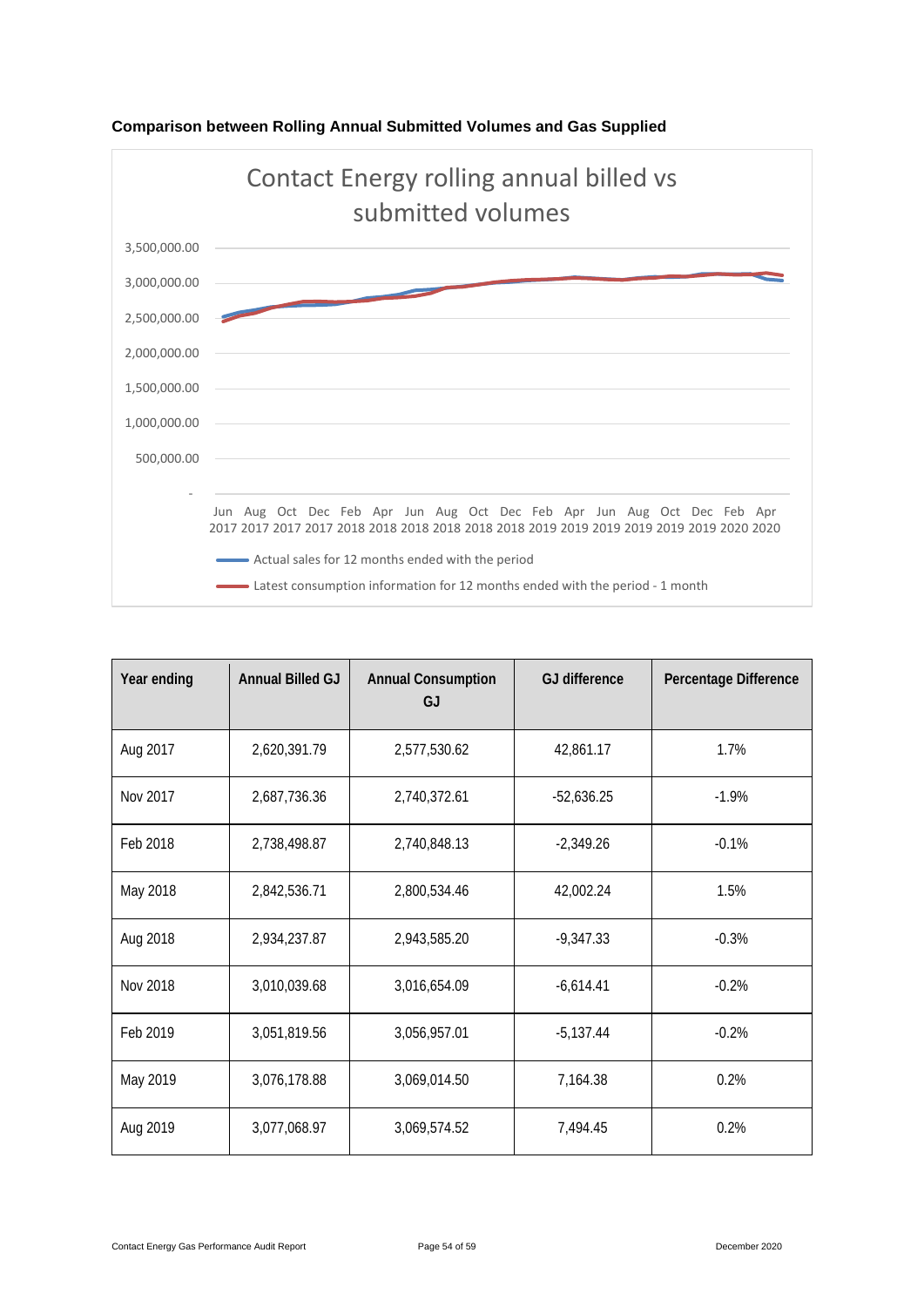| Year ending | Annual Billed GJ | <b>Annual Consumption</b><br>GJ | <b>GJ</b> difference | Percentage Difference |
|-------------|------------------|---------------------------------|----------------------|-----------------------|
| Nov 2019    | 3,097,341.59     | 3,096,820.67                    | 520.92               | $0.0\%$               |
| Feb 2020    | 3,130,835.28     | 3,122,124.74                    | 8,710.54             | 0.3%                  |
| May 2020    | 3,040,191.38     | 3,114,512.73                    | -74,321.35           | $-2.4%$               |

I reviewed the differences between billed and submission data and found they were attributed to:

- a high proportion of estimates during COVID-19 lockdowns as actual readings are received the differences are being washed out,
- vacant consumption, which is included in submitted volumes but is not billed, and
- timing of invoices and reversals, relative to the period the consumption is reconciled within.

The previous audit found some issues with the GAS070 submissions, which were revisited to determine whether they were resolved:

| Previous audit issue                   | <b>Current audit finding</b>                                                   |
|----------------------------------------|--------------------------------------------------------------------------------|
| Invoice reversals were not included in | Cleared. Invoice reversals and negative volumes (e.g. an invoice for an actual |
| the GAS070.                            | reading lower than a previous estimate) are included in the GAS070.            |
| Network changes for Waitoki B          | Cleared. This was a temporary issue because the change occurred part way       |
| resulted in volumes recorded against   | through the invoice period. Wash up data was unable to be provided, because    |
| incorrect gas gates.                   | there is no revision cycle for the GAS070. No further issues were identified.  |
| Missing POD groups                     | Cleared. The issue is resolved, and no further issues were identified.         |

# <span id="page-54-0"></span>**5.8 Gas Trading Notifications (Rule 39)**

A retailer must give notice to the Allocation Agent where they commence or cease to supply gas under a supplementary agreement to a transmission services agreement, or amend information required to be provided under the supplementary agreement under rule 39.2.

Gates requiring trading notifications are identified through Contact's pre submission validation process described in **section 5.2**.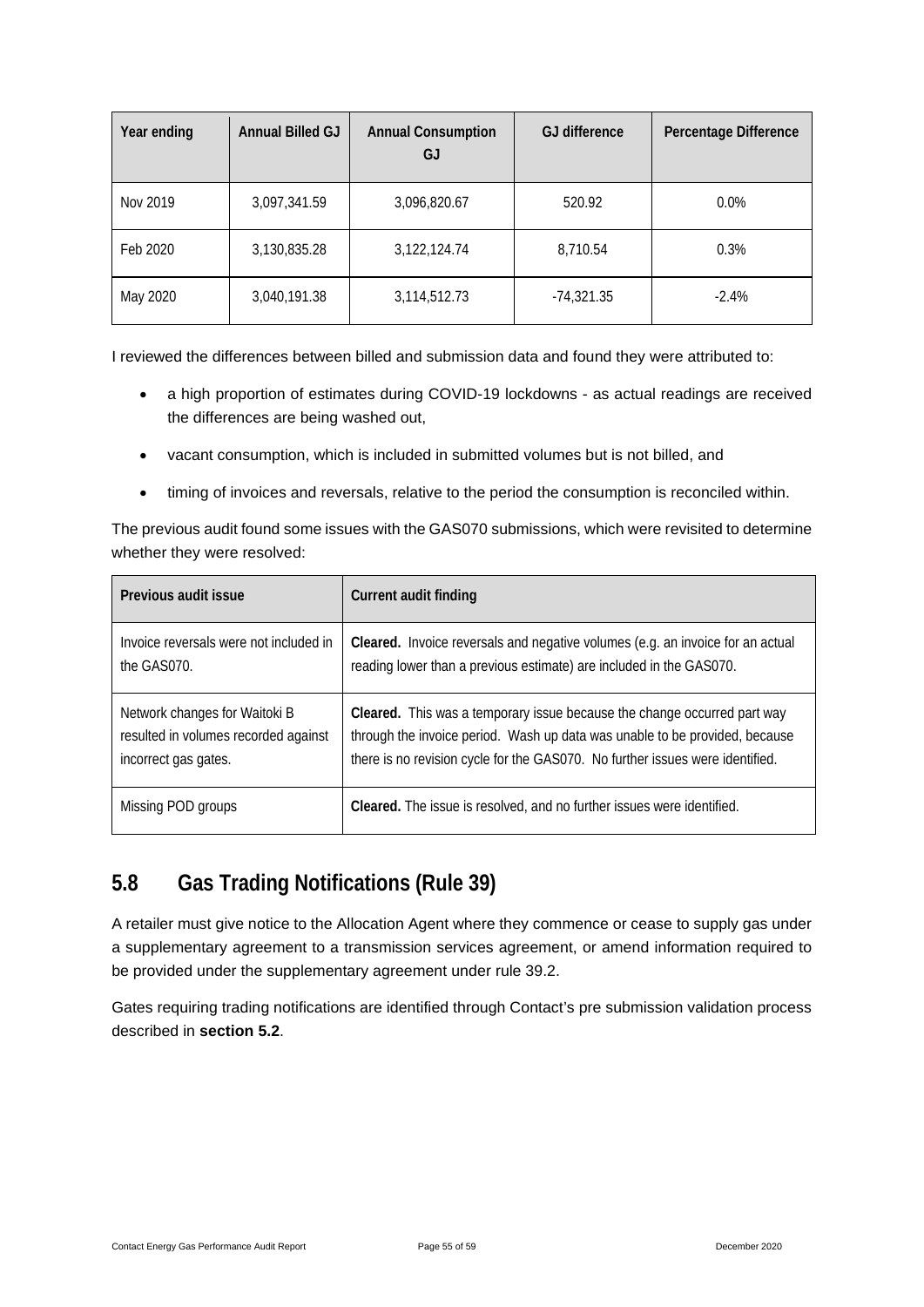### <span id="page-55-0"></span>**6. Recommendations**

As a result of this performance audit the following recommendations are made in relation to Contact:

- Identify any ICPs where register content codes, the TOU metering flag and metering details are inconsistent, to confirm which values are correct. Any ICPs which genuinely have TOU metering should be settled as TOU.
- Ensure that inputs into the gas conversion process are correct:
	- Continue with work to investigate the bypassing of billing locks for inputs into the gas conversion process for reconciliation data including gas gate, altitudes, and pressures, to allow conversion factors to be applied for the correct date range.
	- Review processes to ensure the correct gas gate is assigned for backdated changes to gas gate information during Contact's period of supply for ICPs which have switched out or been decommissioned, and ICPs which have previously been supplied which switch back in.
- Update ICP allocation groups as soon as practicable, instead of waiting for the meter reading schedule to be updated.
- I recommend that the Bot read validation processes are reviewed, and corrective action is taken if the processes are not consistently operating as intended. Issues have already been identified by Contact for the following validation processes:
	- treatment of returned control readings, which have been released by Bots although they are required to always be reviewed by a user,
	- treatment of inactive consumption, including misclassification of actual readings, and
	- release of readings where disconnection or reconnection is in progress.
- Improve monitoring of field services jobs, to ensure that field service visit results are promptly received and reviewed, and corrective action can be taken if necessary.
- Improve the timeliness of identification and correction of meter pressure discrepancies.
- Develop a procedure to manage creeping meters. As part of this process Contact should check paperwork to confirm that the ICP was successfully disconnected and set a threshold for maximum expected consumption for meter creep. If the consumption is above the threshold, I recommend investigating to determine whether the ICP has been reconnected and taking corrective action as required.
- Consider displaying a breakdown of conversion factors for each read to read period in SAP's front end, including: temperature factor (and temperature applied), compressibility factor, pressure factor (and pressure applied) and altitude factor (and altitude applied), and calorific value.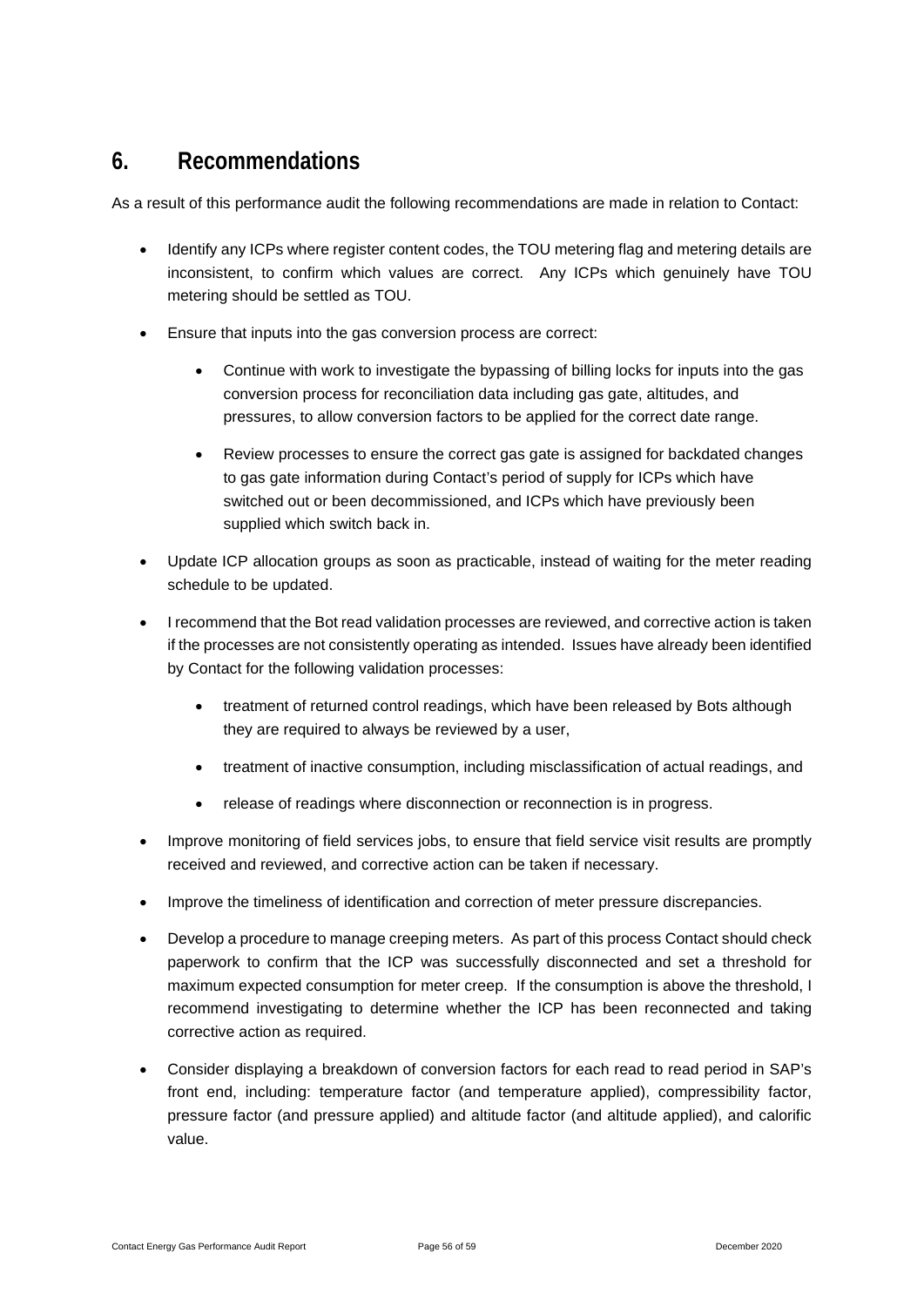- Update the gate level pre submission checks for interim allocations to conditional format any rows which do not meet the requirements of rule 37.2 (>+10% and <-10% and >+ 200 GJ and <-200 GJ) for investigation.
- Review final revisions to identify forward estimate remaining, and the reasons forward estimate remains and permanent estimates were not entered. Conduct training and process improvements to ensure that permanent estimates are inserted prior to the final revision.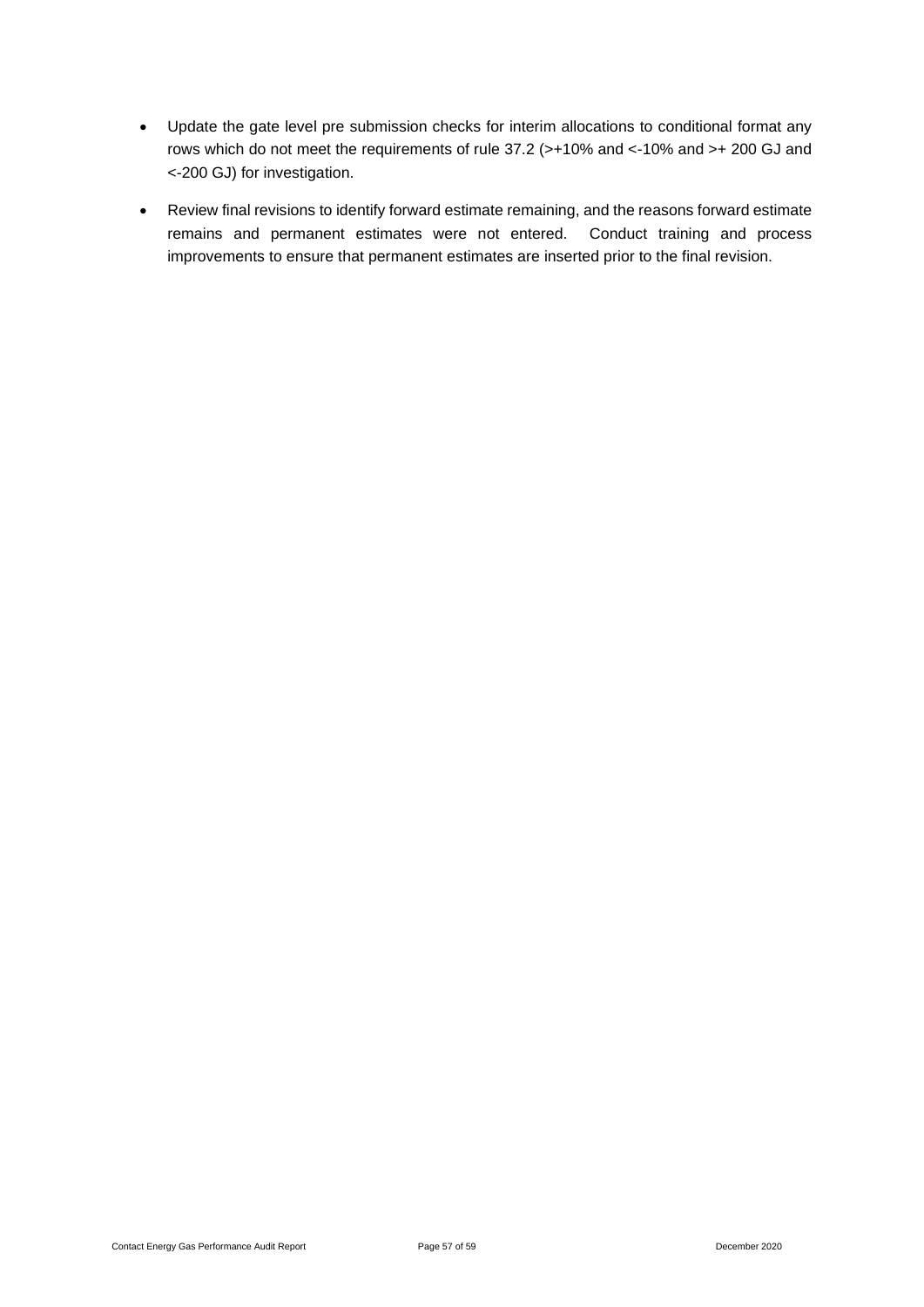# <span id="page-57-0"></span>**Appendix 1 – Control Rating Definitions**

| <b>Control Rating</b>               | Definition                                                                                                    |
|-------------------------------------|---------------------------------------------------------------------------------------------------------------|
| Control environment is not adequate | Operating controls designed to mitigate key risks are not applied, or are<br>ineffective, or do not exist.    |
|                                     | Controls designed to ensure compliance are not applied, or are<br>ineffective, or do not exist.               |
|                                     | Efficiency/effectiveness of many key processes requires improvement.                                          |
| Control environment is adequate     | Operating controls designed to mitigate key risks are not consistently<br>applied or are not fully effective. |
|                                     | Controls designed to ensure compliance are not consistently applied or<br>are not fully effective.            |
|                                     | Efficiency/effectiveness of some key processes requires improvement.                                          |
| Control environment is effective    | Isolated exceptions identified when testing the effectiveness of operating<br>controls to mitigate key risks. |
|                                     | Isolated exceptions identified when testing the effectiveness of controls to<br>ensure compliance.            |
|                                     | Isolated exceptions where efficiency/effectiveness of key processes could<br>be enhanced.                     |